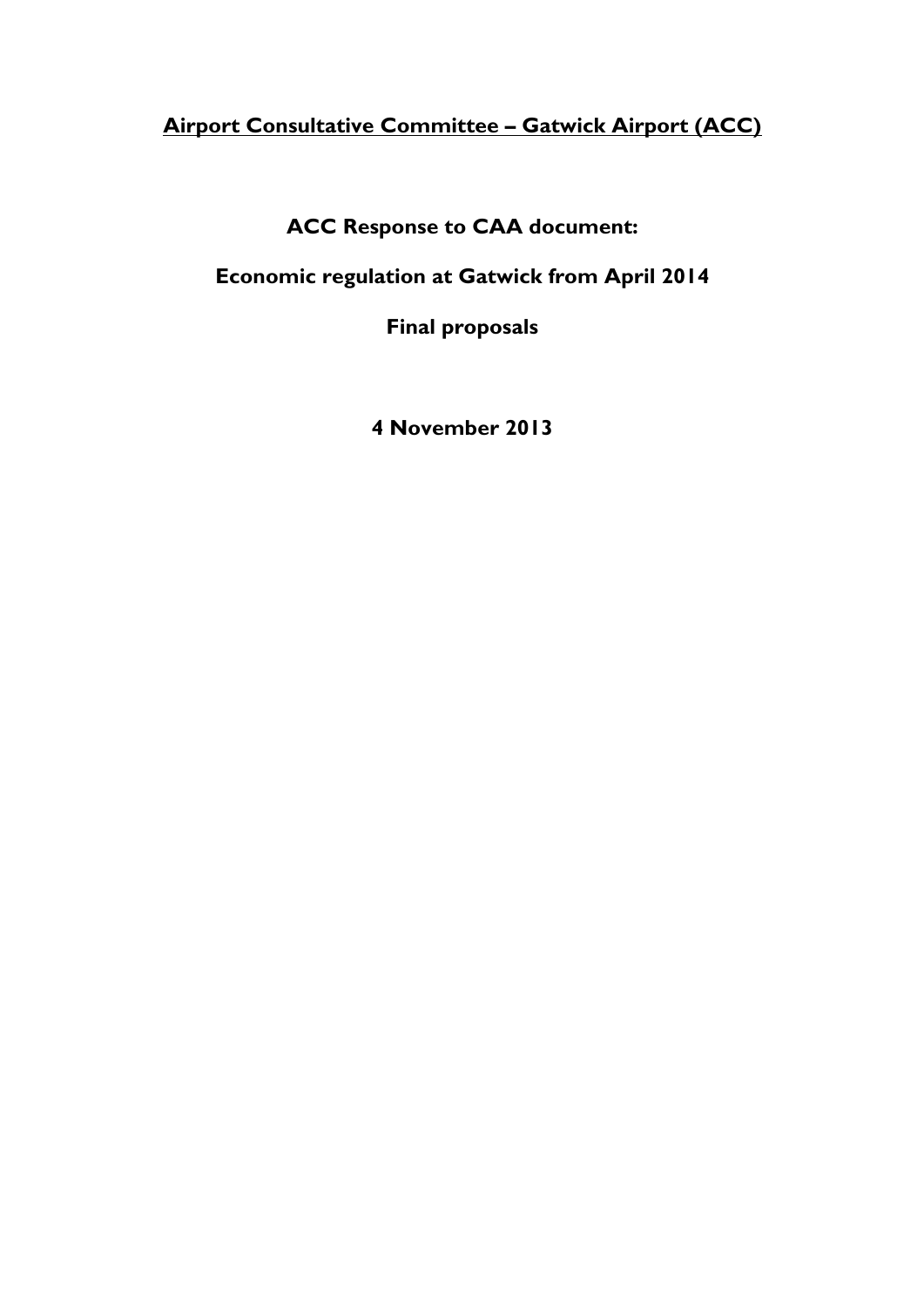## Table of Contents

|    |                                                 | Page |
|----|-------------------------------------------------|------|
|    | I. Summary                                      | 3    |
| 2. | Introduction                                    | 6    |
| 3. | Traffic                                         | 7    |
| 4. | Capital Expenditure & The Regulatory Asset Base | 10   |
|    | 5. Operating Costs                              | 14   |
|    | 6. WACC                                         | 21   |
|    | 7. Service                                      | 25   |
| 8. | Commitments                                     | 26   |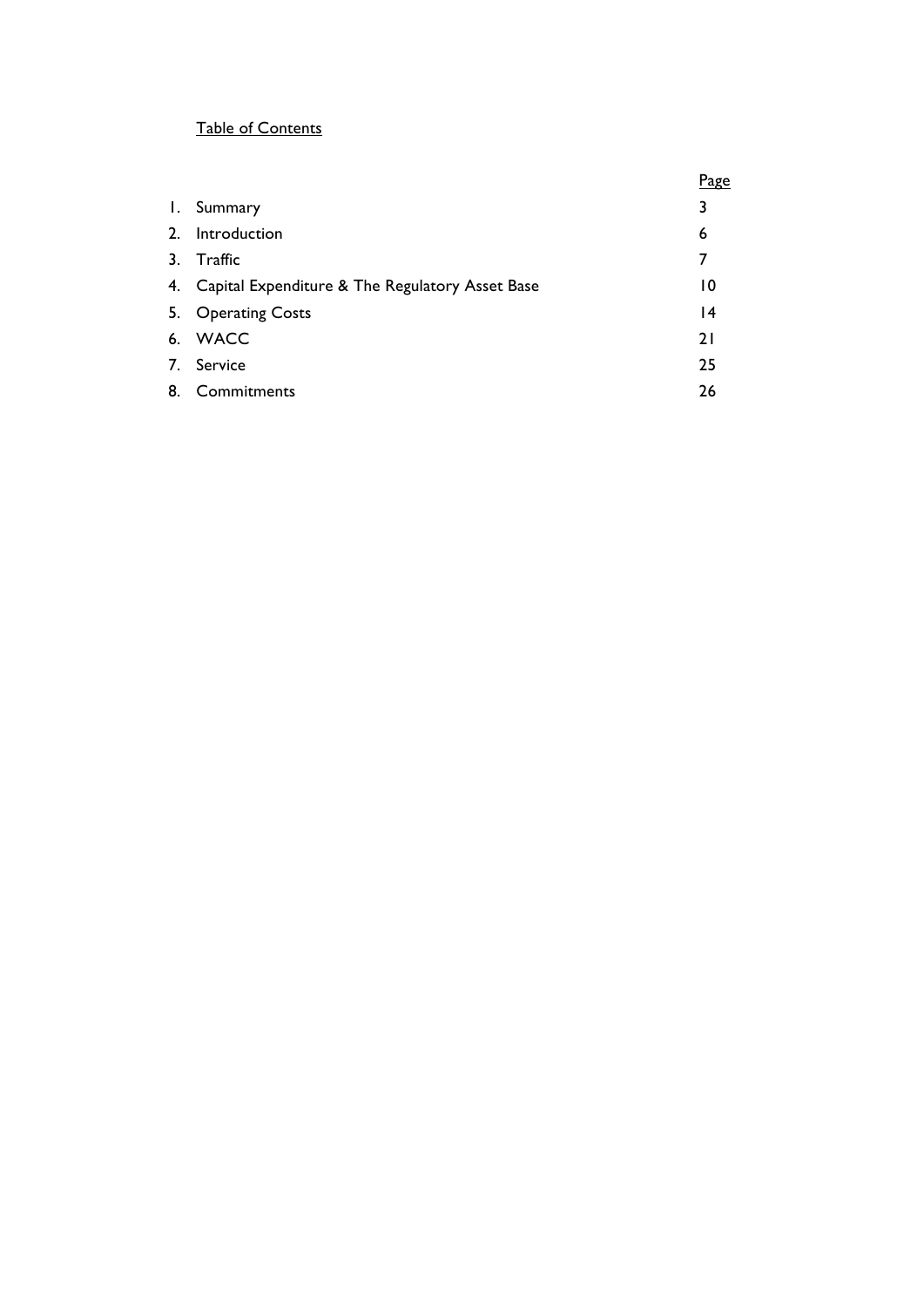#### **1. Summary**

1.1 This submission sets out the Gatwick Airline Consultative Committee's (ACC) response to the Civil Aviation Authority's (CAA) Final Proposals for the economic regulation of Gatwick airport .The current submission is the most recent of a list of earlier ACC papers and should be read in conjunction with the ACC's previous submissions.

1.2 Since the publication of the Final Proposals, the CAA only allowed a four-week consultation for responses. Clearly, the ACC believes that this consultation period is too short for it to reasonably address every aspect of the CAA's 300-page consultation document. Therefore the ACC has focussed on the main errors of the CAA's proposal. Because of this short deadline, as commented above, this submission should be read as additional to the points raised and evidence provided in earlier submissions.

1.3 The strength of the ACC's submission is its consensus view across the Gatwick airline membership notwithstanding that there are four separate business models undertaken by Gatwick airlines. These business differences aside there is tight commonality in response to GAL's ideas and the CAA's subsequent proposals. Ninety percent of all Gatwick's passengers are carried by the ten largest of the 72 airlines, prising the core ACC membership leaving the residual 10% of passengers carried by the remaining 60 or so businesses.

1.4 The CAA is proposing a regulatory settlement that relies on the CAA endorsing a voluntary proposal that the airport has made. This proposal is known as The Commitments and includes the main aspects of regulation such as price, service and investment. The CAA has made it clear that it is not able to force Gatwick to amend these proposed commitments. This puts the airlines in the unusual position of not being asked to respond to a consultation of the CAA's proposed price cap, but instead on the CAA's approach to GAL's proposed price cap. This risks elements of the commitments being imposed unilaterally without proper consultation of their content or price.

1.5 Not surprisingly, the ACC does not support this approach and within this submission makes these concerns clear. Weaknesses fall into several categories that include:

The CAA's stated 'fair price' is too high, and furthermore is not a reasonable basis for a comparison with Gatwick's proposed commitment price. Our main concerns include.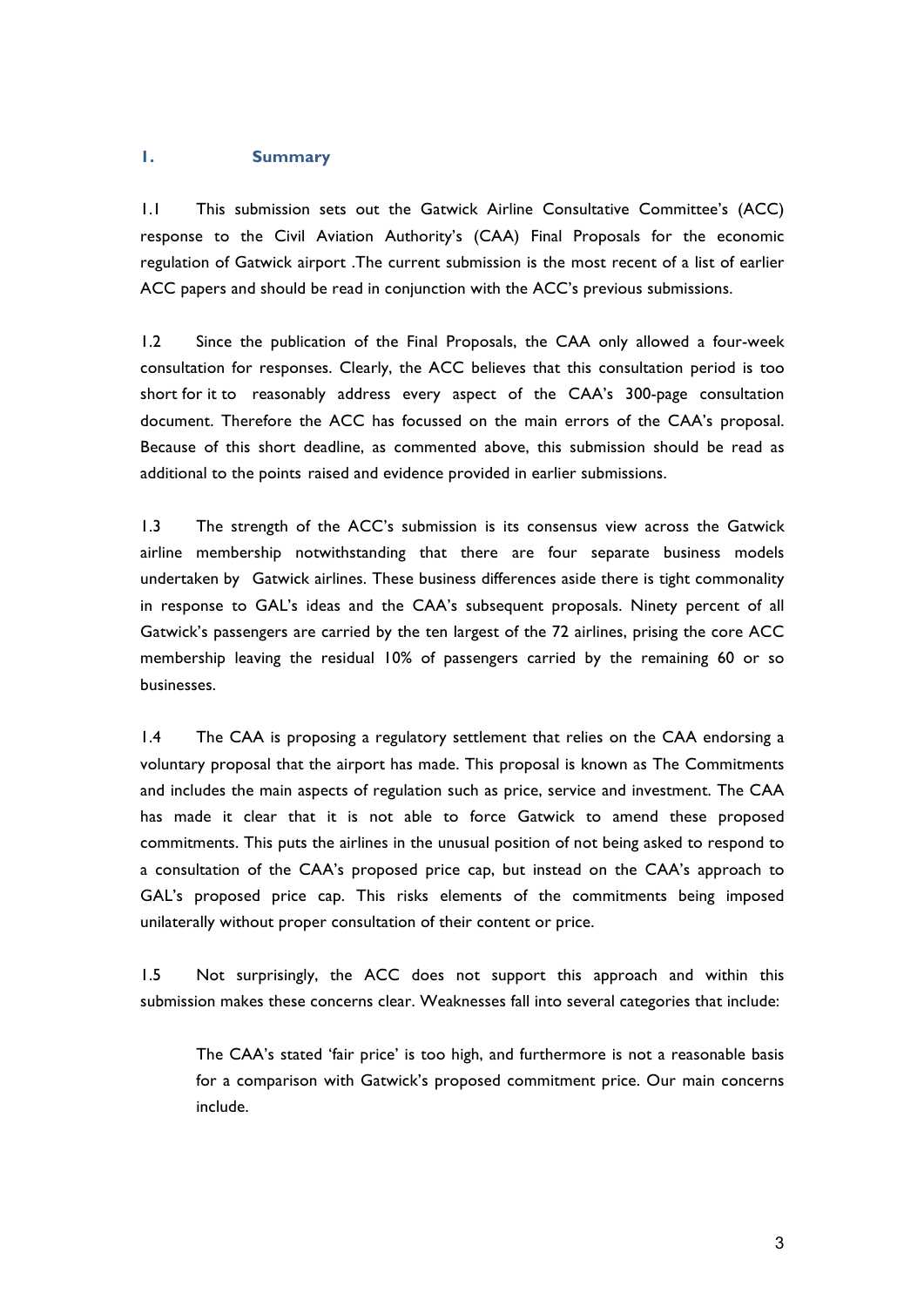- The CAA's estimates of the GAL's passenger traffic are too low. It ignores GAL's very late announcement of an additional 21 slots for summer 2014. Similarly, it also ignores the clear evidence that passenger numbers in the base year are already significantly higher than the CAA expected, which will therefore lead to higher passenger numbers throughout the period.
- Pier 6 Southern Extension is included in the Final Proposals. There is clear evidence, accepted by GAL, that pier service targets will be met at the airport, during Q6. The CAA has justified including the proposed extension on the basis that it will avoid £44m in costs for which the ACC has seen no evidence and on which it has not been consulted. The CAA has also not explained how this counter's its original view that this project is simply not value-for-money.
- The inclusion within the fair price calculation of the sizable pension commutation payment is another reversal of the CAA's earlier thinking. The CAA originally noted that this payment has already been priced into the BAA sale price with GIP. Passengers are effectively being asked to fund a windfall payment for GIP. We are concerned that neither the CAA nor the ACC were consulted on this payment before it was made, and yet passengers are now being asked to fund it. We are not clear on what basis the CAA could include this payment, particularly as it has not been consulted on in line with Annex G.
- The Construction Output Price Index (COPI) has been applied inconsistently. Whereas in Q5 there was a levy of 2% added to COPI to accommodate the rise in costs to reflect the Olympic factor increasing construction costs, now with industry commentators indicating future COPI will be negative the CAA has simply ignored such an adjustment irrationally rewarding GAL again.
- On operating costs the CAA have arbitrarily ignored their own consultancy reports that point to significant savings that could be achieved.
- The CAA has increased the WACC, simply by adopting using arbitrary short-term data points for the cost of debt, setting out a cost of debt greater than GAL's current cost.
- The CAA has reduced its estimate of GAL's potential commercial and other revenues on the basis of an unsubstantiated reduction in ancillary charges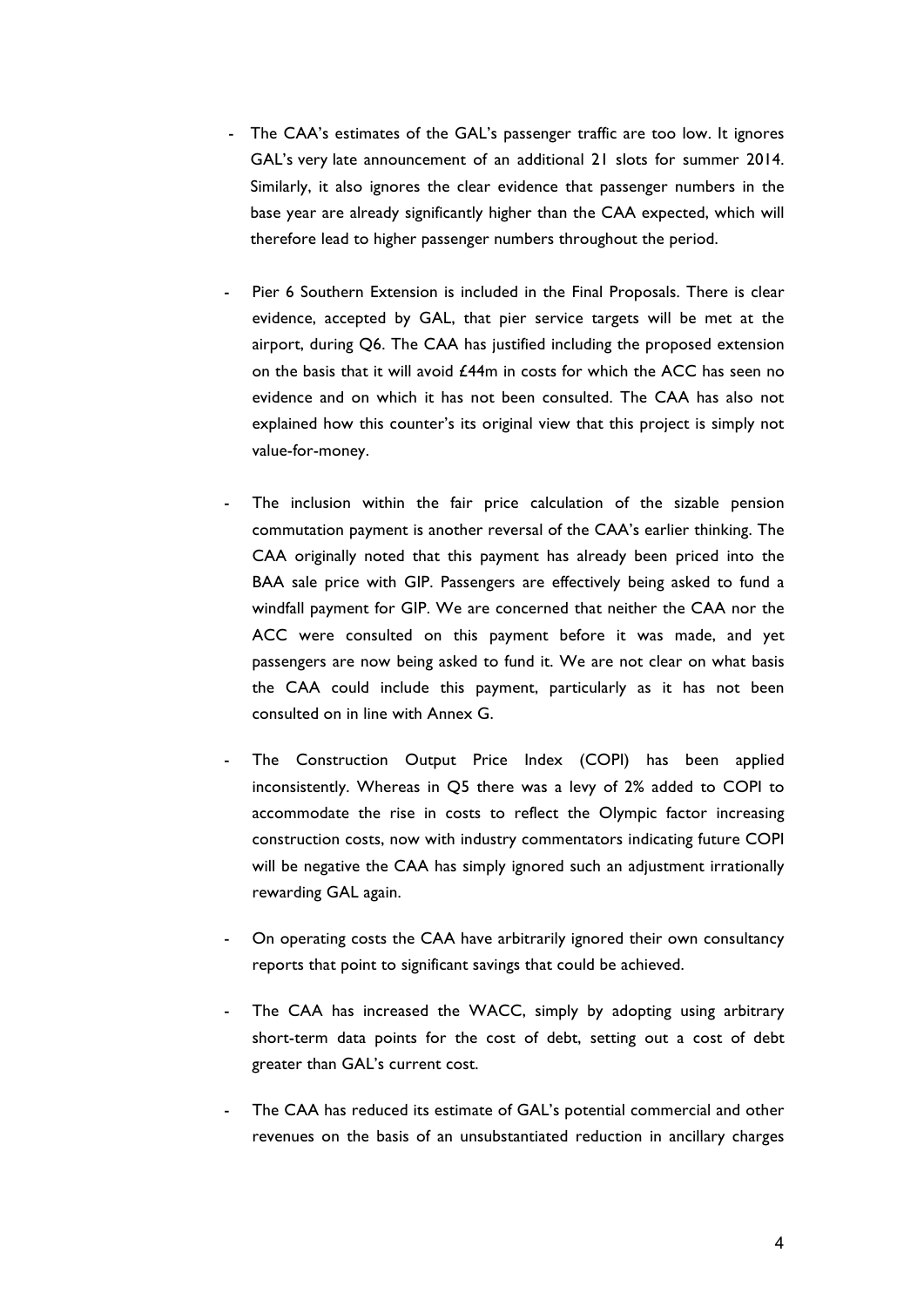and a reduction in retail unit revenue, despite expert evidence to the contrary and the strengthening economy.

1.6 The commitments as proposed by GAL are flawed and irrationally supported by the CAA. They do not reduce regulatory costs, target efficiencies or promote competition. Instead the CAA has allowed itself to be boxed-in stepping back from its statutory obligations to the consumer by accepting a un-commercial one sided contract written by the airport owner. They do not protect the consumer from GAL's ability to exploit its pricing power and are no more proportionate in their application than the hitherto system of a RAB based approach. Finally, they do not inspire confidence stakeholders such as airlines.

1.7 The CAA's comparison between the 7-year commitment proposal and a 5 year RAB based price control is flawed. The capital spend in commitments is approximately  $£100m$  a year compared to the RAB yearly spend of  $£160m$ , further, the ACC has already sent the CAA a number of detailed concerns with the key terms of the commitments which have yet to be addressed. Including the unanswered problem of how the CAA will shield the consumer from excessive pricing in preparatory cost of any second runway (R2) at Gatwick. The commitments currently inadequately manage this issue. GAL have ostensibly avoided premium pricing for additional services in the commitments so adding additional undisclosed costs to the passengers that ordinarily would be bundled in to and transparent within a RAB based settlement.

1.8 In sum, the Final Proposals are faulted in two ways; the fair price for the RAB option is incorrect and overly inflated through an inconsistent and irrational methodology and the commitments carry significant risks for consumers. Consequently, the ACC rejects theses aspects of the CAA's Final Proposals and considers that the CAA would be irrationally failing in its statutory duty to regulate airports as efficiently and as effectively as possible.

Jason Holt Chair Gatwick Airline Consultative Committee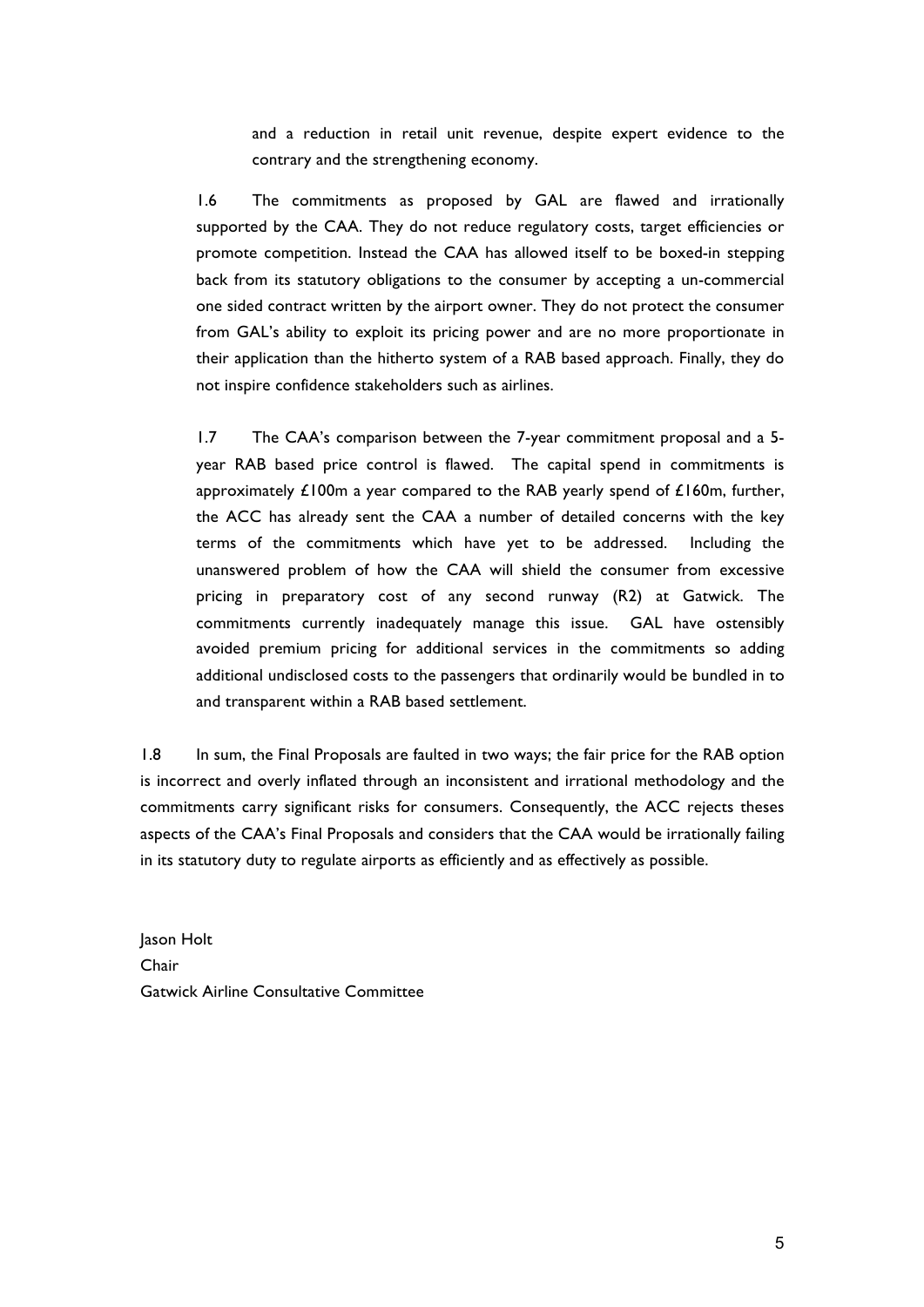## **2. Introduction**

- 2.1 This is the response of the Gatwick Airport Consultative Committee (ACC) to the CAA's final proposals for economic regulation of Gatwick Airport from April 2014.
- 2.2 In preparing its response, the ACC has sought consensus positions that reflect the views of all the member airlines on each of the issues. This has been possible in the vast majority of areas, reflecting the fact that passengers on all airlines want an efficient airport experience.
- 2.3 ACC membership is open to all airlines operating at Gatwick and we take time to communicate with airlines that do not attend meetings, both on formal positions, and if we consider that they may have different interests, on particular issues. The AOC chair attends key meetings and updates AOC members. We have also been mindful of the need to allow flexibility for the needs of future passengers, most of whom are expected to be customers of existing airlines.
- 2.4 Much of the Q6 work has been led by a working group comprising representatives from easyJet, British Airways, TUi and Virgin. These four working group airlines alone account for two thirds of passengers<sup>1</sup> as well as the full cross section of airline business models. The ACC is confident that the view expressed here properly and accurately reflect the views of the airline community at Gatwick airport and will allow all the airline operating models to promote their own passengers' best interests.
- 2.5 We note the CAA has asked for views on three key issues:
	- 1. the CAA's view of a fair price;
	- 2. the appropriate form of price regulation for GAL from April 2014 and the CAA's evaluation of the various options;
	- 3. the appropriate licence conditions that would be associated with GAL's proposed commitments

This response addresses these three areas in turn.

 $1$  65% in 2012. Source: Fig 2.42 of CAA's Gatwick Market power assessment, May 2013.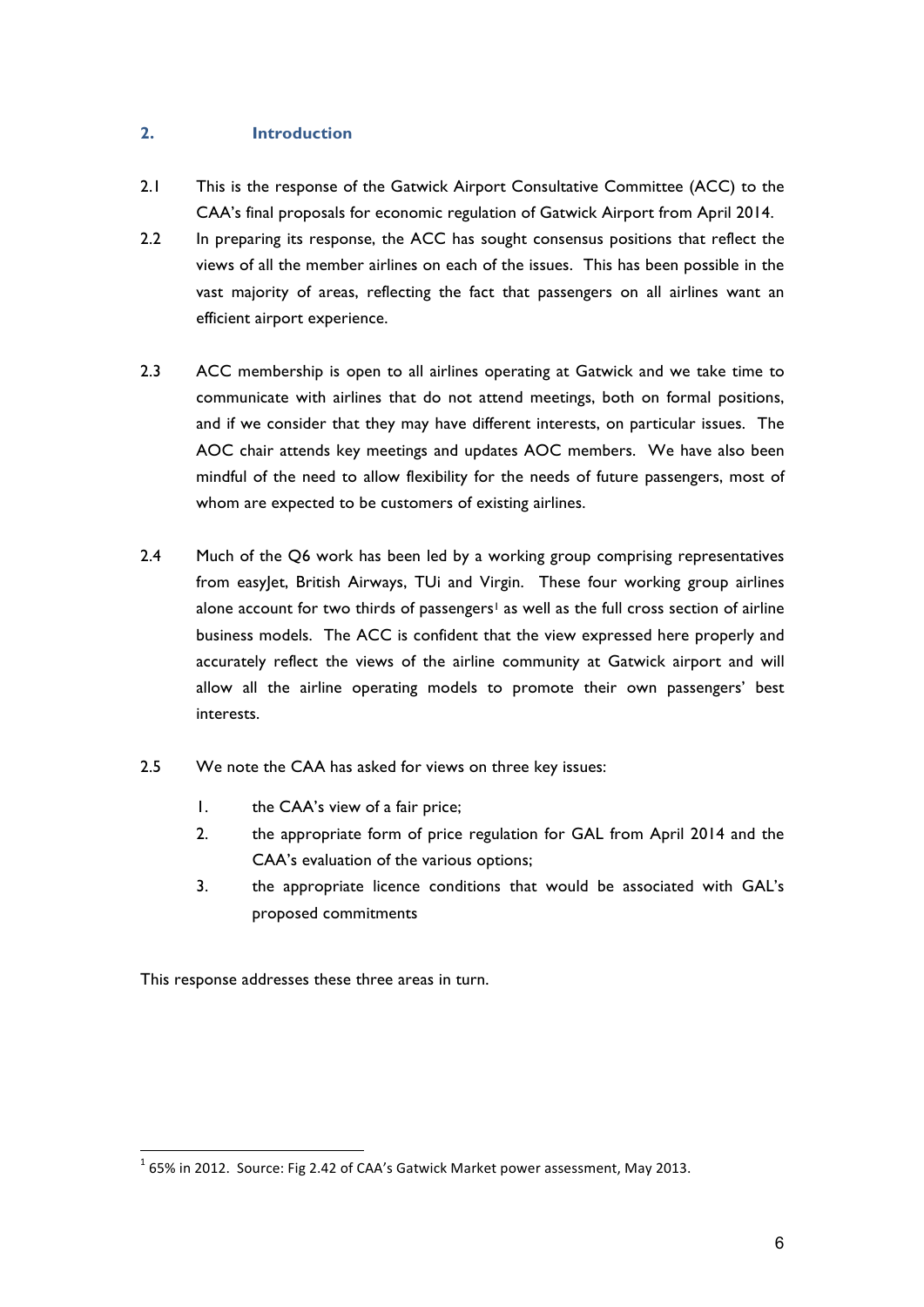## **PART A – THE CAA'S VIEW OF A FAIR PRICE**

This section sets out the ACC's views on the CAA's fair price in their final proposal. The approach taken by the ACC in this section is to highlight the clear errors of fact made by the CAA regarding the fair price and include those alongside the errors in judgement the ACC believe the CAA have made.

There are clear errors in the CAA's final proposals:

- The underestimation of Traffic The CAA has not taken account of the unforeseen increase in passengers this year and additional slots that have been created by GAL. This will increase both the traffic forecast and projected commercial revenues.
- Unjustified changes made to the WACC since the initial proposals. Particularly in relation to the cost of debt.
- The inclusion of Pier 6 South:
	- o The 95% Pier Service target can be met by 2018 (calculated by GAL)
	- $\circ$  It is unlikely that delay costs of £44m would be incurred by GAL. We have not been consulted on this.
- The inclusion of the  $£104m$  pension commutation payment:
	- o The liability was known at the time of purchase
	- $\circ$  The payment was not consulted on by GAL, at the time, as required by the CAA.

This section sets out the ACC's views on the CAA's fair price set out in their final proposal. The approach taken by the ACC in this section is to highlight the clear errors of fact made by the CAA regarding the fair price and include those alongside the errors in judgement the ACC believe the CAA have made.

## **3. Traffic**

- 3.1 A reasonable assumption on traffic growth is crucial to the estimation of a fair settlement and therefore price. The ACC welcomes the constructive discussions with both the CAA and GAL to date on traffic forecasting. The high combined level of understanding of the drivers of the forecast and assumptions taken has been a positive development in the Q6 process.
- 3.2 The ACC welcomes the analysis the CAA has presented on the traffic forecasts for Q6 and the extent to which some of the analysis presented by the ACC was taken on board in reaching its assessment of expected traffic levels at Gatwick over the next five years.
- 3.3 However, the ACC believe the balance of risk is wrong in the final proposals as the forecasts understate the likely passenger growth at the airport and therefore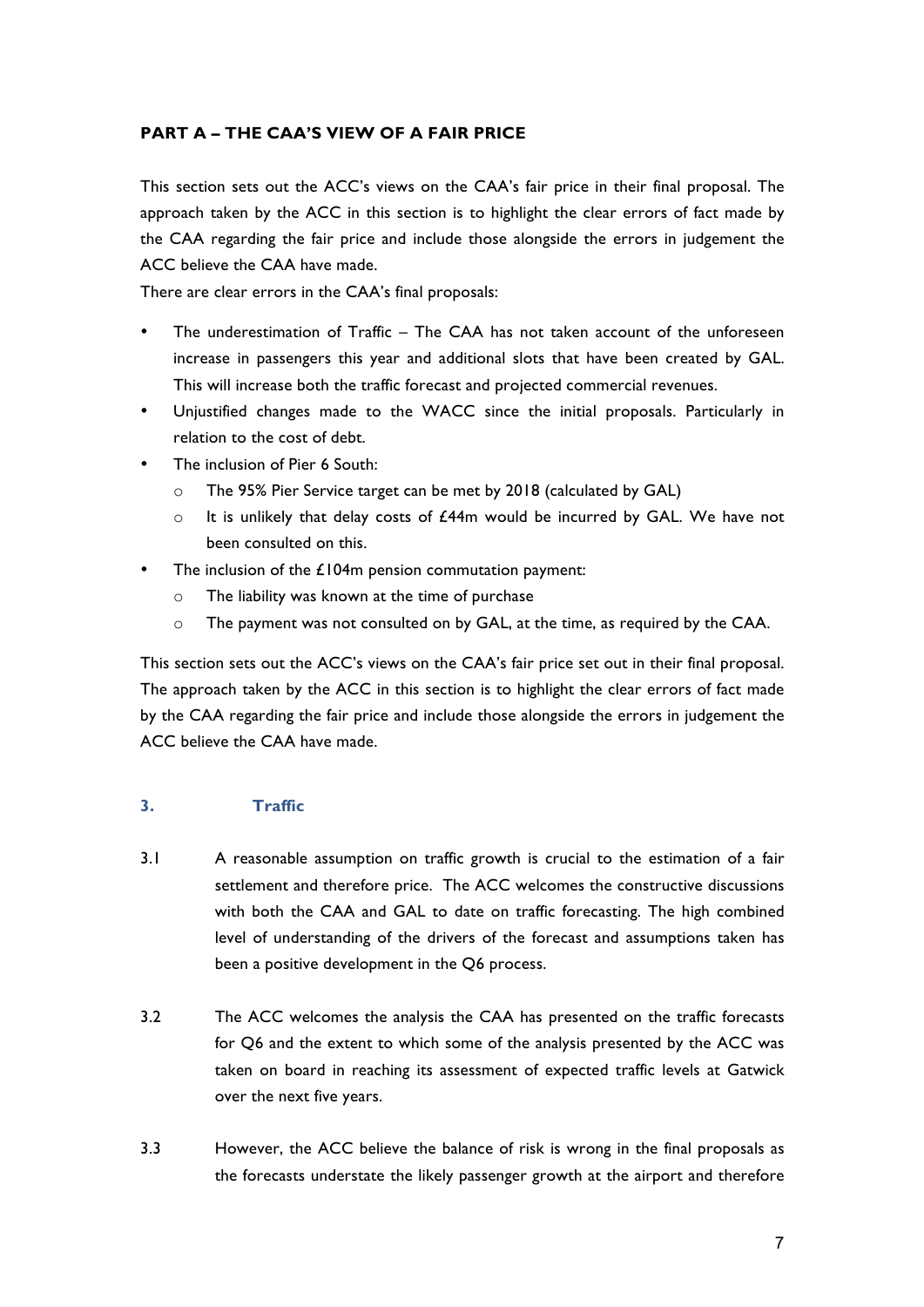inflate the fair price proposal. We therefore believe that this does not meet the CAA's duty to the passenger as GAL's shareholders will be over-rewarded at their expense.

- 3.4 We believe there are 2 areas which point to a significant increase from the proposals put forward by the CAA:
	- Significant outperformance of estimates in the base year. GAL's traffic growth has continued to outperform previous assumptions. The base year has a significant impact on the overall forecast so this needs to be taken into account;
	- The announcement by GAL of an additional 21 slots including 8 peak slots from summer 2014. The ACC does not believe this type of slot growth was accounted for in the CAA's forecast in the final proposals<sup>[1]</sup>. We have provided evidence below on the increase in traffic this could provide;
- 3.5 These impacts combined with the more favourable economic outlook, and recent announcements on long-haul growth from the airport (from BA and Norwegian) mean we believe GAL has the opportunity to significantly outperform the traffic estimates in the final proposals.
- 3.6 This response provides a cautious estimate of these impacts, on the CAA's forecast, which are discussed in more detail below.

## **Assessment**

### Growth in the base year

3.7 The base year of the forecast (2013/14) has a significant impact on the overall level of traffic over the quinquennium. Since the ACC provided its last assessment, traffic at Gatwick<sup>[2]</sup> has shown much stronger growth than forecast. Moreover, it is also significantly outperforming the growth assumed in the CAA's final proposals.

> The ACC is surprised that the CAA has not taken this growth into account in its final proposals. It appears to be consistent with the bottom up methodology they have used for the first three years of the forecast. A comparison of the assumption from the CAA and GAL's current performance is shown in the table below: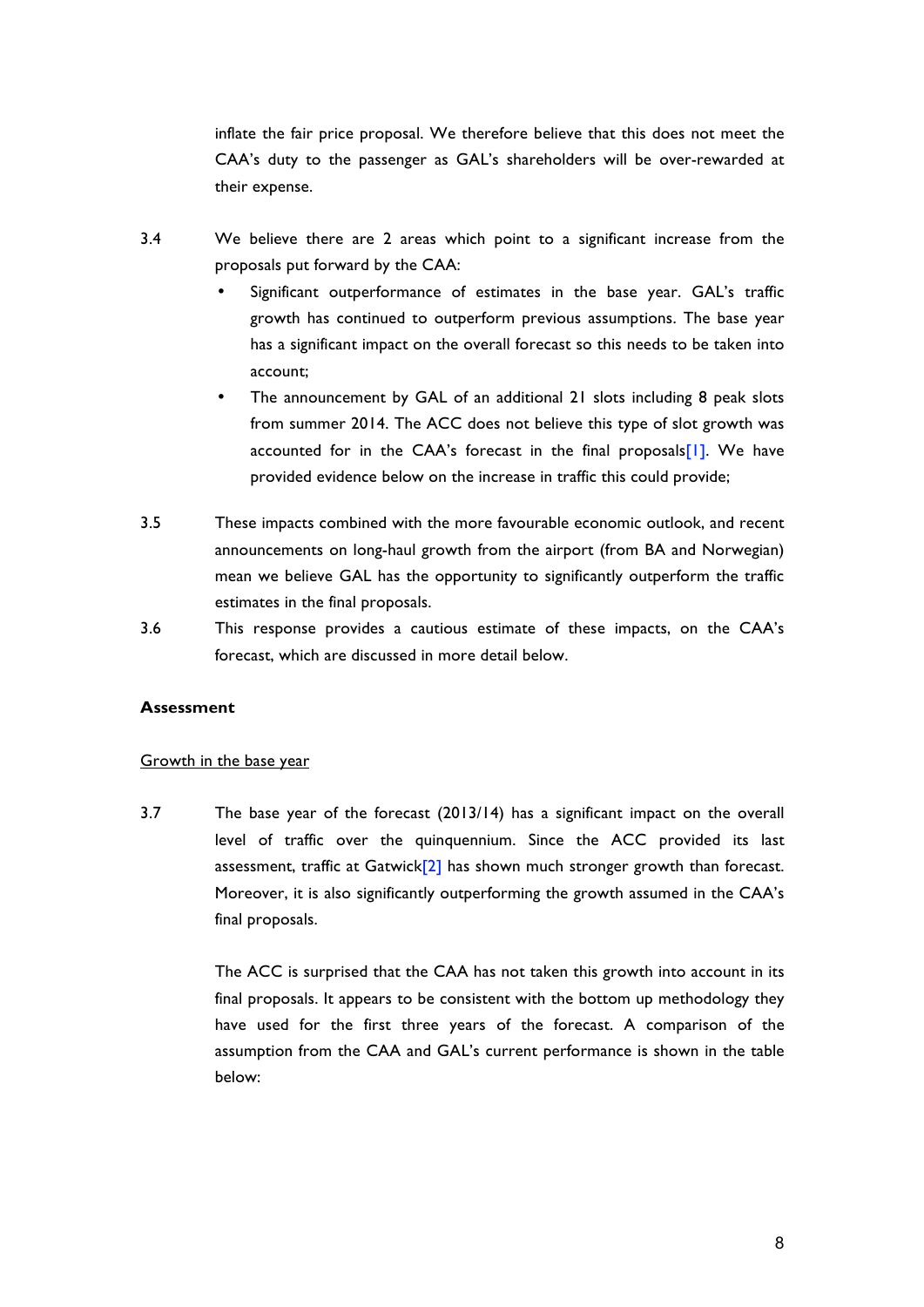| <b>CAA</b>   | <b>GAL</b>   | <b>ACC</b>  | <b>GAL Latest Data</b> |
|--------------|--------------|-------------|------------------------|
| (April 2013) | (April 2013) | (lune 2013) | (Sept 2013)            |
| 34.7 m       | $34.4 \; m$  | 34.8 m      | 35.1 m                 |
|              |              |             | (Moving annual average |

The ACC believes that in order to reach a fair settlement this growth needs to be captured in the base of the CAA's assessment.

## Additional slots at Gatwick

- 3.8 After the CAA issued its final proposals GAL issued 21 incremental slots for S14. These slots are part of GAL's drive to increase runway utilisation through the ACDM55 project and represent 8 departing slots in the peak morning period and 1 in the evening peak, plus 12 arriving slots.
- 3.9 This announcement is likely to have a significant effect. The ACC have therefore provided a cautious estimate of the likely impact of this effect on total expected traffic over Q6.
- 3.10 The composition and timing of these slots lends itself to short haul flying and a typical line of flying would incorporate three aircraft rotations for each departing early morning slot, therefore 8 based short haul aircraft is equivalent to 48 sectors.
- 3.11 The ACC does not know who will be granted these slots at this time and therefore has taken an approach that half of these slots would be flown year round and the other half would be limited to a six month season only.
- 3.12 For consistency we have applied the same passenger load per flight as used in the easyJet Flybe slot sale and this has provided an incremental passenger figure of 1.9m passengers per annum.
- 3.13 It is worth noting that this announcement came very late in the slot process and too late for the CAA to alter its final proposals. Earlier notice of this significant move would have enabled airlines to plan better and allow for this effect to have been taken account of in determining the 'fair price' in the CAA's final proposals.
- 3.14 This new information therefore needs to be taken into account before the CAA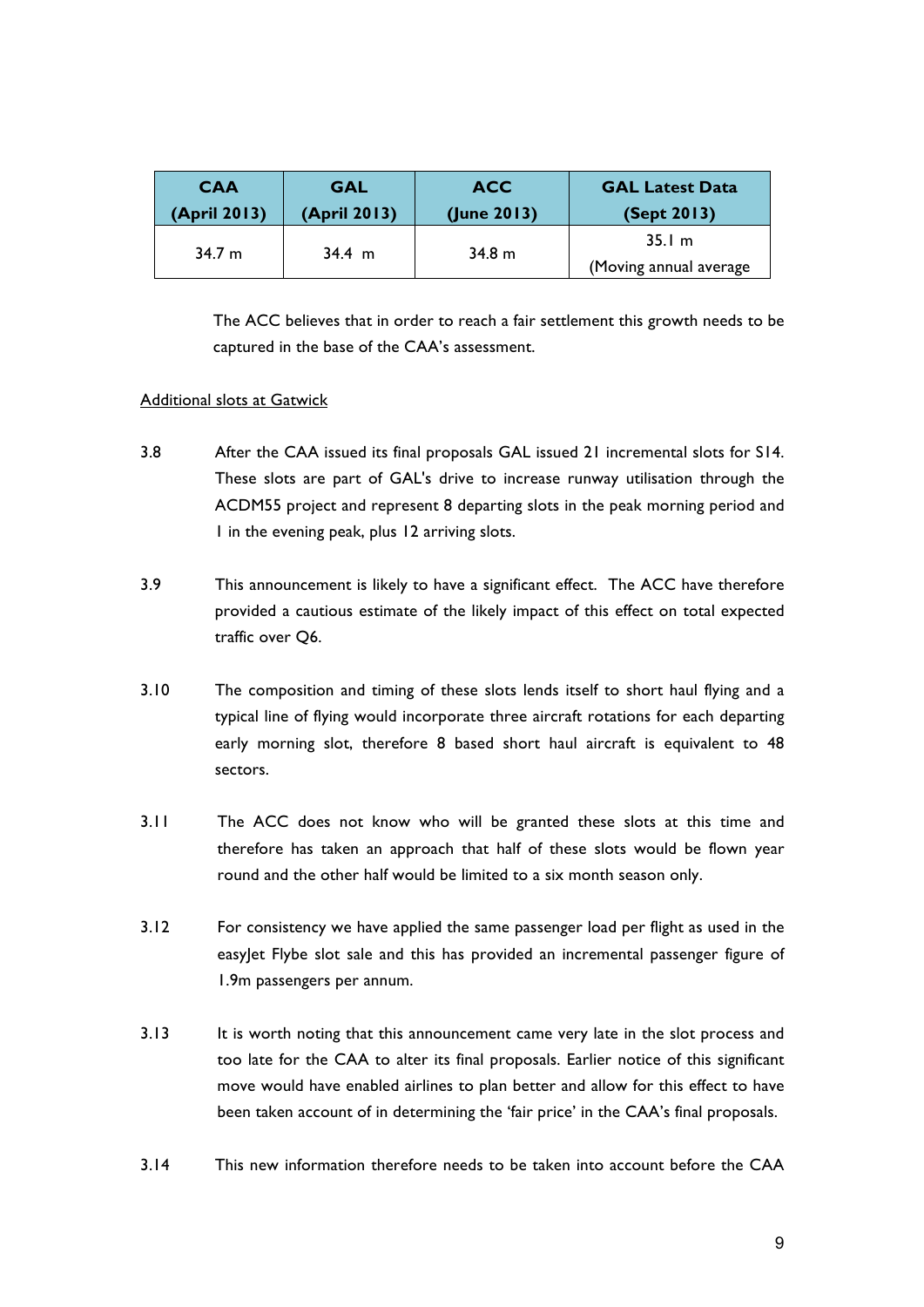can finalise its fair price.

- 3.15 These impacts combine with a more favourable economic outlook, and recent announcements on long-haul growth from the airport (from BA and Norwegian), for which we have made a marginal adjustment to the forecast of 100,000 passengers per year. We have also included an updated estimate provided by easylet for its use of Flybe slots.
- 3.16 We therefore believe GAL has the opportunity to significantly outperform the traffic estimates in the final proposals. The ACC's revised traffic forecast is therefore set out below:

|         | <b>CAA forecast (Millions)</b> |          | <b>ACC</b> revised forecast (Millions) |          |  |
|---------|--------------------------------|----------|----------------------------------------|----------|--|
|         | totals                         | % change | totals                                 | % change |  |
| 2012/13 | 34.2                           |          | 34.2                                   |          |  |
| 2013/14 | 34.7                           | 1.5      | 35.2                                   |          |  |
| 2014/15 | 35.8                           | 3.0      | 38.2                                   | 9.4      |  |
| 2015/16 | 36.6                           | 2.2      | 39.0                                   | 2.1      |  |
| 2016/17 | 37.2                           | 1.8      | 39.6                                   | 1.5      |  |
| 2017/18 | 37.9                           | 1.8      | 40.3                                   | 1.8      |  |
| 2018/19 | 38.5                           | 1.7      | 41.0                                   | 1.5      |  |

The ACC has a traffic forecast of 198.2m over Q6 compared to the CAA's assessment of 186m.

## **4. Capital Expenditure and The Regulatory Asset Base**

- 4.1 The ACC has worked hard with GAL and the CAA to try to ensure an appropriate, efficient and value for money capital plan which reflects the needs of our passengers is delivered in the next regulatory period. We welcome the areas where alignment has been reached, however, there are still a number of areas of disagreement.
- 4.2 The ACC has not repeated its arguments regarding the suitability of individual capital projects to be included within the next regulatory period. However we believe the CAA has come to a number of incorrect conclusions within its final proposals and these are explained in detail below.

### **Pier 6 South extension**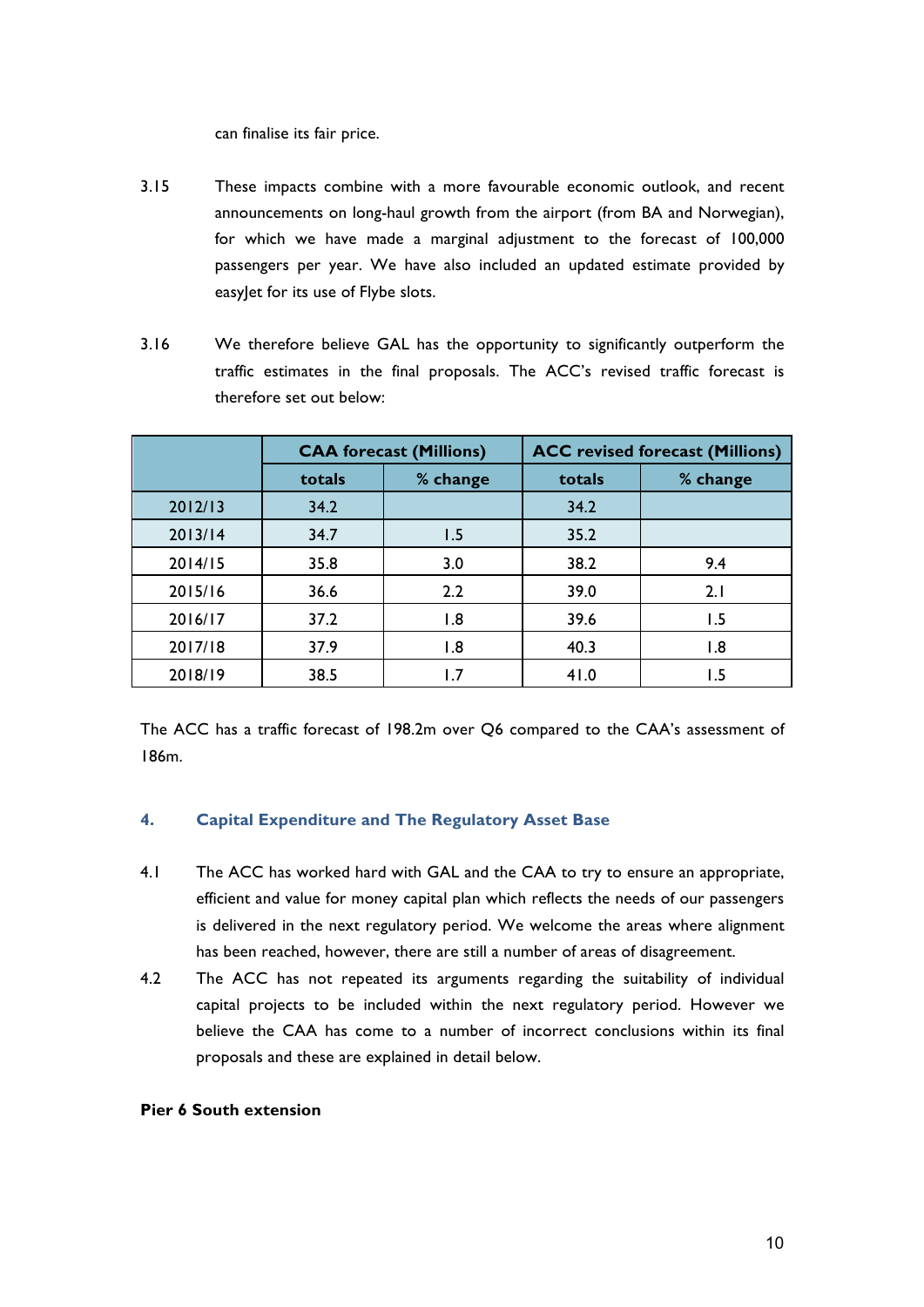- 4.3 Pier 6 South is a project that has had very close scrutiny during the Q6 consultation process from both the ACC and the CAA. Many working group meetings and large amounts of analysis have been pulled together with an aim that the final decision on such an important project is made taking into account all information.
- 4.4 The CAA's decision does not reflect the evidence provided on the airline/airport consultation on the proposed extension. The CAA has included the proposed extension within the capital plan, despite:
	- Clear evidence that 95% pier service will be achieved throughout Q6.
	- No consultation over a claimed £44m delay cost that has been cited by the CAA as a key reason for its support of the project
	- GAL providing incorrect information to the CAA on the project over the summer.
	- The CAA concluding earlier that the project does not provide value for money.
- 4.5 The remainder of this section runs through, in more detail, all the key points that the ACC believe the CAA have not taken into account during their decision making on this project.

## Achievement of Pier Service targets.

4.6 Since the publication of the initial proposals the ACC has proved beyond doubt that 95% PSL is achievable for all of Q6 through the use of efficient stand planning and using towing levels similar to those undertaken in Summer 2013. This is without the need to build infrastructure that the CAA acknowledges has an unacceptable benefit to cost ratio. The CAA in its final proposals also acknowledges that 95% PSL in the North terminal is achievable in Q6 and says that "Consequently the CAA considers that Pier 6 South is required to meet airport operational requirements in Q7".

## Delay Costs

- 4.7 GAL stated in its letter of the  $12<sup>th</sup>$  August that stopping or delaying Pier 6 will incur £30m of additional spend in Q6 and a further £14m in Q7 for stand rehabilitation works. The ACC has not been provided with any evidence to support this assertion.
- 4.8 It is clear that this delay cost was material to the CAA's decision to support the proposed extension. However, the CAA has not published any assessment of the validity of the claimed delay cost. Further, it has not explained why this cost should be accepted when contrary to Annex G the cost has not been consulted on.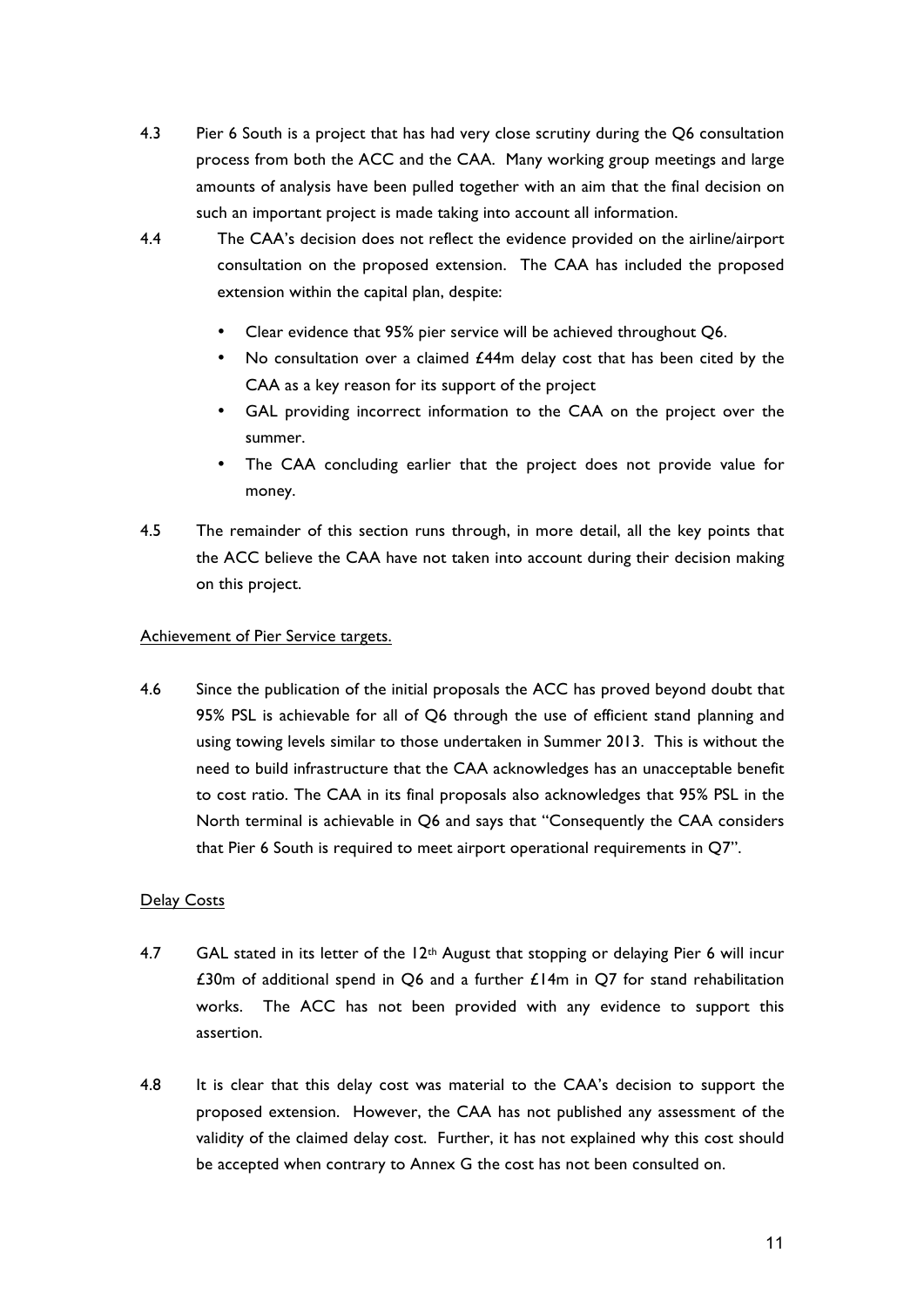## GAL's misleading information

- 4.9 In its 12 August letter to the CAA GAL included a 2018 Pier Service level that was lower than the one provided to the ACC, in the many consultation meetings.
- 4.10 GAL only corrected it's evidence after much discussion between the ACC, CAA and GAL, confirming that the pier service estimate set out by the ACC the valid figure.
- 4.11 The ACC is concerned that the CAA's pier 6 proposal may be based on the misleading information provided by GAL in August. The CAA needs to review the impact of this change, before reaching a decision.
- 4.12 The ACC believes the evidence does not support the case for including pier 6 south extension within the fair price assessment.
- 4.13 Under a RAB based approach this should be included as a development project, and therefore excluded from core capex. This would then allow it to be included if traffic development requires, following consultation with airlines

## **The pension commutation payment**

- 4.14 The ACC does not support the inclusion of the pension commutation payment within the Gatwick fairprice RAB estimate. The CAA has made an error by including it in its final proposals.
- 4.15 The CAA originally said that 'the payment made to BAA was paid as part of the sale of the airport and should have been reflected in a lower sale price than had the payment not been made. It would not therefore be appropriate to include the commutation payment within the Q6 settlement.' The ACC agreed with the original position of the CAA but is disappointed in the change that has occurred in the final proposal. It is clear that the purchasers, (Global Infrastructure Partners) knew of the liability prior to purchasing the airport and presumably would have taken this into account in its purchase price.
- 4.16 The CAA has changed its view on whether the pension commutation payment was included in the purchase price, based on advice from the Government Actuaries Department (GAD). The ACC could not see the reason for the change and wanted to seek further guidance from GAD on this. GAD proceeded to direct the ACC to paragraph 7.14 of the CAA commissioned paper on the review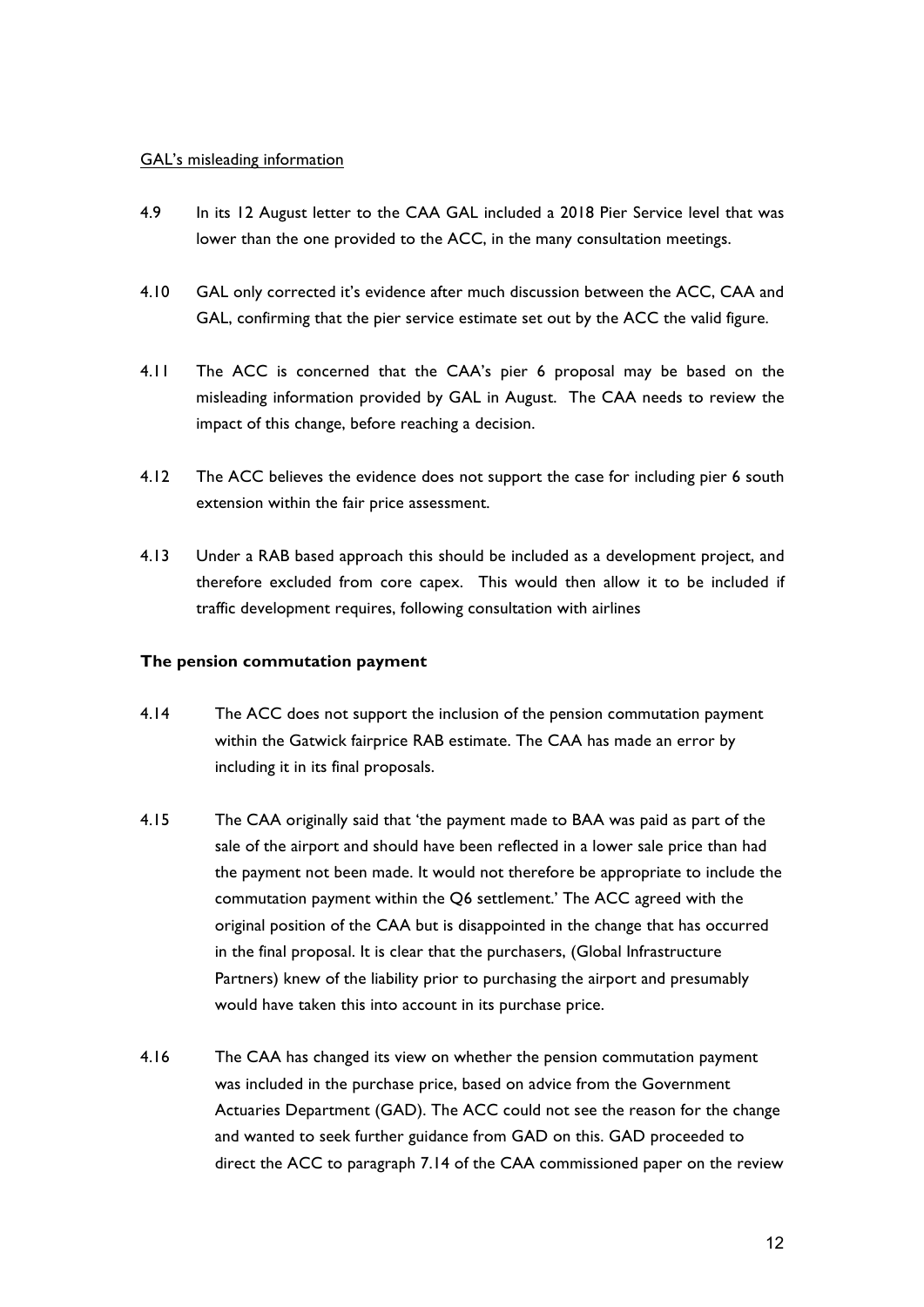of pension costs for Gatwick Airport. The ACC can see no justification in paragraph 7.14 for the change in view and therefore the CAA has no reason to change its original position.

4.17 Further to this, there has been no consultation of airlines or the CAA regarding the payment. Therefore, as with other large impacts to the RAB, the ACC has not had the opportunity to have input into key decisions such as; whether the payment was value for money for passengers and airlines. Considering GAL will be earning a high rate of return as well as inflation on this payment, the ACC believe these points are vitally important.

### **Incorrect use of Construction Output Price Inflation (COPI)**

- 4.18 The ACC believe it is inconsistent and incorrect for the CAA to ignore the effects of real COPI when calculating the cost of the capital plan in the forthcoming regulatory period. In fact the ACC is surprised to see that COPI is largely ignored within the final proposals issue by the CAA, particularly as it featured prevalently in the Q5 decision.
- 4.19 Within the Q5 settlement the CAA allowed a COPI of RPI+2% per annum for each year of the quinquennium; this despite objections from the airlines and also advice from the Competition Commission (CC) that COPI should be no greater than RPI+.75%2 . Due to the global economic downturn this overly inflated construction price did not materialise and therefore Gatwick's shareholders were over rewarded for the capital plan during the last regulatory period.
- 4.20 Davis Langdon, the CAA's own consultants, have provided advice that COPI, net of inflation, will be negative until at least the end of the next regulatory period (Figure 4.5). This is in line with expectations as the construction industry is still significantly affected by the government austerity measures which are suppressing construction pricing in the UK. However, the CAA has decided to ignore the advice of its expert consultants and take its own position that COPI should be ignored for Q6 as it believes there is some uncertainty in future levels. The ACC accepts that there is always a level of uncertainty in forecasting but in the longer term peaks and troughs balance and the CAA should adopt its expert advice as this provides balance and also consistency in the approach taken over a longer period of time. The CAA's

 $2$  Or to exclude COPI on the basis of long term consistency with RPI.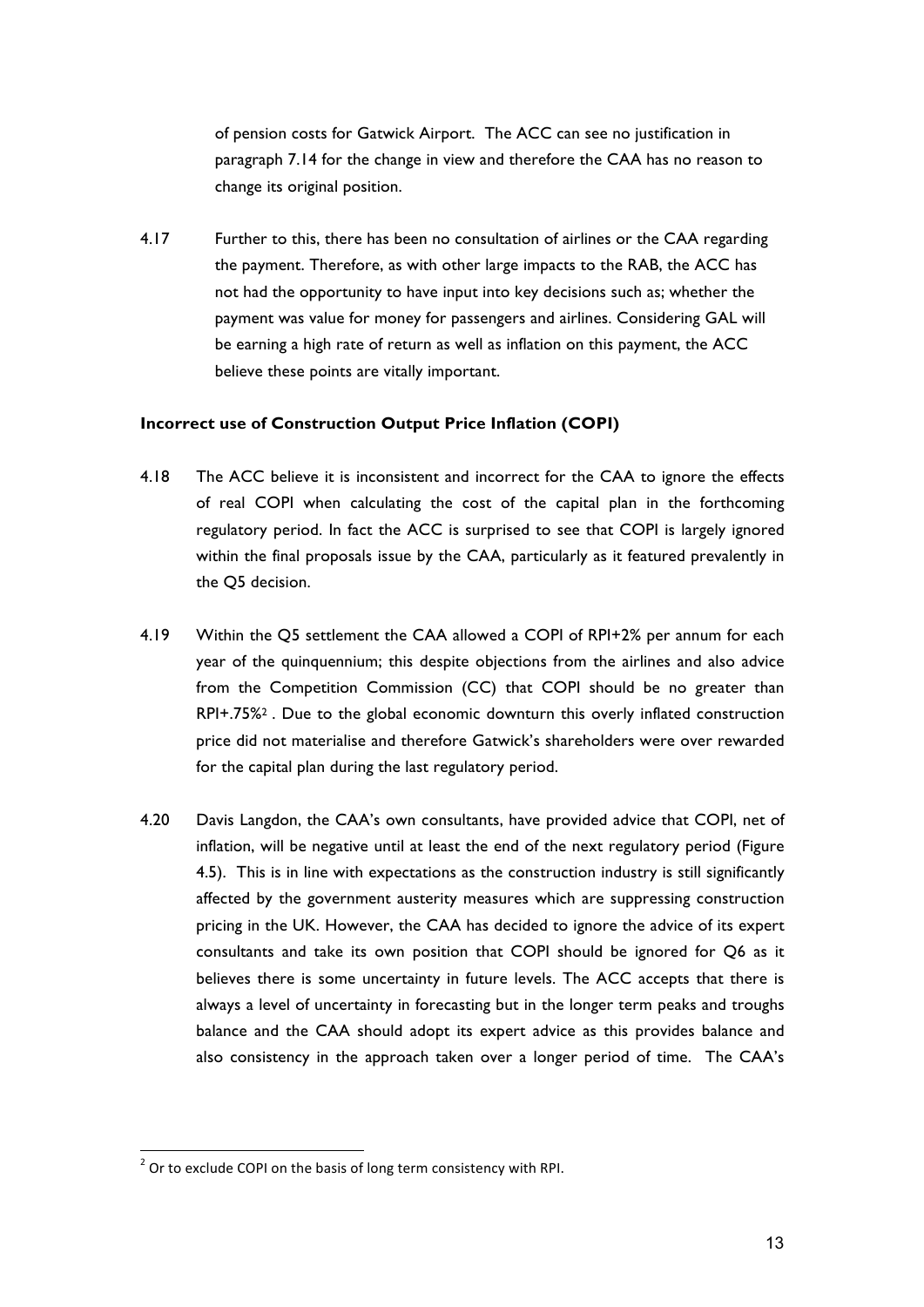approach is also inconsistent with it's own Regulatory Policy Statement<sup>3</sup> that forecast COPI would be taken into account at each review.

## **Capital Plan in Q7**

- 4.21 It appears incorrect that the CAA would allow GAL a capital plan of  $£151.4m$  & £201.6 for the first two years of Q7 given that the CAA also supports GAL's commitment to only spending an average of  $£100m$  per annum within the commitments framework.
- 4.22 The capital plan values put forward for the first two years of Q7 are completely arbitrary and have not undergone any scrutiny by the ACC, or as far as we are aware, by the CAA or their consultants. Asset stewardship in Q6 averages £64m per annum, yet for the additional two years this figure is allowed to rise to £90m per annum. All of this information leads to a position where the ACC is unable to reconcile the values proposed by the CAA for use in the capital plan or within the "fair price" calculation. It would appear more practical to reduce the capital plan in the 7 year RAB calculation to £700m.

## **5. Operating Costs**

## **Operational Expenses**

### **Summary**

- 5.1 The ACC believe the CAA have made errors in judgement across the opex line item:
	- It seems the only change the CAA have made since the initial proposals is to take out an over-inflationary salary increase that was never going to be delivered anyway. Taking out the increase of RPI +0.75%, in itself, will deliver the majority of the core efficiency levels recommended by Helios in its report to the CAA
		- This means that other areas of efficiency savings recommended in the Helios report, other than salary costs, have not been taken into account;
			- Consultants costs
			- Management ratio
			- § General expenses

 $3$  Paragraph E81 Annex E – CAA Q5 decision.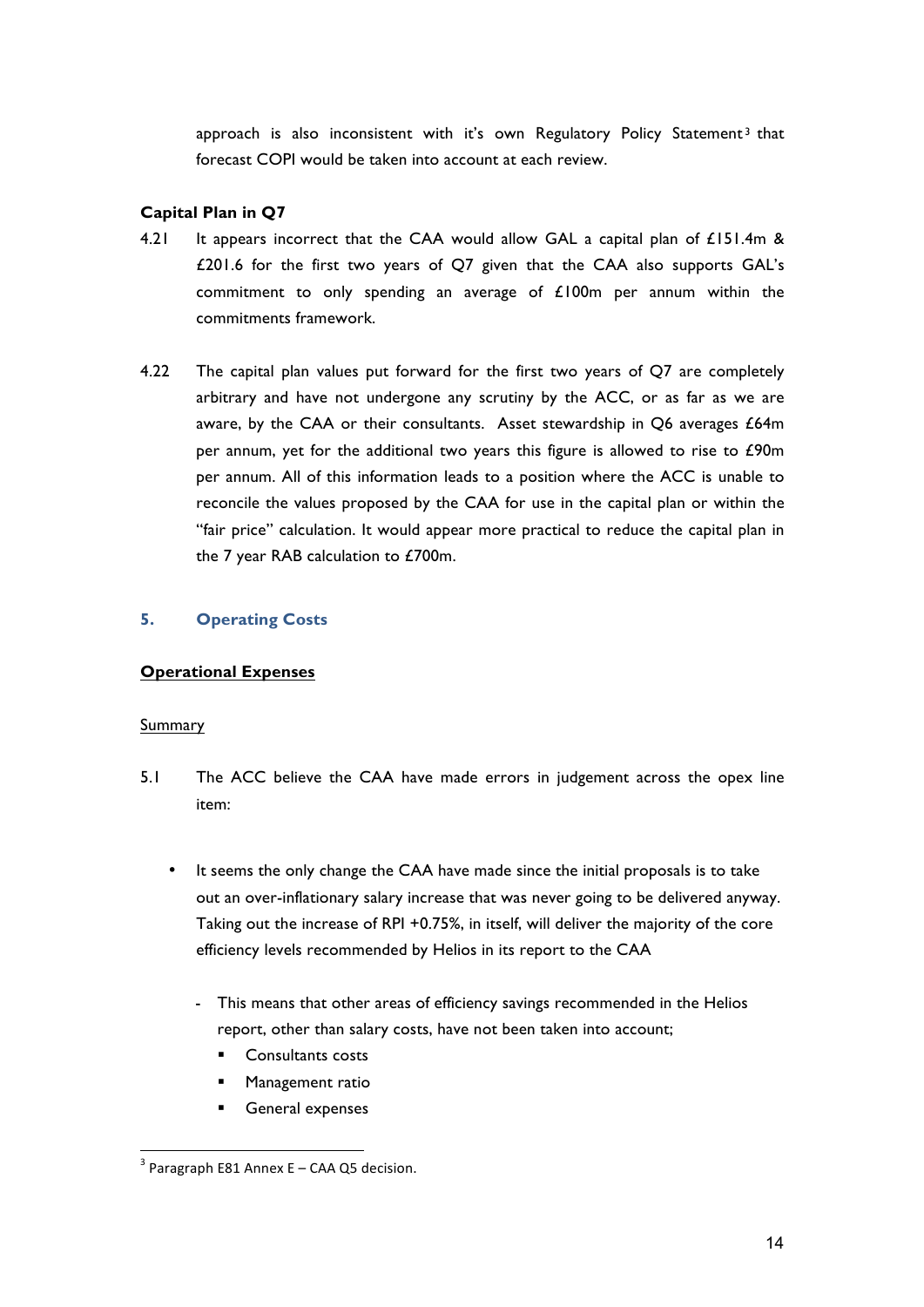- The ACC is also concerned that instead of forecasting allowed opex based on an efficient cost the CAA has chosen a point estimate of around 25% of the possible total savings identified by it's consultants. The CAA states 'the need to ensure that GAL has a realistic chance of outperformance as a regulatory incentive'. This does not justify providing significant room for outperformance on opex as well as other areas of the settlement. E.G. Traffic forecast and WACC This would indicate that the CAA has put more weight on the interests of GAL's shareholders than on the interest of passengers
- The CAA has failed to take into account many of the arguments / pieces of data that the ACC provided in the response to GAL's Q6 Business Plan in areas such as Security costs, including benchmarking, and the inclusion of process efficiencies at AMD's (Archway metal detectors) to reduce headcount.
- The ACC considers that it is not appropriate to use GAL's projection of costs in 2013/14 as the start point for applying efficiency. Regulatory precedent (for both airports and other sectors) is generally to use the most recent full year for which actual data is available as the base year, which in this is case is 2012/13. Otherwise, the outperformance that GAL enjoyed during Q5 will not be shared with users. This would be inconsistent with the fundamental principle of RPI-X regulation.
- We also consider that the pensions allowance is inefficient and should be reduced.

### Operating cost efficiency

- 5.2 Operating costs have a significant impact on Gatwick's price cap, and thus the fares paid by passengers. Consequently, it is critical that these costs are properly assessed as part of the regulatory process and that they are as efficient as possible, it is not in the passenger interest to subsidise inefficiency. The CAA has a statutory obligation to ensure that regulated airports operate efficiently and effectively.
- 5.3 The CAA initially proposed to offer GAL a challenge of finding 1.1% efficiency per year, which did not include any efficiency on central service costs but allowed a salary increase of RPI +0.75% for staff
- 5.4 The ACC therefore sought to provide further evidence as to how, greater efficiencies could be delivered across Q6, in a sustainable way. The CAA has continued to ignore this evidence and only a marginal change to a 1.2% efficiency per year is now proposed. Our passengers would therefore continue to subsidise a high-cost operation through Q6.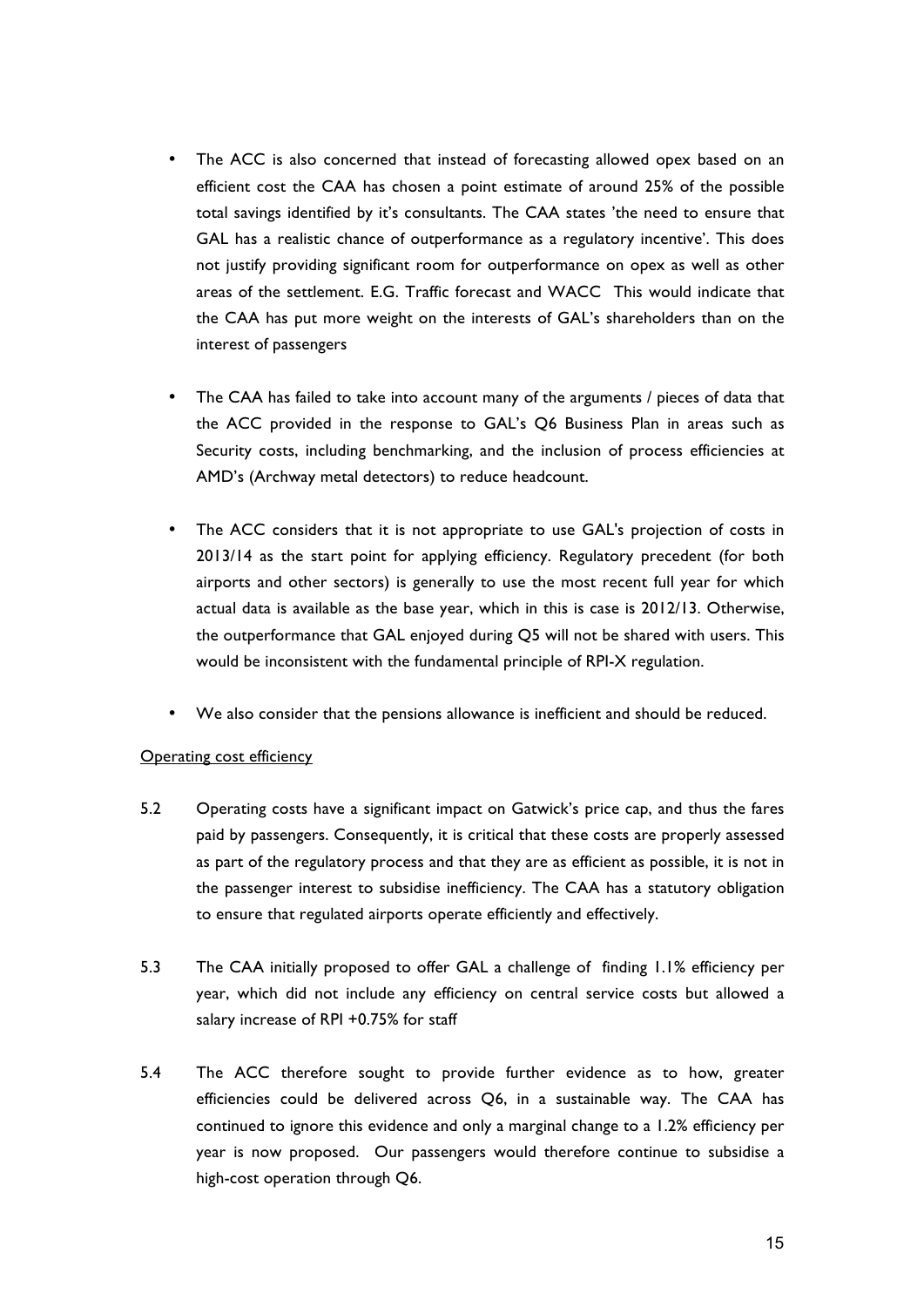5.5 The remainder of this section highlights key issues the ACC has with the CAA response and gives great details on the error in judgment seen through the Helios report.

## Helios report review / potential for further central service cost efficiencies:

- 5.6 The ACC was eagerly awaiting the findings of this report considering the Gatwick business plan did not contain any efficiency in this area and contained an annual RPI+0.75% increase in staff pay throughout Q6 (which does not reflect trends seen in the aviation industry, would never have been realised and would be excessive if it as given the pay benchmarking studies which showed GAL salaries are a long way over comparators). This led to an expectation that there will be quite a significant efficiency level found in this section that is over and above the proposed salary increase.
- 5.7 The Helios report finds that Gatwick could reduce central service costs in several areas including finance, insurance, legal and communications and proposed that savings could be made through reducing wages, outsourcing, restructuring and reducing the seniority of departments.

Comments on the CAA's initial interpretation of the Helios study and its implications for the final proposals:

- 5.8 Considering the lack of information received in this area during the Q6 consultation process the ACC viewed this report from Helios as an important link between the Q6 business plan and finding appropriate levels of efficiency that will bring GAL into line with other businesses in our industry. The CAA has a statutory obligation to ensure that regulated airports operate efficiently and effectively which means that the failure of the CAA to set GAL a target to meet this requirement would, in our view, constitute a failure to meet the statutory obligations. In saying this, the ACC was disappointed to read that the CAA seems to hold many areas of uncertainty surrounding this piece of work.
- 5.9 The CAA noted many areas where it originally had concerns with the report, including:
	- The late delivery of the report and lower level of stakeholder engagement relative to other CAA studies;
	- The limited analysis of the drivers of central service cost provided by the report;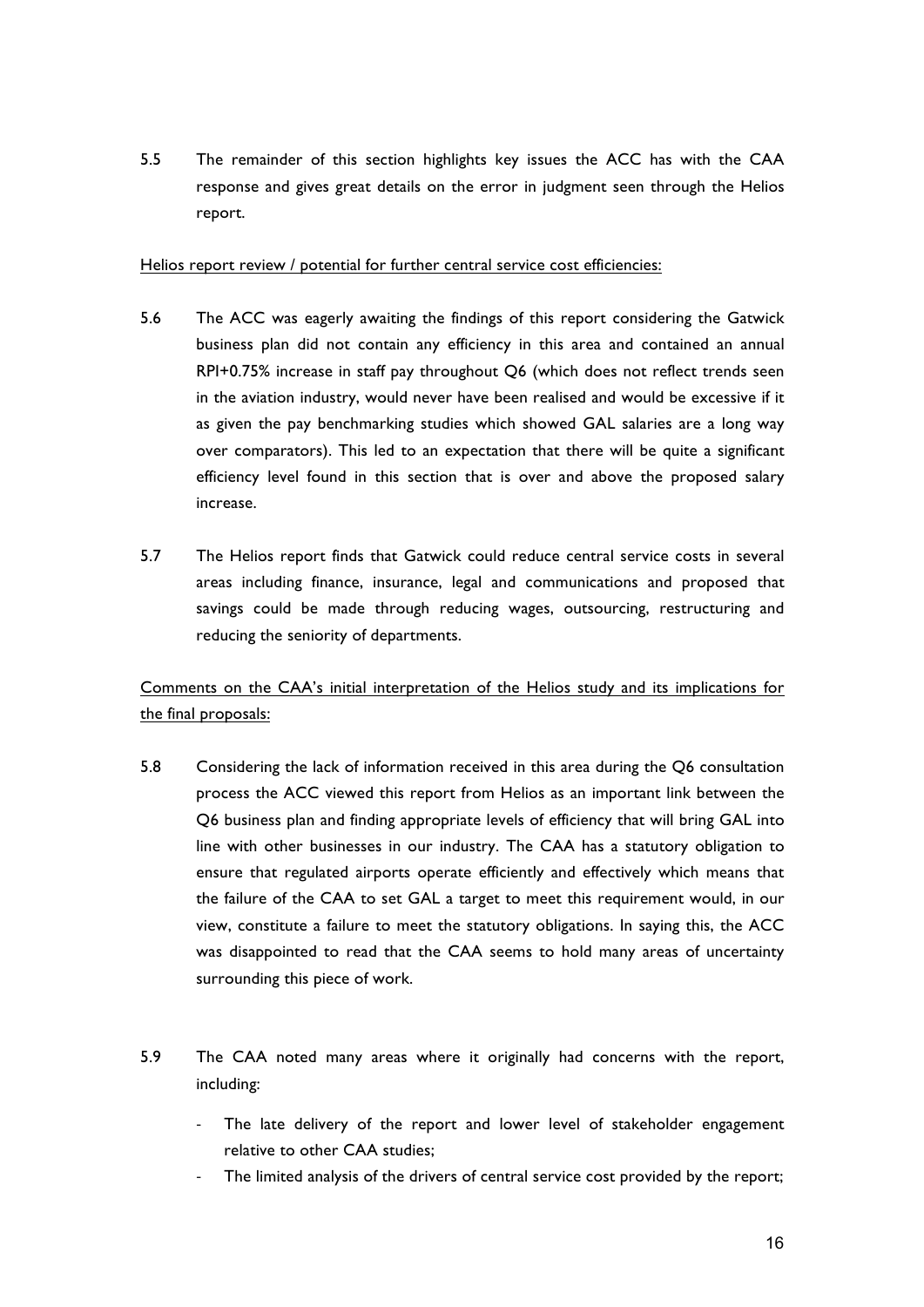- The wide range of benchmarks, which sometimes provide conflicting assessments of relative efficiency;
- Additional benchmarking evidence provided by Gatwick in response to the initial proposals;
- Uncertainty over the achievability of the stretch efficiency savings suggested by the benchmarking evidence; and
- The risk of double counting the wage cost efficiencies proposed by the CAA based on the IDS staff cost benchmarking evidence.
- 5.10 The ACC believes it is important that the findings of the Helios report are taken in to account:
	- While the CAA outlined some concerns with the Helios report, it then accepted it in full (we understand it paid for the work). Consequently the ACC does not understand why the report's recommendations were not adopted.

#### The CAA's conservative approach to savings

5.11 The ACC does not understand why the CAA has, again, chosen a point estimate at the low end of the possible total savings developed in the work produced by Helios. At a minimum the ACC believes this should move to the mid-point to reflect the concern that GAL needs to work towards greater levels of efficiency (see table below showing efficiency levels from Helios report and the use of a mid-point efficiency level). The ACC believes this would be more consistent with the CAA's duties to promote efficiency. The ACC would like to remind the CAA of the point that in previous studies one of the factors that the CAA appears to have considered when selecting a low point in the efficiency range is that there will be traffic growth during the period. The ACC's view is that it is important to separate the concepts of traffic growth and efficiency savings and to show these separately in any analysis.

The table below shows the Helios recommendations on the savings that GAL could make on central services. The mid-point has been calculated by the ACC.

| ™Str | . |  | --- |
|------|---|--|-----|
|      |   |  |     |

5.12 The ACC considers that the way the CAA has analysed the results of the consultancy studies is somewhat unusual in that one normally might expect consultants and benchmarking evidence to provide evidence on how inefficient the company is today or compared to the base year rather than how much it can reduce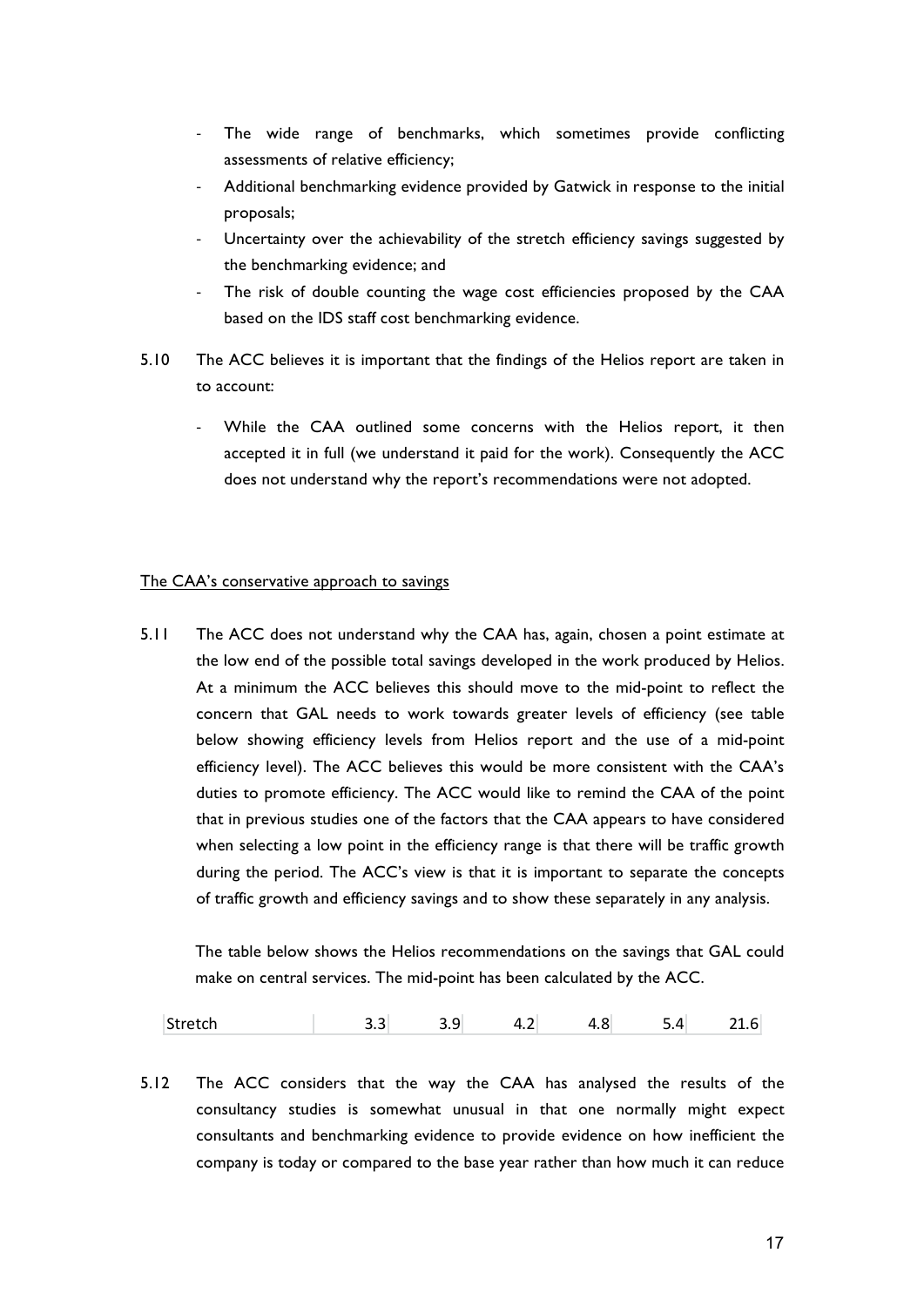its own plan by the end of the period (because the plan is likely to be padded anyway).

5.13 The ACC would like to emphasise that its proposed efficiency target of 2.8% per year on GAL's original business plan, although challenging, is a more realistic level of savings required considering the large amount of inefficiency embedded in the GAL Business Plan. The ACC highlighted this inefficiency in its earlier evidence to the CAA.

### Pension Treatment

- 5.14 The ACC considers that the CAA should make the following changes to its pensions allowances:
	- The employer contribution rate for the Defined Benefit (DB) scheme should be around14.4% (rather than 20% as proposed) in line with benchmark rates. This is also broadly consistent with the reduced benefits seen across the economy, and an assumption that pay will be frozen in real terms, consistent with the CAA assumption about what is achievable in Q5 to reduce pay towards market levels;
	- The employer contribution rate for the Defined Contribution (DC) should be set at around 6.6% reflecting benchmark rates, adjusted if necessary to allow for salary sacrifice arrangements.
	- The CAA should set out its pensions policy for the future, building on the Q5 RPS, and stating clearly that no deficit payments will be made in future, unless the scheme benefits are consistent with other schemes in key respects and pay reflects market rates.
- 5.15 In the Q5 review, the CAA and CC recognised that regulated airports should not get a cost pass through on pensions, because that would reward inefficiency and make it unlikely that management would address pension risks as other companies have done, leading to significant inefficiencies.
- 5.16 The CC were explicit that users should not bear the additional pension costs caused by the relative generosity of the pension scheme or by the change in investment strategy caused by the acquisition by ADI. 4 They calculated the deficit assuming a) that the scheme was in balance and b) that benefits were the average of private sector schemes at the time. On that basis, employer cash pension costs of 16-20%

 $4$  CAA final proposals Nov 07 6.12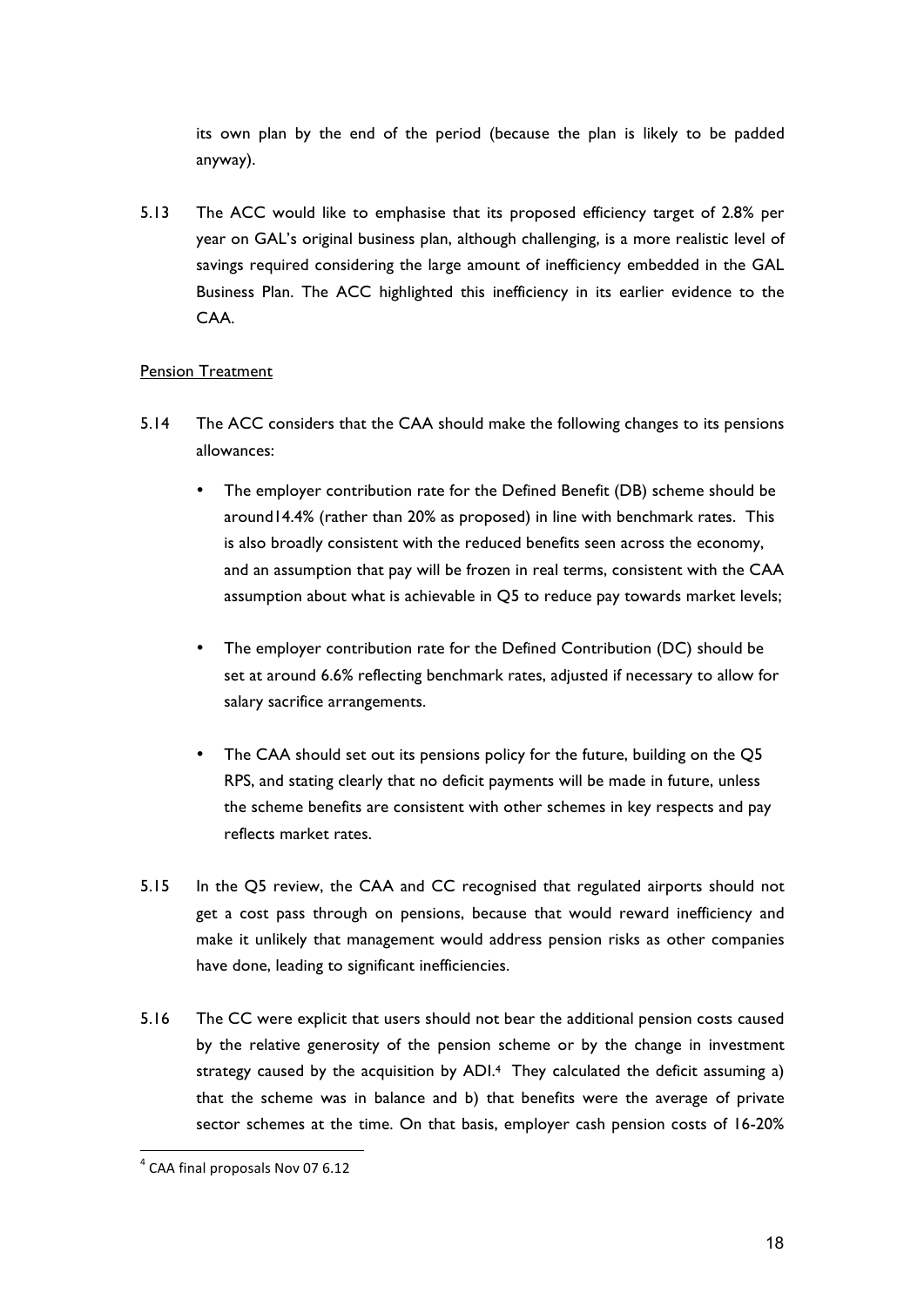were assessed. The CAA allowed 25% only in order to give the airport time to adjust to a new approach for Q6.

- 5.17 The new approach was set out in the Regulatory Policy Statement in Annex E:
	- E.79 Decisions about pensions have long-term consequences for both company and users. The CAA, therefore, considers that it would be helpful if its final proposals document includes a statement of intended future policy setting out how it would expect to deal with pensions at the next review.
	- E.80 The CAA's current thinking is that there is advantage in moving progressively away from the separate assessment of salary and pension costs towards a regulatory approach in which labour costs are evaluated holistically, and discretion afforded to the regulated companies – in this case Heathrow and Gatwick airports – to decide how best to remunerate staff.
- 5.18 There is no recognition of this either by the CAA or by GAD, who appeared to be unaware of this policy and made suggestions that the CAA should adopt a clear policy for future reviews (paras 6.8-6.10). This led GAD to put too much emphasis on previous precedents and to assume that the CAA had intended to allow for no reduction in benefits (para 5.10) during Q5, whereas in fact the reason given by the CAA for allowing 25% rather than the 20% recommended by the CC, was to give the airport time to adapt to its new pensions policy.

## **Opex allowance for future pension service costs**

- 5.19 The CAA proposals should be consistent with the RPS unless there is an explicit change of policy and we have not seen this. This means that a reasonable allowance for remuneration should be set holistically rather than treating pension costs independently.
- 5.20 The assumptions about pay are a significant factor in determining fair contribution rates. In the Q6 review, as in the Q5 review, the CAA has found that pay is well above market rate, so this time the opex allowance has been based on (at least) a real terms pay freeze.
- 5.21 The GAD report assessed the future contributions that would be needed assuming two modest benefit changes:
	- 1. A build up rate of 60ths, rather than 54ths; and
	- 2. Retirement at age 65 rather than at 60.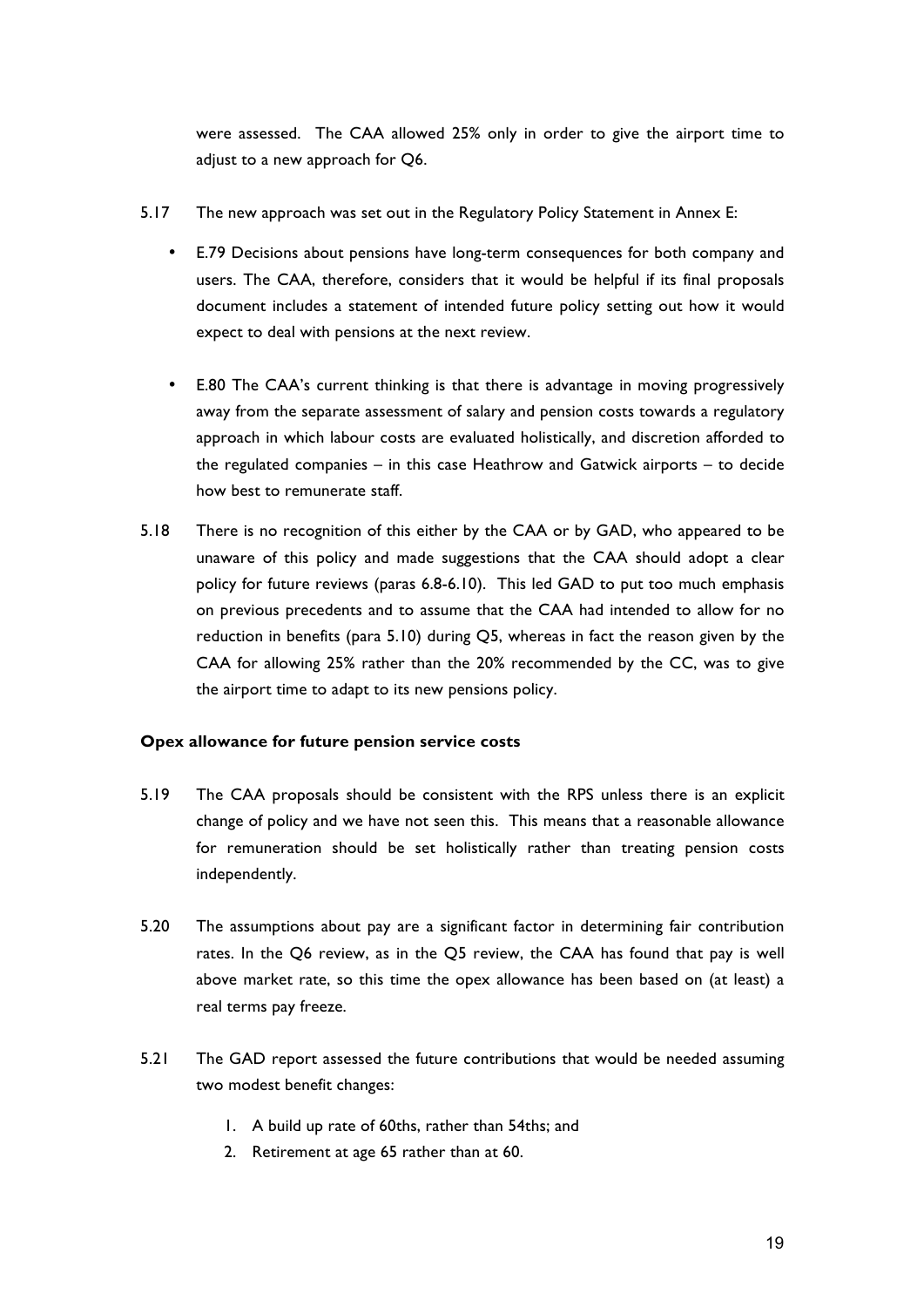- 5.22 GAD also considered that a case could be made for further benefit reductions (para 5.11-12), based on more recent benefit changes made by other schemes, resulting in contribution rates falling to around 12%. However, the CAA appears not to have considered this seriously when making their final proposals. We think there is a strong case for taking account of more recent benefit reductions in other schemes when determining the changes that it is reasonable for the CAA to assume for Q6.
- 5.23 GAD based all other assumptions on assumptions used in GAL's own 2010 valuation report, including the rate of future pay increases. We do not have a copy of this report, and the key figures have been redacted from the GAD report, but GAL's annual report at the time states this as being RPI+0.5%5. Therefore we conclude that GAD's suggested contribution rate of 20% is inconsistent with the CAA's opex allowance for pay. While GAD may have been justified in judging that the rate of pay increase was "not significantly out of line with general practice", clearly they did not take account of the fact that pay was already well above market rate and therefore that increases above RPI could not be justified. If an RPI+0% pay increase were to be assumed, a lower employer contribution than 20% would be justified.
- 5.24 According to the ONS annual Occupational Pension Schemes Annual Report 2011<sup>6</sup> (the latest available), the average employer contribution rate to closed private sector DB schemes of GAL's size was 14.4% in 2011 (excluding any deficit reduction payments) with members contributing a further 5.4%, a total of 19.8%. The CAA has misinterpreted this data in para 5.54-5.55 by comparing this total contribution rate (rounded to 20%) with an employer contribution rate of 25% with employer contributions by GAL.
- 5.25 We conclude that 14.4% would be a reasonable employer contribution rate, taking account of the GAD advice, and making allowances for more recent benefit reductions and no increases in pensionable pay above RPI.
- 5.26 In the same ONS report, the average employer contribution to open DC schemes was 6.5%, with a further 2.8% from members. There is no reason why GAL could not bring its own DC scheme into line with market averages. We do not accept that salary sacrifice arrangements make comparisons difficult, especially as many employers now offer this.

 $<sup>5</sup>$  Note 26, Report for year ended 31/3/2011</sup>

 $6$  http://www.ons.gov.uk/ons/dcp171766\_276117.pdf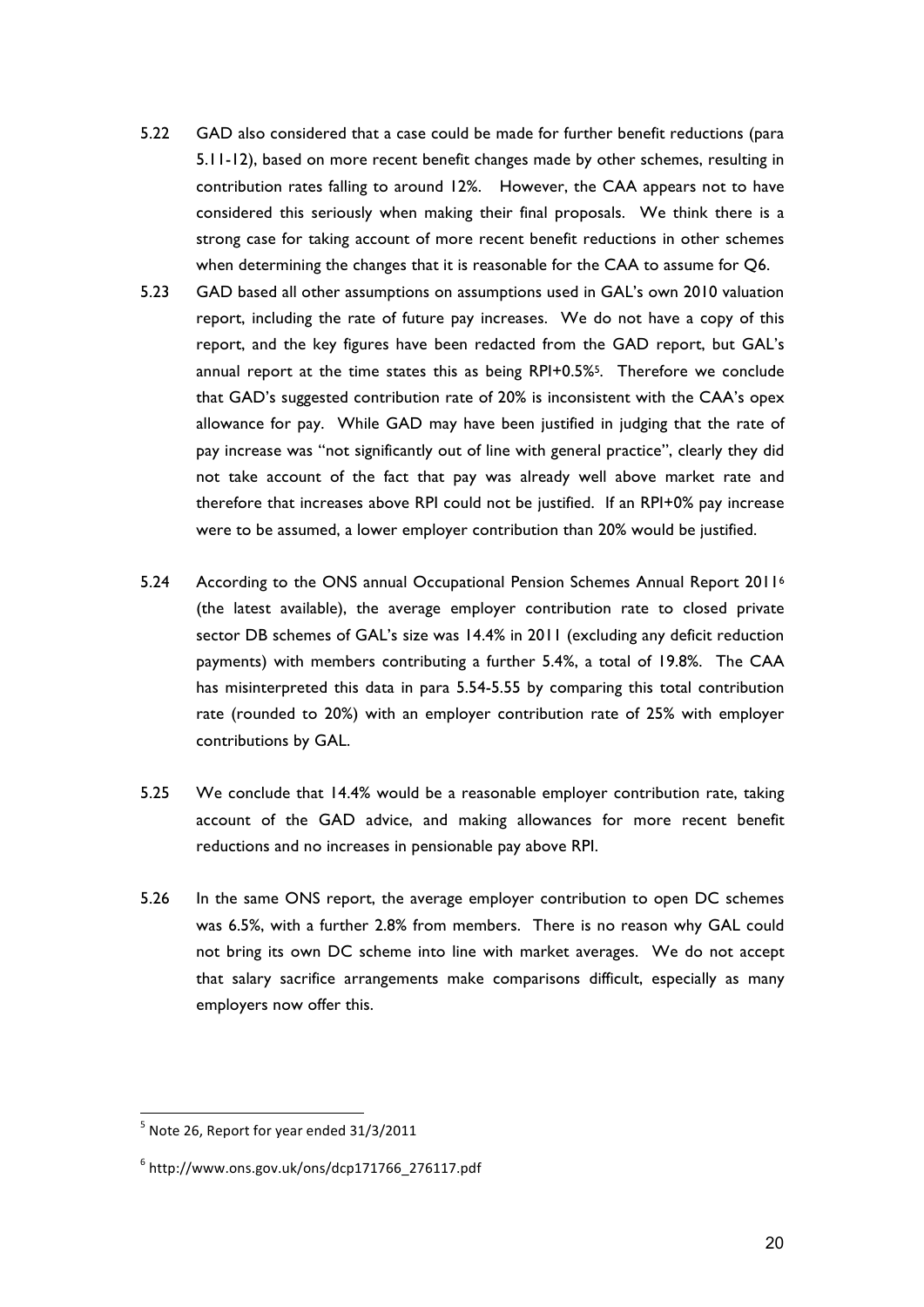5.27 A weighted average, based on average schemes, would therefore be:

DC scheme: 7% x 605 members DB scheme: 14% x 1628 members

Average c 12% of pensionable pay, reducing as older employees on the DB scheme leave the company and are replaced by new joiners on the DC scheme.

## **The current deficit**

- 5.28 However, as a matter of principle, GAL's shareholders should bear the risk of deficit payments, given that:
	- any deficit is likely to reflect, at least in part, GAL's inefficiency (pay rates and pension benefits);
	- the Q5 RPS stated clearly that pensions should not be considered a cost pass through, but would be part of a reasonable allowance for remuneration; and
	- risks should in principle rest with those best able to manage them, so that GAL has a proper incentive to address these long term risks efficiently and fairly.

## **6. WACC**

- 6.1 The ACC believes that the CAA's estimate of WACC of 5.95% (compared with an effective rate of 6.3% in Q5) is inaccurate in three key respects and fails to reflect the WACC of a notionally efficient airport:
	- The cost of debt is excessive and the ACC understands the CAA has made errors in its calculations;
	- The reduction of gearing to 55% and increasing beta is not based on evidence;
	- The CAA is wrong to take a point at the top of the range, implying illogically that all uncertainty is in one direction. The decision on the range also fails to account for the CAA change of policy on reinvestment of returns.

## **The cost of debt**

6.2 The CAA's proposal to increase the cost of debt is based on complex evidence. The ACC does not have the resources to scrutinize this assessment, but is aware of the work done by CEPA and British Airways, which concludes that there are errors in the CAA's approach. The ACC therefore believes that the CAA's proposal to increase the cost of debt to 3.2% is unjustified. The cost of debt is a key component of WACC which must be based on clear evidence.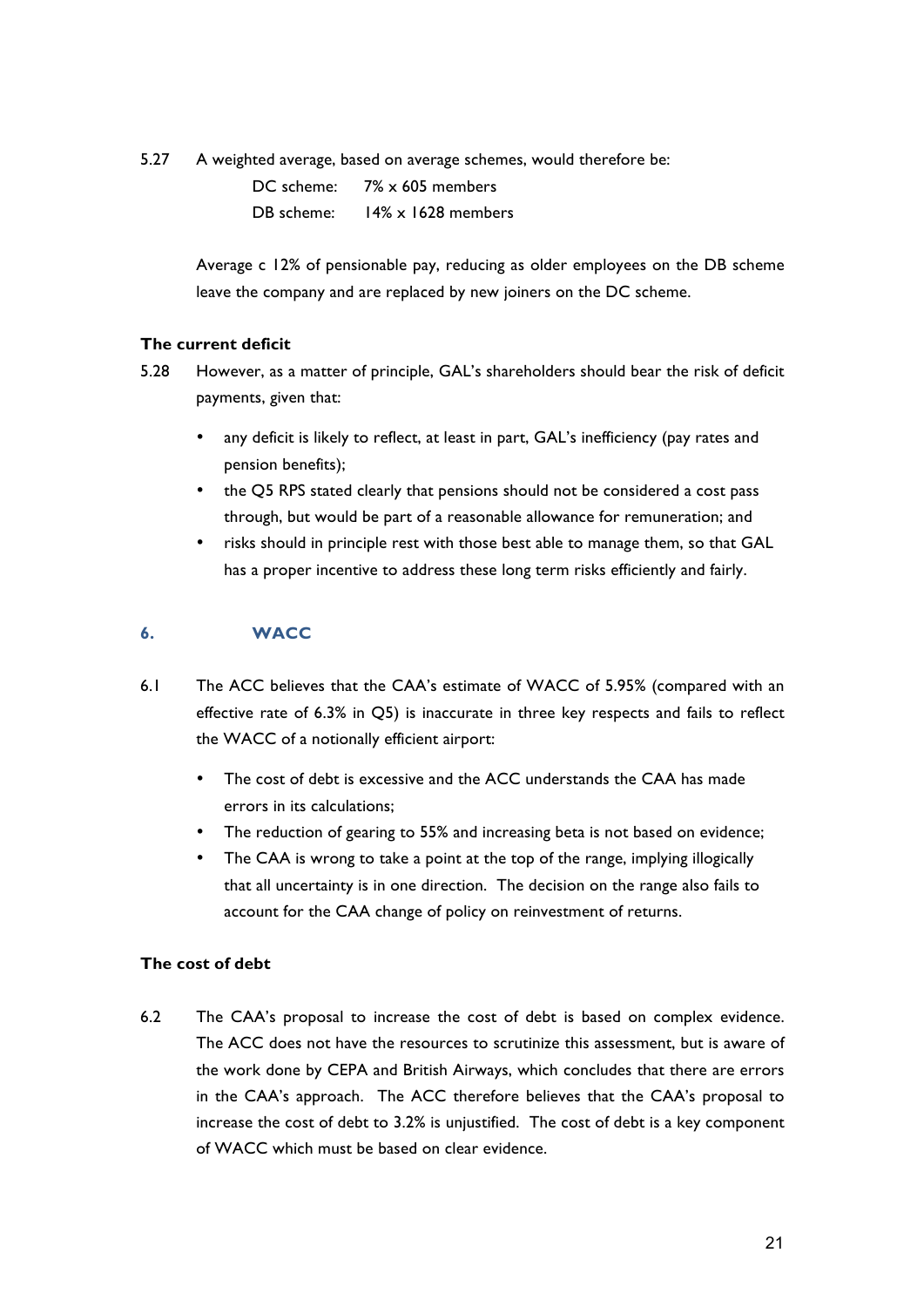6.3 Further, the ACC considers that there is no justification for the CAA simply to "aim up" to deal with any uncertainties. This is inefficient and not in the interests of passengers because it locks in a high cost of debt and therefore higher prices.

#### **Gearing and beta**

6.4 The ACC does not consider there is a rational basis for reducing the gearing assumption to 55% for a notionally efficient company of GAL's size, while also increasing the beta. This is below GAL's current gearing and its stated intention to its own investors. The CAA/PWC analysis also found that GAL has issued bonds in Q5 at rates lower than HAL on average (2.9% vs 3.3% for HAL). Finally we do not consider that the CAA or PWC have taken account of the evidence provided that traffic risks in Q5 are not representative of future risks, because of the one off effects of the abolition of the Bermuda II agreement.

#### **Point estimate within the range**

- 6.5 The ACC does not support the CAA's proposal to select a point 75% along the range for LGW. Selecting a point high in a range compounds uncertainties and possible errors within each constituent range and also illogically assumes that many of the numbers could be wrong in the same direction at the same time, without considering whether some of these would be likely to balance.
- 6.6 It is also inconsistent with approaches taken by other regulators and ignores the CAA's stated intention to make no reduction for the reinvestment of returns by GAL, but to take this into account when selecting the point in the range. The CAA asserts that the cost of underestimating WACC is very much greater than the costs to passengers of over estimating WACC and implies that the best estimate might be above the midpoints of constituent range, but no detail is given to explain this further. The CAA also states that the decision is "ultimately a matter of judgement".
- 6.7 We disagree strongly and also consider that the CAA has not justified its proposal, which appears arbitrary.
- 6.8 The approach is also inconsistent with the specific circumstances of the Q5 review where the future growth in the size of the RAB was larger (33% growth over Q5 compared to 3% for Q6): investment was clearly more important and strategic and the consequences of getting it wrong are now clearly much less significant. In Q5, the CAA had already made what was then a relatively large change in WACC.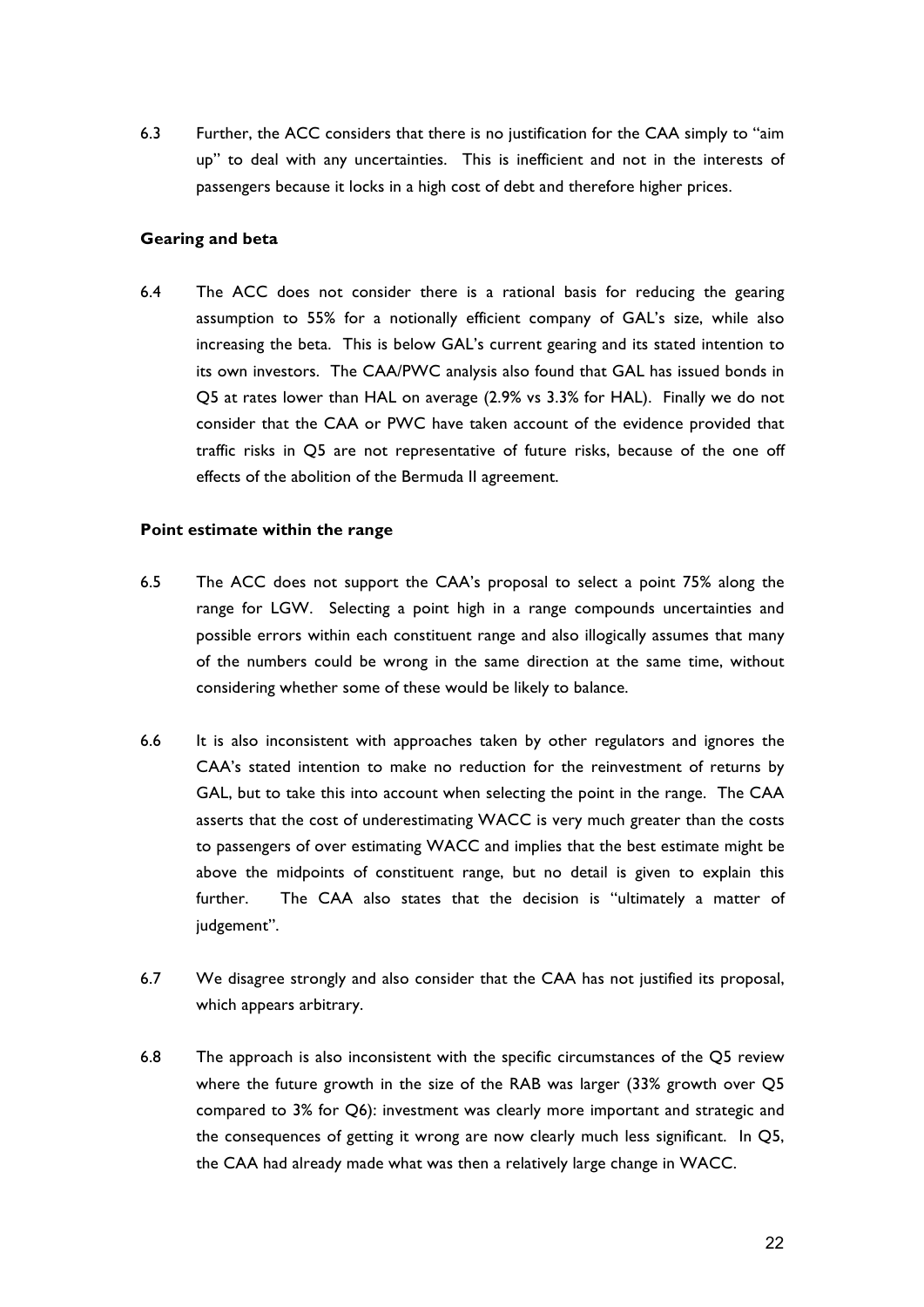- 6.9 We understand that the CAA has not made correct adjustments for the different rates of inflation used by PWC and the CAA. Once this correction is made, the CAA's point estimate is right at the top of the PWC range, well above even the  $75<sup>th</sup>$ percentile.
- 6.10 The ACC concludes that the CAA's estimate of WACC is based on serious errors and misjudgements which all operate in the interests of GAL's shareholders and against the interests of passengers.

### Commercial and Other Revenues

- 6.11 The ACC considers that the CAA has not properly considered the expert evidence put forward by Javelin about the scope for improvement by an efficient airport operator and has put too much weight instead on criticisms by GAL based on their current stated intentions for developing the retail business. Indeed it seems that the CAA has not examined the ACC's evidence at all but just had their own consutlants look at it.
- 6.12 In particular, neither SDG nor the CAA appear to have put any weight on Javelin's evidence and experience in the following areas:
	- the likely impact of tobacco display restrictions in 2015 based on experience elsewhere and the ability to offset reductions by reallocating space to growing areas such as cosmetics;
	- the potential for more flexible catering arrangements to cater for peak loads rather than dedicating fixed space, which could be more productively used for retail;
	- the ability for GAL to exploit e-commerce revenues.
- 6.12 Rather than examining the updated business cases for retail projects, SDG has simply cited this rather generally as a factor, among other "stretch" factors that would allow upside potential, presumably to show that the forecasts are readily achievable. In addition, the CAA has cited the strengthening economy as a reason to take account of opex risks, without making a corresponding adjustment for retail revenues.
- 6.13 The ACC considers that the CAA has taken an overly conservative view of the commercial potential in Q6 and has not taken due account of clear evidence from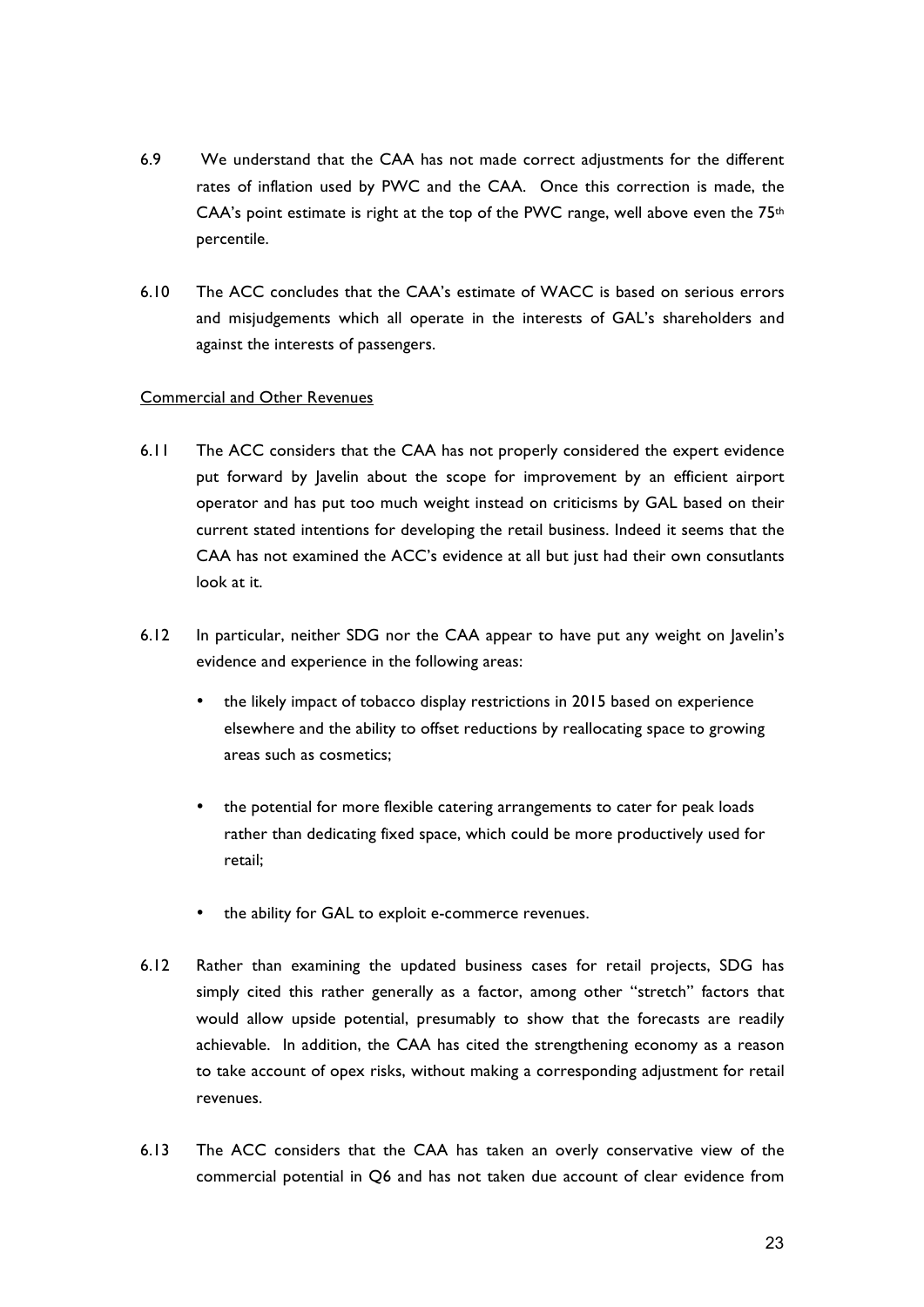Javelin, from business cases and from the strengthening economy that would all point to significantly higher retail revenues per passenger. Combined with the effect from increased traffic we would expect to see a significant increase in retail revenue in the CAA's final proposals.

#### **Other Charges**

- 6.14 The CAA has made significant reductions in the forecast revenue from other revenues. The ACC does not consider that there is a proper basis for this. . We have seen nothing in the CAA consultation paper or in GAL's charges consultation material to suggest that the efficiencies will lead to the income reductions suggested. We conclude that these may have been exaggerated. In the limited time available for this consultation we have been unable to understand the basis of the CAA's reductions but request that the CAA makes these clear.
- 6.15 The specified charges which encompass: check-in, baggage, utilities, staff car parks, staff IDs and PRM total together over £60m by end of Q6. The numbers provided by GAL show an increase in real terms over Q6. The three main activities: check-in and baggage, PRM and utilities which account for 80% all show material real increases during Q6. Check in and baggage increased, by 76% from £13.6m to £23.9m, since the beginning of Q5 through to the end of Q6. This is an example of poor management costs. In the ACC's view, the CAA must enforce upon GAL effective management of the cost base and not allow GAL to pass on poor cost management onto the passengers
- 6.16 GAL have told the ACC that they will consult with airlines at least 3 months prior to raising prices. The ACC would like this to be within the licence to ensure full consultation is met.
- 6.16 We expect the CAA to continue with the measures that were used in Q5 and to include these in a licence; to protect users from any exploitative increases in such charges, we welcome the following measures:
	- The ACC ask that the CAA ensures that all data, with the supporting material on underlying costs and volumes provided by GAL to airlines should provide a transparent benchmark which airlines can use to measure any subsequent changes in actual charges during Q6, and against which GAL would need to explain any such variances arising from changes in input costs and/or assumed volumes.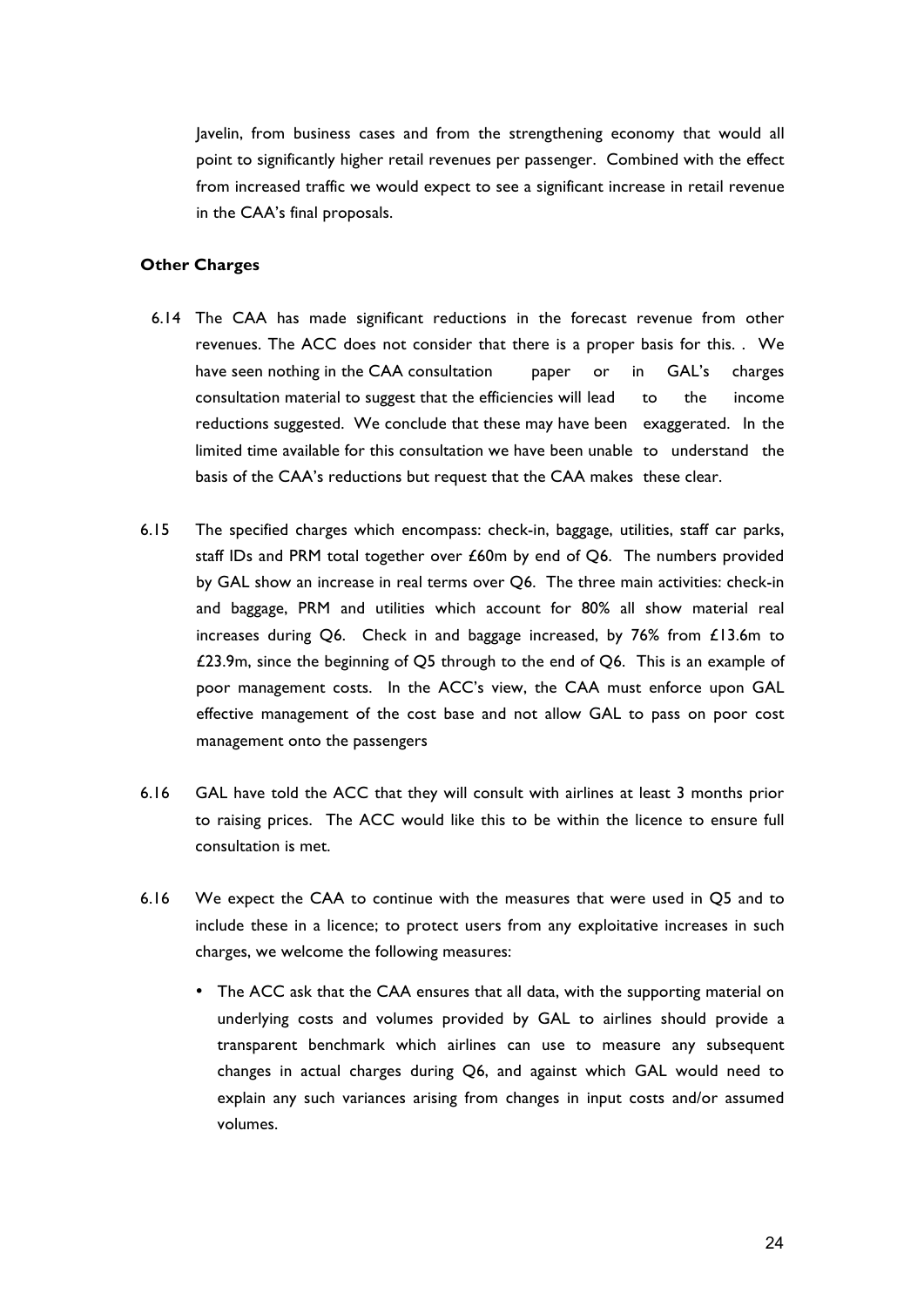- A confirmation within the licence that airlines will continue to benefit from the transparency conditions imposed following the 1990 public interest finding by the then Monopolies and Mergers Commission.
- 6.17 The ACC note that there may be some opportunities to reduce the costs, and therefore the revenues, but it noted that this was unlikely to have any net impact on Q6 prices as both the costs and revenues would reduce by the same amount. We would like to see a pass through of any reduction in prices.
- 6.18 One reduction that GAL have begun to consult on is the cost of PRM charges. However the reduction only comes with a 14 day notification, which not all airlines have the technology to do, the rest of the PRM costs rise considerably from 65% - 31.3%.
- 6.19 The commitments do not encompass all the charges paid at the airport, thus exposing passengers to significant risk from residual charges.

### **7. Service**

- 7.1 The ACC and GAL has made good progress on the outstanding elements of the service quality regime and therefore below we only discuss those elements where agreement has not been reached or the ACC feels it is necessary to provide clarification to the CAA;
- 7.2 Allocations The allocation of rebates across the service quality metrics is agreed and has been shared with the CAA in our joint letter dated  $17<sup>th</sup>$  August 2013
- 7.3 The airfield availability metric has been agreed with GAL and the details of which are covered in our joint letter dated  $9<sup>th</sup>$  Oct 2013. Therefore this needs to be reflected in the licence or commitments.
- 7.4 Outbound baggage: The core metrics have been agreed including the allocation of rebates. Further work is required to understand the core service level and also the number of acceptable chute fulls. The ACC and GAL agreed to undertake analysis of data captured in September and October before agreeing these points. It is anticipated that agreement will be reached before the end of November. Therefore this should be reflected in the licence or the commitments.
- 7.5 Within Section C of GAL's proposed commitments there are a number of areas where the ACC feels they need to adapt its proposals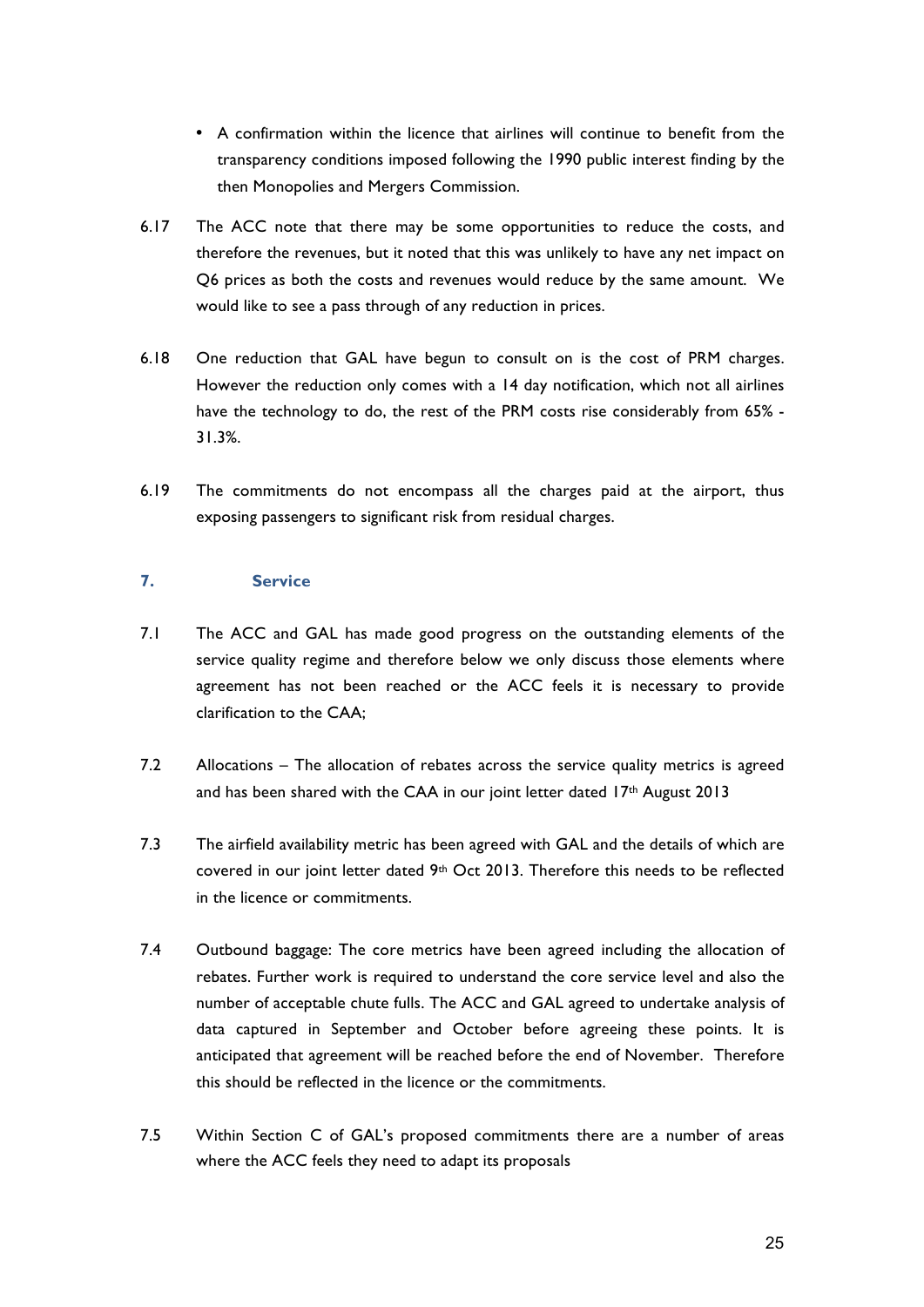- § GAL has proposed that Core Service Rebates will not be paid to Airlines who fail to achieve Airline Standards and that future rebates will not be paid if there are outstanding rebates from such airlines to GAL. The ACC believe that this is unnecessarily punitive and should be removed from the commitments.
- § PRM service and pre-notification figures should not be published as airlines should not be judged on pre notification when passengers are allowed under legislation to request assistance without the need to pre-notify airlines. The AOC has negotiated a service level agreement with GAL as the provider of the services and it would be appropriate to publish GAL/OCS performance against that SLA including the number of failures to reach agreed engagement standards.

## **PART B – THE APPROPRIATE FORM OF PRICE REGULATION FOR GAL FROM APRIL 2014 AND THE CAA'S EVALUATION OF THE VARIOUS OPTIONS**

## **8. Commitments**

### **Summary**

- 8.1 The ACC has supported the CAA's intention to reduce regulatory costs, target regulation more effectively and promote competition, but we have concluded that the approach set out in the final Q6 proposals, based on GAL's current Commitments7, will not realise the benefits claimed.
- 8.2 We also consider that the CAA has wrongly concluded that the Commitments price is comparable to the 'fair' or RAB price based price and has relied on this when proposing Commitments over alternative approaches. This approach is neither commercially or legally appropriate and is in any case based on an inflated RAB price.
- 8.3 A major disadvantage of the proposed approach is that the CAA appears to be unable to change any of the terms of the Commitments before adopting them and unwilling to make adoption conditional on GAL making any changes. This was

 $<sup>7</sup>$  We understand that the Heads of Terms version issued in September is the current version and that</sup> an earlier (August) version has been incorporated in the Conditions of Use agreement.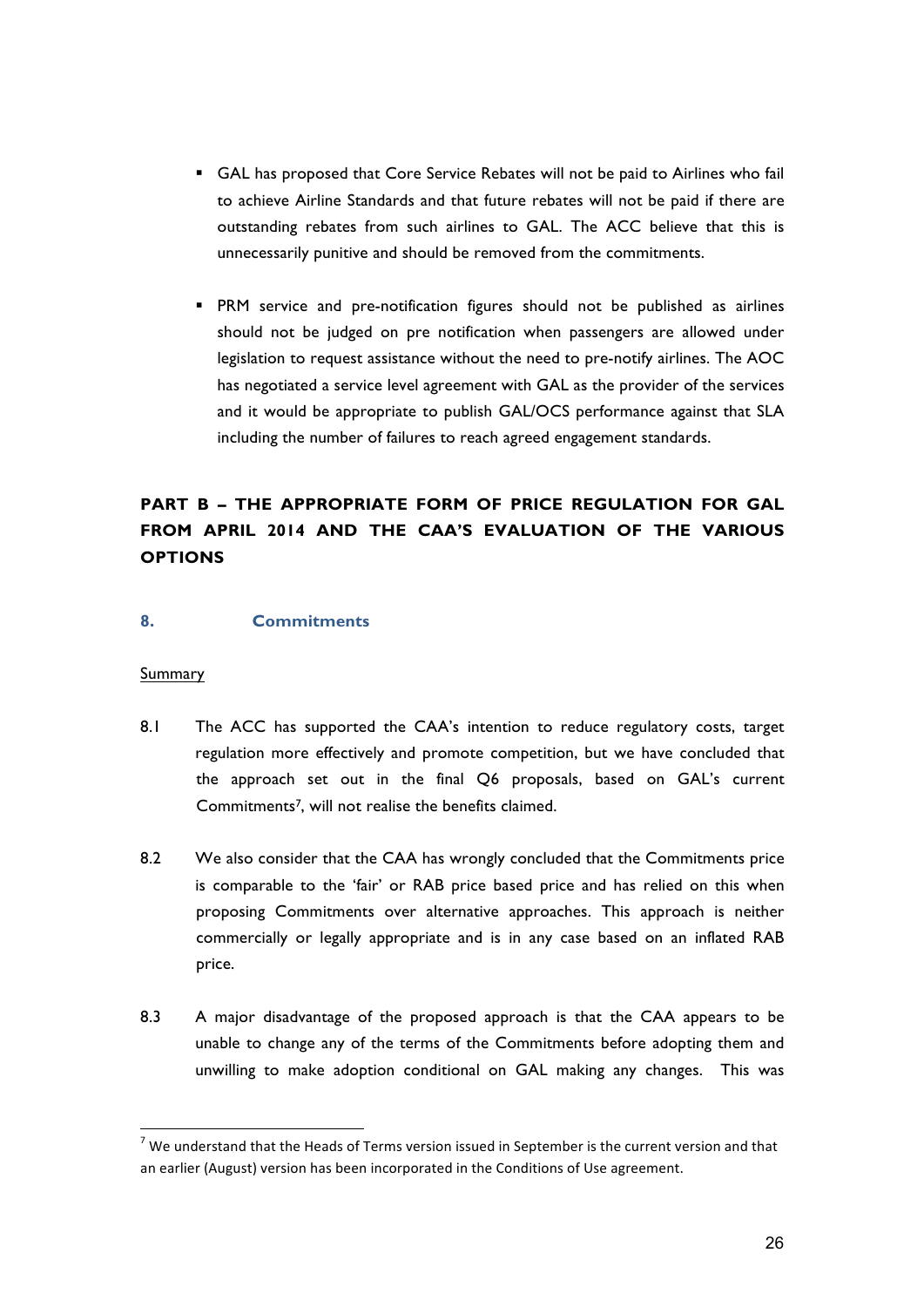explained in a recent letter from Andrew Haines to the chief executives of easylet, British Airways, Thomson Airways and Virgin Atlantic:

*"…Ultimately, it is, of course, in the nature of the Commitments that the CAA has to decide whether or not to accept them as a basis for the control or to reject them and revert to a different type of regulation…"*

8.4 We see no advantage to the regulator in fettering itself in this way. This approach also undermines the current consultation process, if the CAA cannot make changes to key terms, including the price.

### **Regulatory approach**

- 8.6 The form of regulation should be consistent with the CAA's statutory duties and should provide an effective constraint on GAL's market power.
- 8.7 ACC airlines have been happy to consider whether a Commitments based approach could work in a more efficient and targeted way than a traditional RAB based approach. We have also considered whether Commitments might be likely to result in greater competition between airports, which is an objective we support in principle.
- 8.8 The ACC believes that the CAA's proposed evaluation criteria provide a helpful and pragmatic evaluation framework, summarizing as they do the CAA's formal duties.
- 8.9 At this stage, the ACC considers that GAL's proposed Commitments do not satisfy the CAA's criteria. The major concerns are that the Commitments:
	- *do not properly protect users from GAL's ability to exploit its pricing power. T*he Commitments price is higher than an equivalent efficient RAB based price. Under Commitments, GAL would also be able to increase prices by passing through R2 costs, or by levying premium charges for existing services, or by demanding additional payments to deliver necessary projects, or by gaming security costs. There is therefore considerably less price certainty;
	- *are unlikely to promote airport competition* because Gatwick has market power and many airlines do not have realistic alternative airports for their operations (and those that do cannot discipline airport behaviour overall). In any case, pricing flexibility, product differentiation and growth incentives are all possible under a RAB based approach, should the airport wish to offer greater flexibility, and the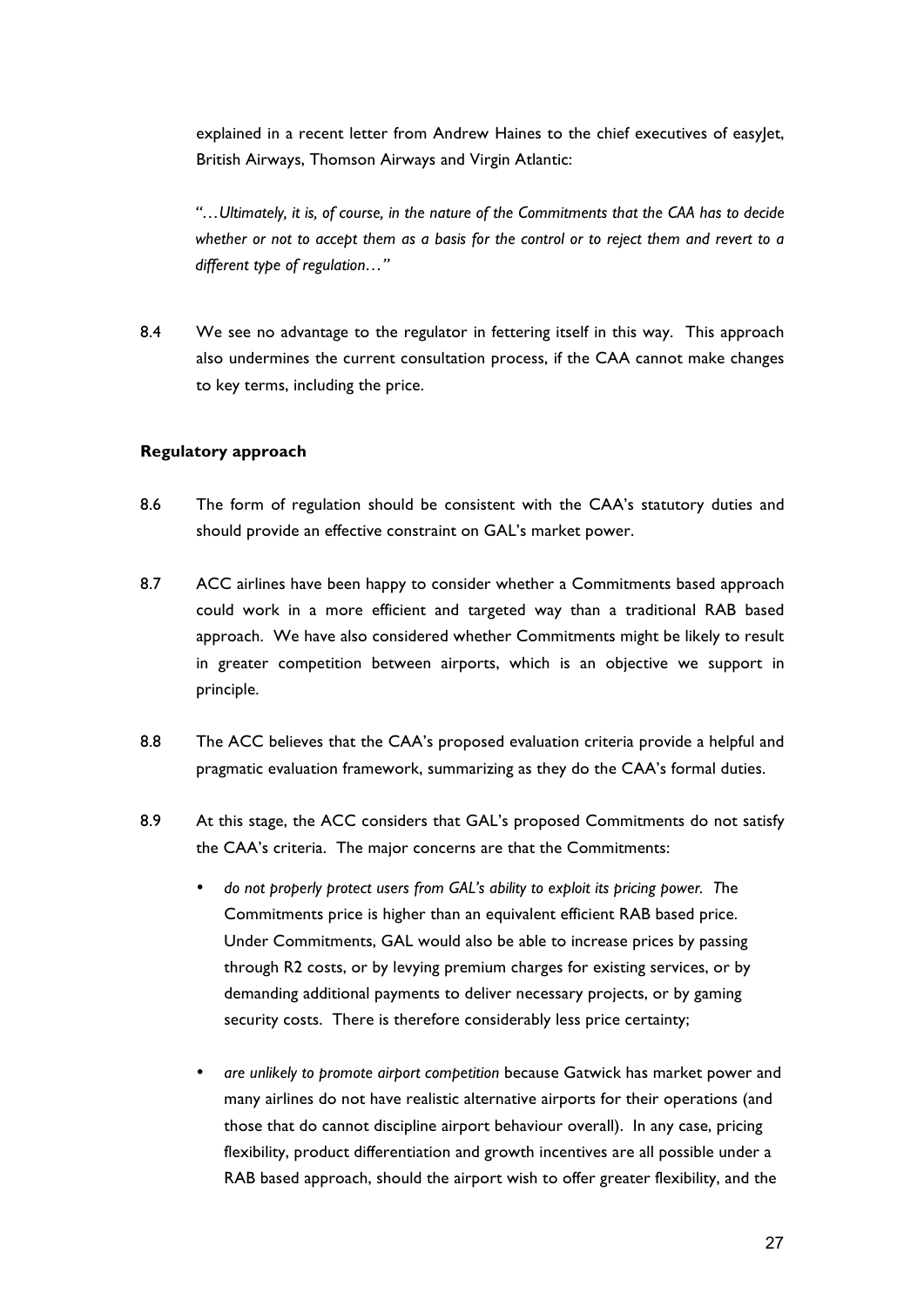benefits of a longer settlement to facilitate bilateral contracts would also be available under a 7 year RAB based approach.

- *May not result in efficient and effective investment*, because without a RAB or any triggers, there would be little incentive for GAL to invest in areas where there was benefit to users, but no incremental benefit to the airport.
- *Are no more proportionate than a RAB based approach* given that the CAA work necessary to establish a "fair" Commitment price is the same as the work necessary to establish a RAB price. There would also need to be a continued effort from the CAA to monitor and enforce the licence and an increased burden placed on airlines who would have the primary responsibility to try and ensure that GAL honoured its Commitments, which are more complex than a RAB price control.
- *Suffer from practical implementation problems*. The ACC is especially concerned that the CAA's preferred approach removes the ability of the regulator to adjust individual terms in the settlement, but must rely instead on GAL's willingness to make changes. The CAA is therefore faced with a simple 'take it or leave it' choice over all key elements of the settlement. Alternative approaches would give the CAA significantly more flexibility to deal with unfair, unreasonable or badly worded terms.
- *Have failed to inspire stakeholders with confidence*. There is little or no support for the current version of Commitments among airline stakeholders. This was made clear in the ACC interim response of 22 October, and in an earlier letter to the CAA from the chief executives of the four largest airlines at Gatwick. Equally, GAL does not support the CAA's proposed licence framework for the Commitments, which both the CAA and ACC consider to be essential. A radical new approach such as Commitments should be able to command broad stakeholder support and recognition that there are significant overall benefits. This is not the case.
- 8.10 Therefore, while the ACC supports the CAA's intention to reduce regulatory costs, target regulation more effectively and promote competition, we conclude that the proposed approach, based on GAL's current Commitments (and on bilateral contracts that have not yet materialized), will not achieve this. We also consider that the CAA has wrongly concluded that the Commitments price is comparable to the "fair" or RAB based price and relied on this when proposing Commitments over alternative approaches.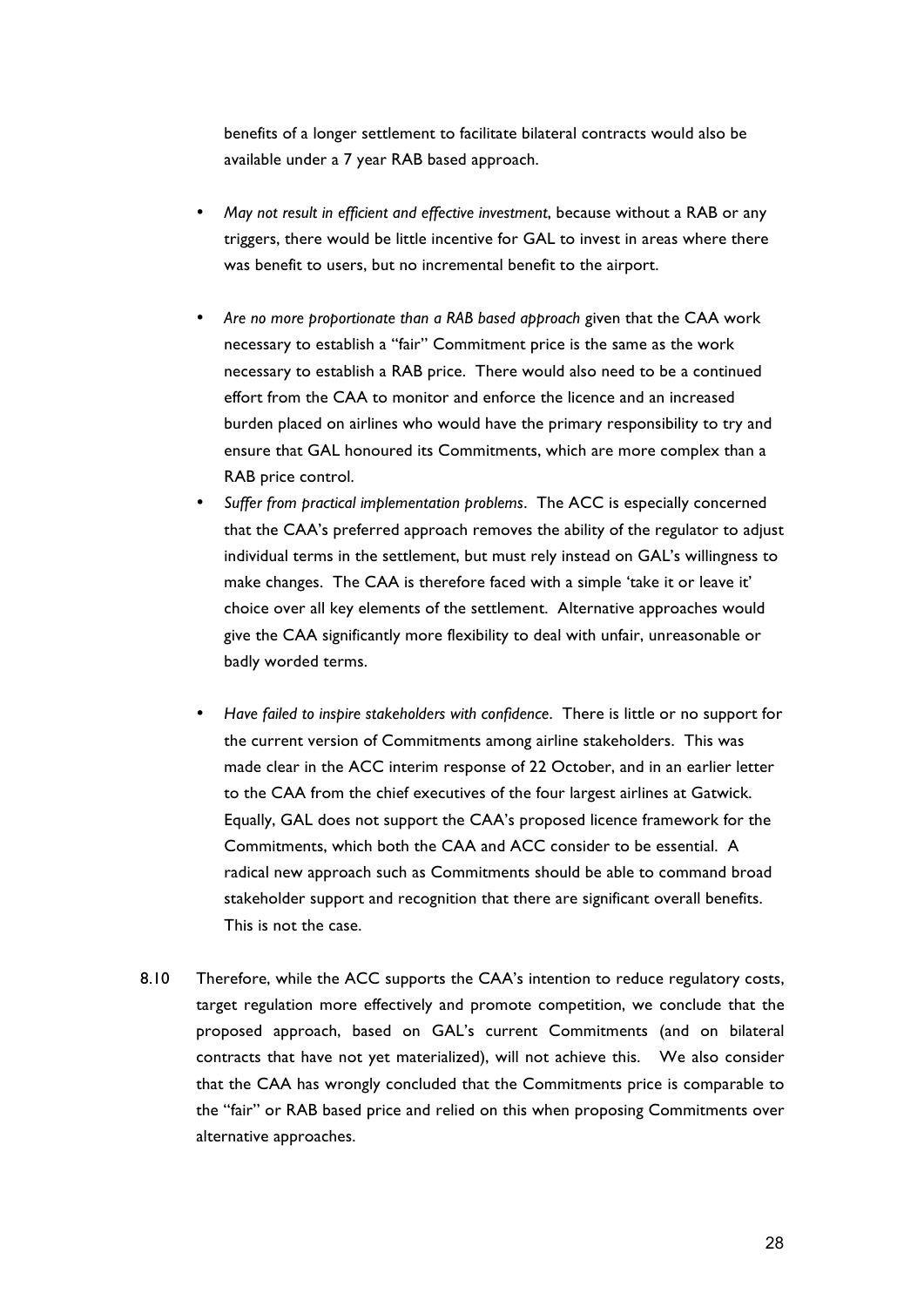### **Key differences between the Commitments price and a RAB based "fair" price.**

8.11 The CAA's assessment of the merits of accepting GAL's Commitments rather than imposing a RAB-based control is set out in Section 10 of the Final Proposals. Part of the CAA's assessment involves a comparison between the price commitment offered by GAL under the Commitments and what it calls the 'fair price' calculated under a RAB-based approach. As the Commitments are for seven years but RABbased controls are typically for five years, the CAA comparison is with 'fair prices' for 5 year and 7 year periods. The CAA concludes as follows:

*"…the commitments blended price is below the CAA's five year RAB-based price but marginally above the seven year fair price…"8*

- 8.12 The CAA also says that it considers that it should put more weight on the five year fair prices because the seven year price has to be considered less certain given that it was developed from the five year price rather than from a separate bottom-up analysis and because there may be greater traffic risk over 7 years.
- 8.13 We have serious issues with comparisons that the CAA has made:
	- *Time period*: the CAA places greater weight on the 5 year RAB price and compares this with a 7 year Commitments price. This is clearly unequal. The CAA notes some uncertainty with costs of a 7 year RAB period, but the capex in the additional years is based on GAL's own assessments. There is uncertainty with any forecast and other regulators have adopted longer control periods than 5 years. In any case, any additional risks faced by GAL could easily be offset by the potential for greater upside – notably the opportunity to retain outperformance benefits for longer.
	- *Capex*: The most significant difference is that the Commitments only commit to a minimum spend of £100m on capex per year compared to around £160m per year used to calculate the RAB-based framework. The CAA acknowledges this lower capex commitment as a drawback of the Commitments<sup>9</sup> but it does not adjust the prices it uses in its comparison to reflect it. The CAA seems to suggest that it could, after the start of the price control, look to introduce additional licence conditions to address its concerns over the 'flexibility' in the capex plan<sup>10</sup>but it does not follow that it could actually require GAL to invest more without re-opening the whole price control process. It is clear that GAL's price is based on only a minimum

 $8$  Paragraph  $10.89$ 

 $9$  Paragraph 10.98

 $10$  Paragraph  $10.109$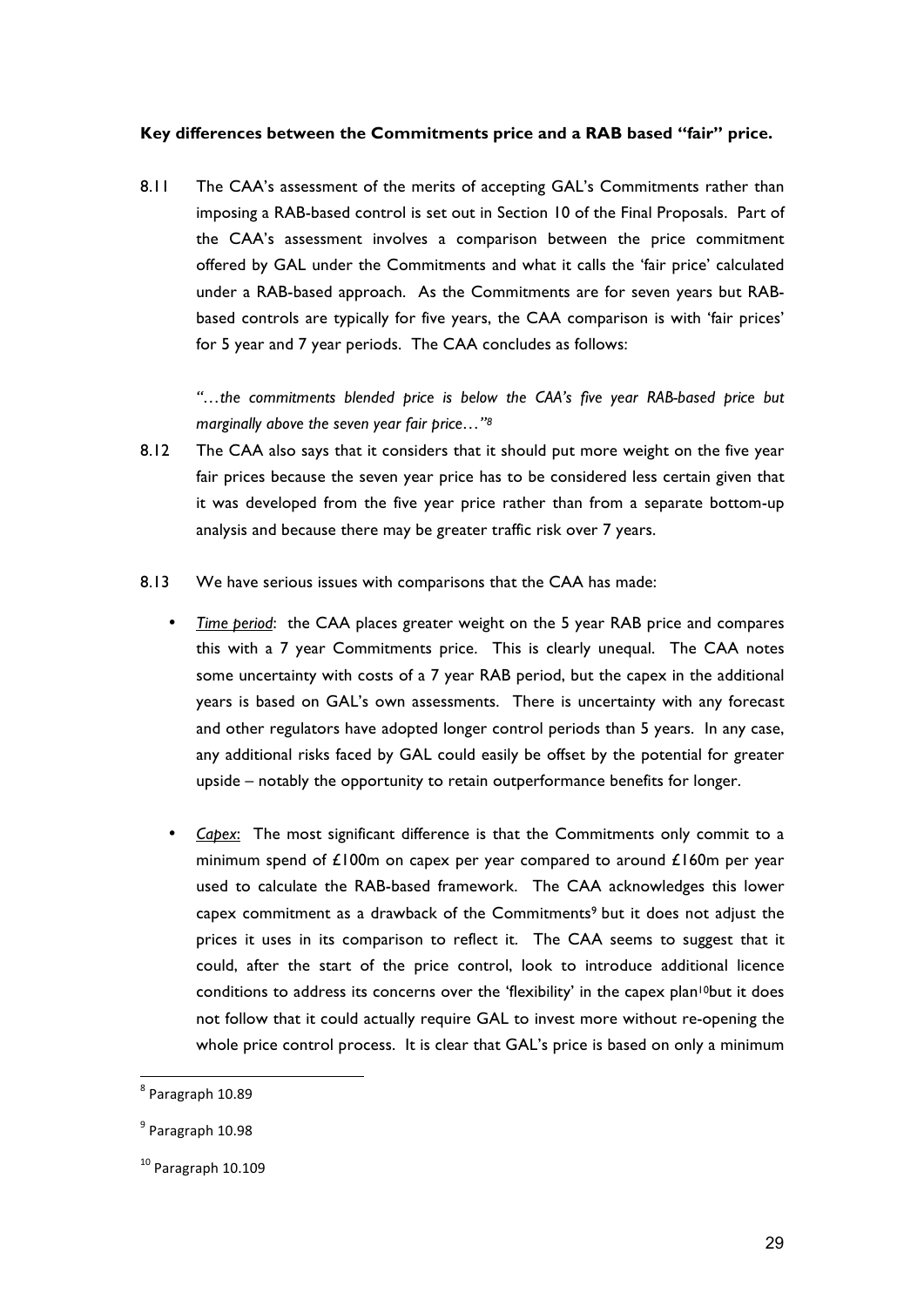commitment of  $£100m$  per year and it would undoubtedly want more money if it had to invest more. The CAA should at least have adjusted its RAB-based 'fair price' comparator so that it was calculated on the basis of the same capex commitment. Over a 5 year period, the difference between the Commitments capex and the RAB based capex of  $E$ 791m would be 2 percentage points on the value of "X" in the formula RPI+/-X.

• *Use of the 'blended' price:* The comparison the CAA makes is between the RABbased price and the 'average' or 'blended' price commitment under the Commitments. As such it includes any lower prices offered to airlines under bilateral agreements. The price commitment for published prices is 1% per year higher. We do not consider this to be an appropriate comparison as the lower prices under bilateral agreements will not be automatically available to airlines and will only be made available in return for conditions different from those assumed in the RABbased approach. Thus, for example, the price may be lower in return for accepting lower service standards.

The Commitments price is effectively uncapped because of the R2 provisions, compared with a RAB based approach that would require a licence change, with the decision taken by the CAA and the ability to appeal any unreasonable increase.

- *Premium or other new charges*: Under a RAB based approach, all such charges are included unless freely negotiated under a bilateral contract. Under Commitments, GAL can impose additional charges at will.
- *Security costs*: Under Commitments, GAL would have a much greater ability to increase prices – even when there was no real justification - and would not reduce them
- 8.14 There is a material difference between the financial arrangements under the Commitments and those under a RAB-based approach. The Commitments limit price increases by reference to a slightly broader basket of prices (i.e. including Selected Ancillary Service Charges). If these were stripped out, it might imply higher increases in the relevant airport charges.
- 8.15 When compared more appropriately, we believe it is clear that the Commitments price is higher than the RAB-based price. Further, we have shown in Section A (our comments on the 'fair price') that the RAB-based price is itself more generous than it should have been because of errors in the calculation of certain elements.

#### **Claimed wider benefits of Commitments**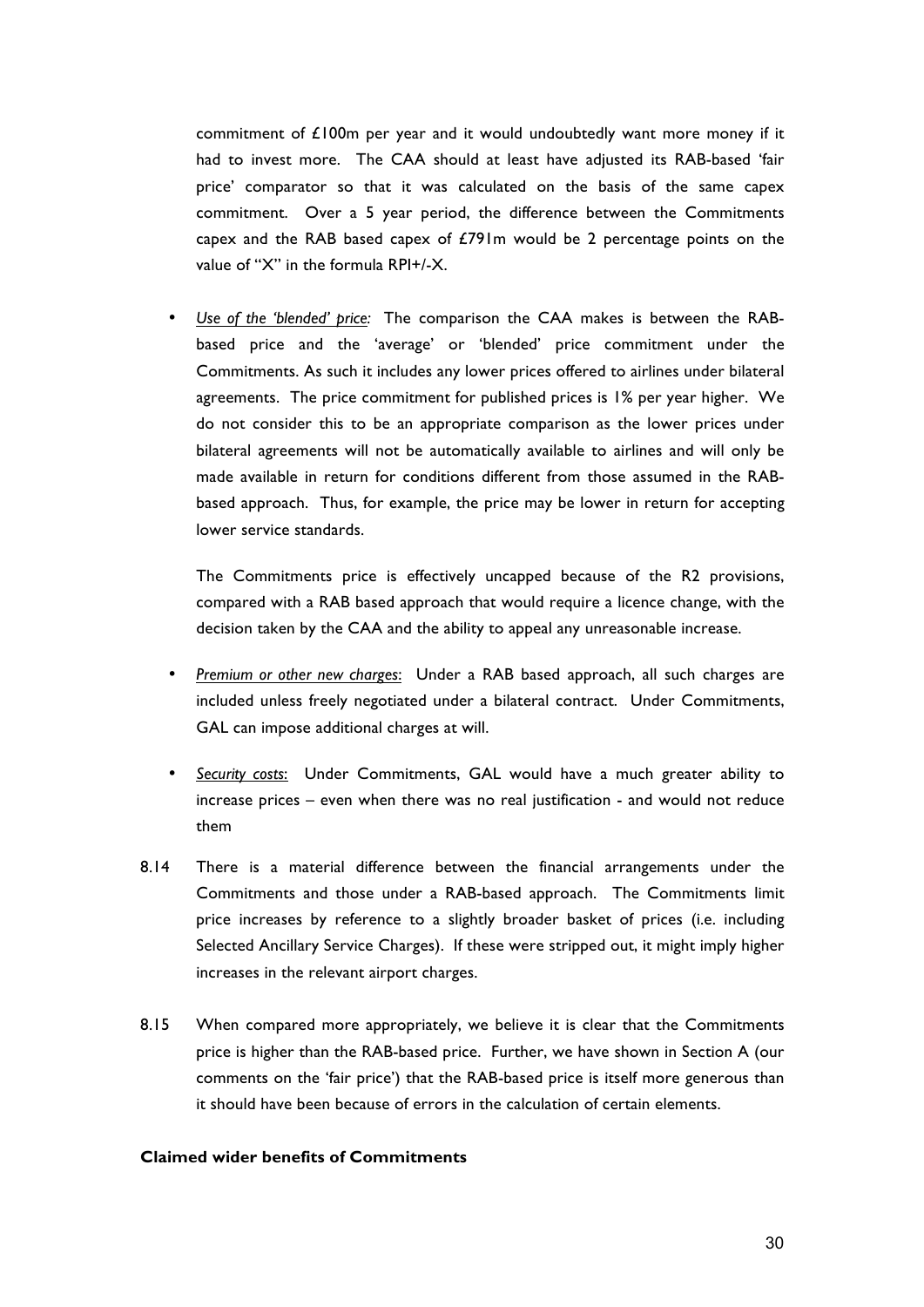- 8.16 The CAA identifies three "*issues pointing towards accepting a commitments price above the fair price*" , acknowledging that the commitments price is above the 7 year RABbased price). In the ACC's view, any such benefits are weak and are insufficient to overcome what we consider to be a significant price difference under the two approaches.
- 8.17 "the greater period of certainty to airlines and consequently the greater risks to GAL"
- 8.18 As discussed above, there is less price certainty under Commitments because GAL is able to demand various additional payments. We see no basis for concluding that the longer period works in favour of airlines (and therefore passengers) or that the risks only accrue to GAL. It was GAL that proposed the 7 year period. Either side could benefit and the longer period does not itself justify a higher price.
- 8.19 "the commitments would lock in the forecast reductions in prices in the subsequent control period, which often have a tendency of not transpiring, with new cost pressures emerging so the actual price ends up higher";
- 8.20 This is entirely speculative and in any case, no price reductions are proposed. Prices would increase above inflation for longer. Again, this could benefit the airport rather than airlines and cannot justify a higher price.
- 8.21 "the risk that GAL could walk away from the commitments if the CAA sets the price, removing the other benefits from the commitments in terms of flexibility and greater tailoring to individual airline needs".
- 8.22 It is not obvious that these benefits really exist as they appear to rely on assumptions that the RAB-based control must retain the structure of previous quinquennia when there is no particular reason that it would have to do so. The Civil Aviation Act 2012 was introduced precisely to give the CAA more flexibility in the form of price regulation, including the possibility of longer control periods and more tailored arrangements. Similarly, the capex provisions could be changed to reduce bureaucratic procedural requirements and to allow more flexibility. Again, the threat that GAL might walk away is insufficient reason to justify a higher Commitments price.

## **ACC concerns with the terms of the Commitments**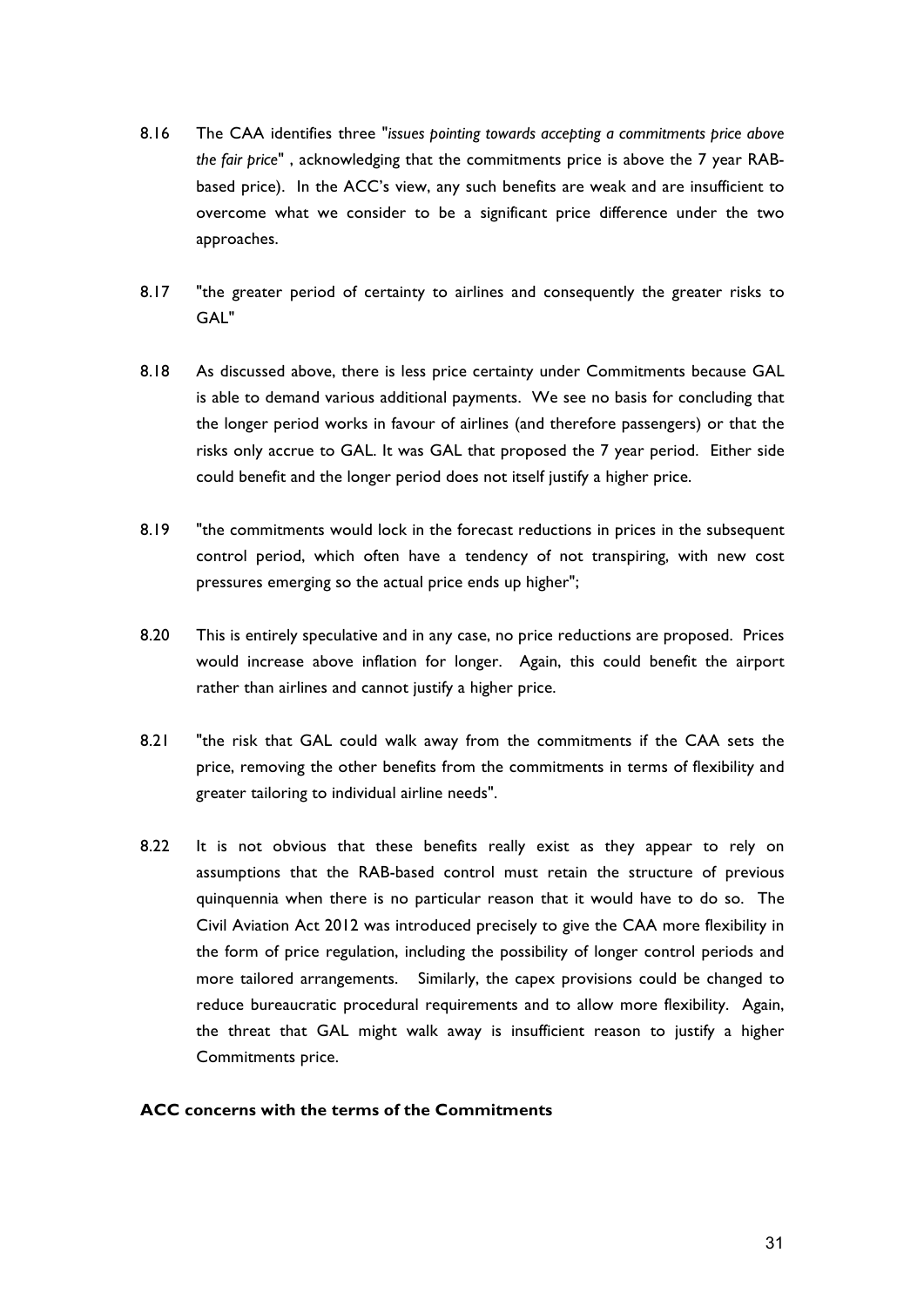- 8.23 The ACC set out some of its concerns with the Commitments in its interim response of 22 October, attached as Annex A. In addition, easyJet, Virgin and British Airways have made their own interim submissions emphasizing the importance of some of these issues and raising additional matters where there was not time to assess with the full ACC.
- 8.24 The comments in this section summarise and highlight the main concerns expressed in these interim submissions.
- 8.25 In summary, the ACC interim submission identified the following problems and offered solutions to them:
	- 1. Various typographical and other errors which appear to be mistakes (including an obvious major error in the formula for service rebates);
	- 2. Unbalanced waiver and indemnity clauses;
	- 3. Unreasonable restrictions in the dispute resolution mechanism with a short limitation period and a ban on launching court proceedings before exhausting the process
	- 4. The ability for GAL to impose premium charges on top of the price commitment, outside contracts and without agreement or approval
	- 5. Serious inadequacies with the definitions of key price/revenue terms, which have the effect of creating ambiguity about key provisions and allowing GAL to determine and change at will what services are or are not covered by the price commitment,
	- 6. A problem with the security cost pass through formula, which already fails to allow for security cost reductions and would also allow major price increases even when costs over the period fell below the level assumed by the CAA in its "fair price" calculation
	- 7. A failure to protect selected ancillary charges from the 10% annual price increase cap
	- 8. GAL's right to recover unlimited costs of developing a second runway regardless of whether or not the expenditure is necessary, efficient or appropriately timed;
	- 9. A provision automatically excluding airlines from service rebates if they have a bilateral contract that varies *any* of the Commitment terms – unless expressly included in the bilateral agreement;
- 8.26 The ACC is pleased to see that the CAA has recognized the need to make further changes to the Commitments and/or licence and has written during the consultation period to ask GAL to reflect both on the airline submissions and their own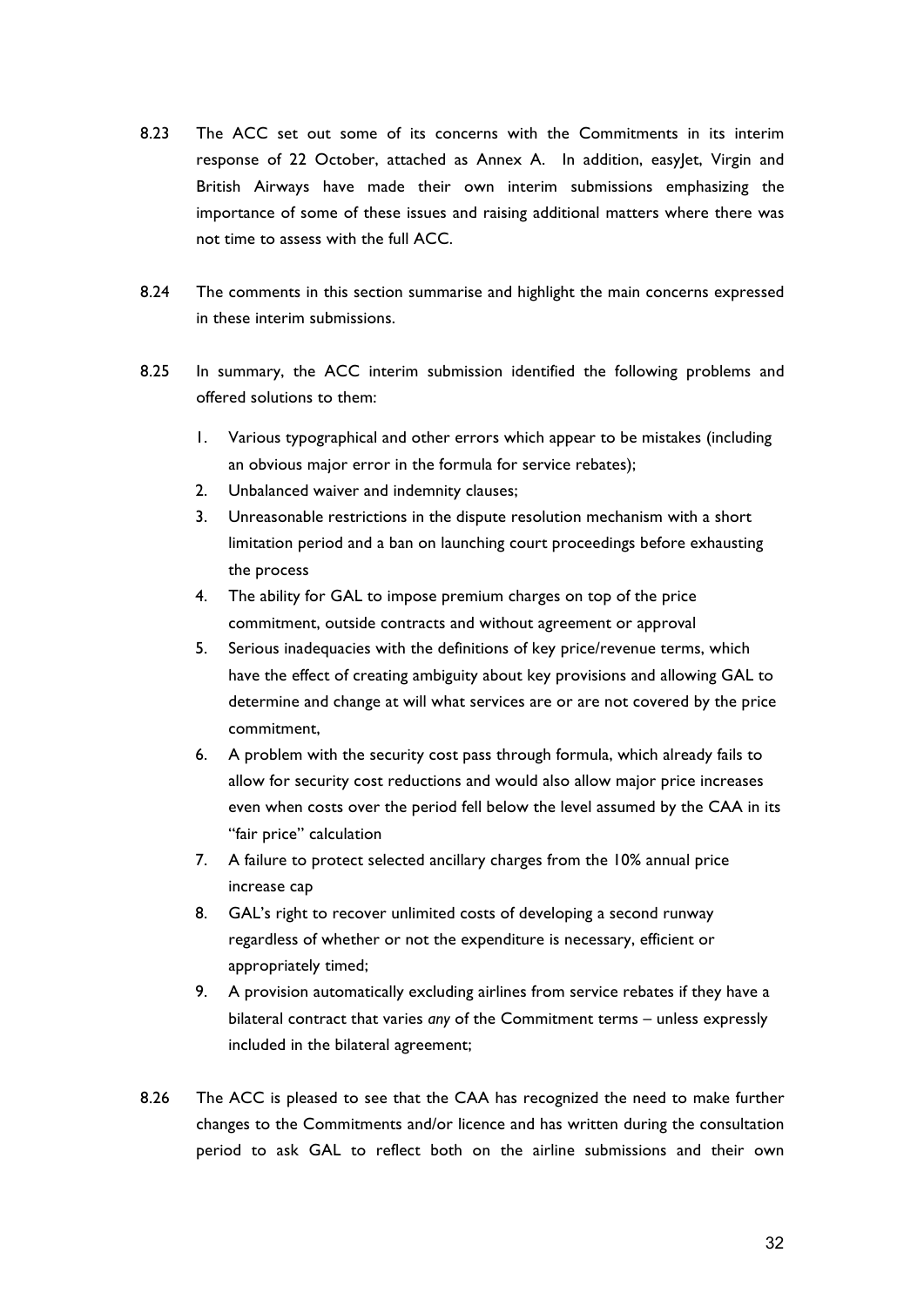suggestions for resolving the problems with the second runway costs and premium service charges.

#### Treatment of Runway 2 costs

- 8.27 As drafted by GAL the commitments could allow GAL to develop Runway 2 plans and costs without either airlines being consulted or the CAA determining that the costs are efficient. This is not acceptable to airlines at Gatwick. It is also inconsistent with the CAA's treatment of Heathrow and its expected finding that Gatwick has market power.
- 8.28 As Gatwick has market power it is not reasonable for it to be able to determine potentially very large runway 2 costs outside the licence change process. The ACC set out in its interim submission (see paragraph  $2.7(g)$  in Appendix I) how the CAA can address this issue without requiring a change in GAL's commitments. This would be achieved by the CAA putting in place a licence condition requiring that any Runway 2 costs that GAL wants to charge to airlines must be assessed by the CAA, via the licence change process.
- 8.29 The CAA's latest proposal is to impose a licence condition requiring the costs to be efficient and the CAA to approve any such expenditure. While this is clearly an improvement, the proposed approach could lead to drip feeding of runway 2 costs by GAL and would deny airlines – and GAL – the right to appeal any CAA decision to the Competition Commission/CMA. Given the significant sums that could be involved, this is inadequate. The ACC therefore continue to believe that its own proposed condition should be implemented.

#### Additional uncapped charges

- 8.30 The CAA has also recognized that Gatwick should not be able to move charges/revenues for existing services outside the scope of the regulated charge. Gatwick has committed to charging airlines no more than RPI+1.5 over the Q6 period. However, if it created new charges outside this commitment then Gatwick could create additional unregulated revenues.
- 8.31 The CAA's recent proposal to deal with this through a licence change unfortunately will not work, as drafted, for the following reasons:
	- It does not make sense to establish "Premium Service Charges" as a new defined term when the term is not then used anywhere in the licence. No obligations are imposed as to what GAL can or cannot do in relation to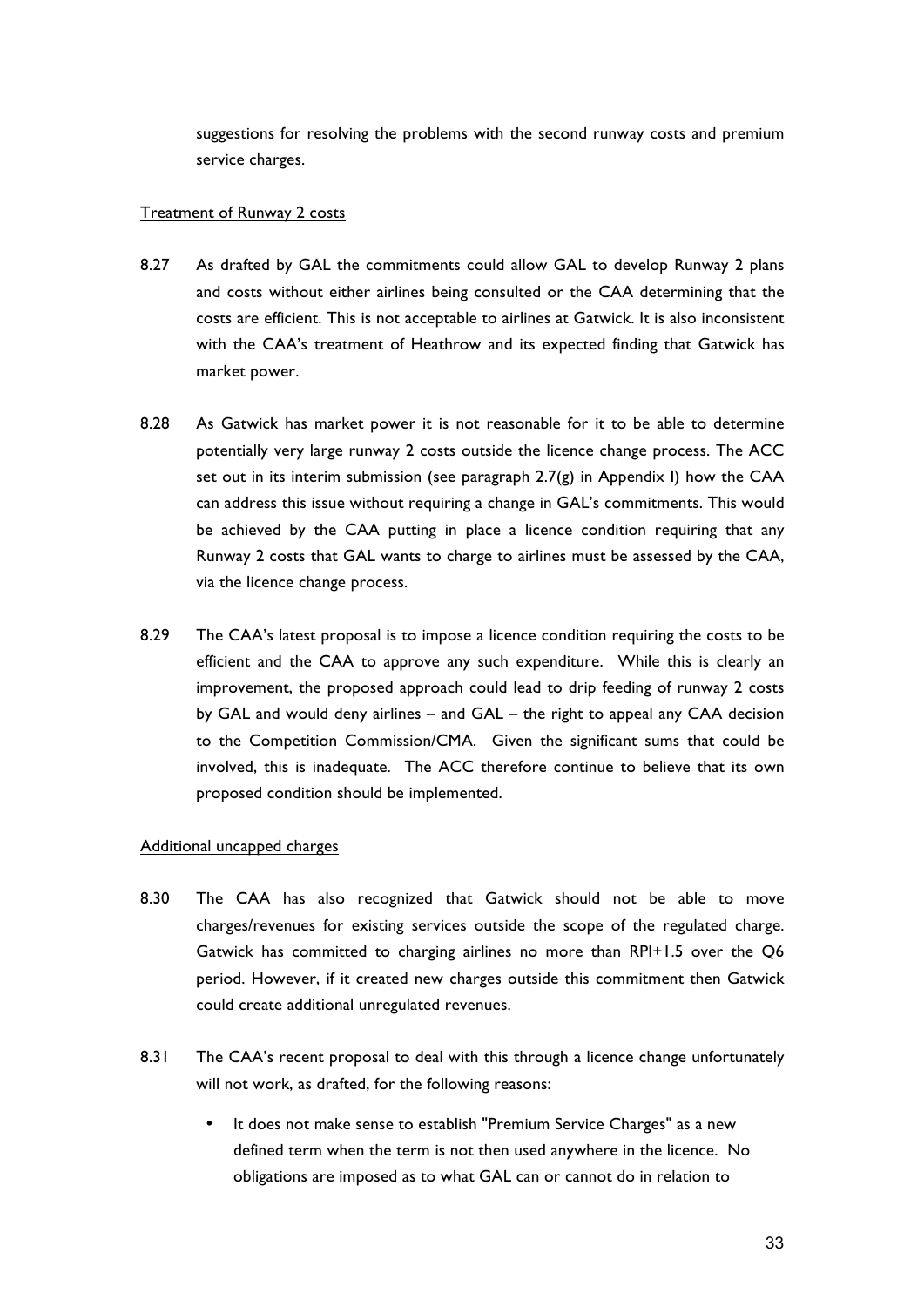Premium Service Charges. As such, the provision is essentially meaningless as it stands at present. It is to be noted that "Premium Service Charges" is not even used in any meaningful sense in the draft Conditions of Use. Its only appearance is in Appendix 1 where it is a heading for possible charges but it currently says there are none. The CAA needs to come up with an operative provision in the licence that uses the defined term.

- In addition, the definition is too narrow because it only talks about "charges for services that, as at 1 April 2013 were not covered by…" and defines "airport charges" as "charges levied...". This could be interpreted as meaning that a charge is not caught if it was not actually being levied at 1 April 2013 even if for the same sort of service for which charges were being levied at 1 April 2013 that fell within "airport charges" or "ancillary charges". Likewise, it could be said that if a service was not actually being provided at 1 April 2013 then it could not have been covered by "airport charges" or "ancillary charges". In short, the drafting focuses too much on the present situation and needs to be changed to at least incorporate the concept of services that are "similar to" or "substitutes for" services currently within "airport charges" or "ancillary charges".
- It is not clear why this suggested new licence condition would fit in as Condition C1.5B. It does not have anything to do with modifications, the subject matter of C1.4 to C1.6.

#### Other changes

- 8.32 The CAA letter does not deal with all the other changes highlighted by the ACC, including for example the significant flaw in the proposed treatment of the security cost pass through (the S term). The intent of this term is for Gatwick to be able to pass on any costs imposed by a change in the security regime imposed by government and regulators. This term should also be symmetrical, so passengers can benefit from any change that leads to lower costs
- 8.33 However, the drafting of this term in GAL's commitments would allow it to recover any increases in security costs, even if total costs are at levels below those at the start of the regulatory period. Further, passengers would not benefit from any reduction in costs.
- 8.34 In conclusion, the ACC considers that this is not a reasonable set of conditions. The ACC asks the CAA to ensure that either the commitments are changed to reflect these concerns or that its licence condition rectifies these flaws.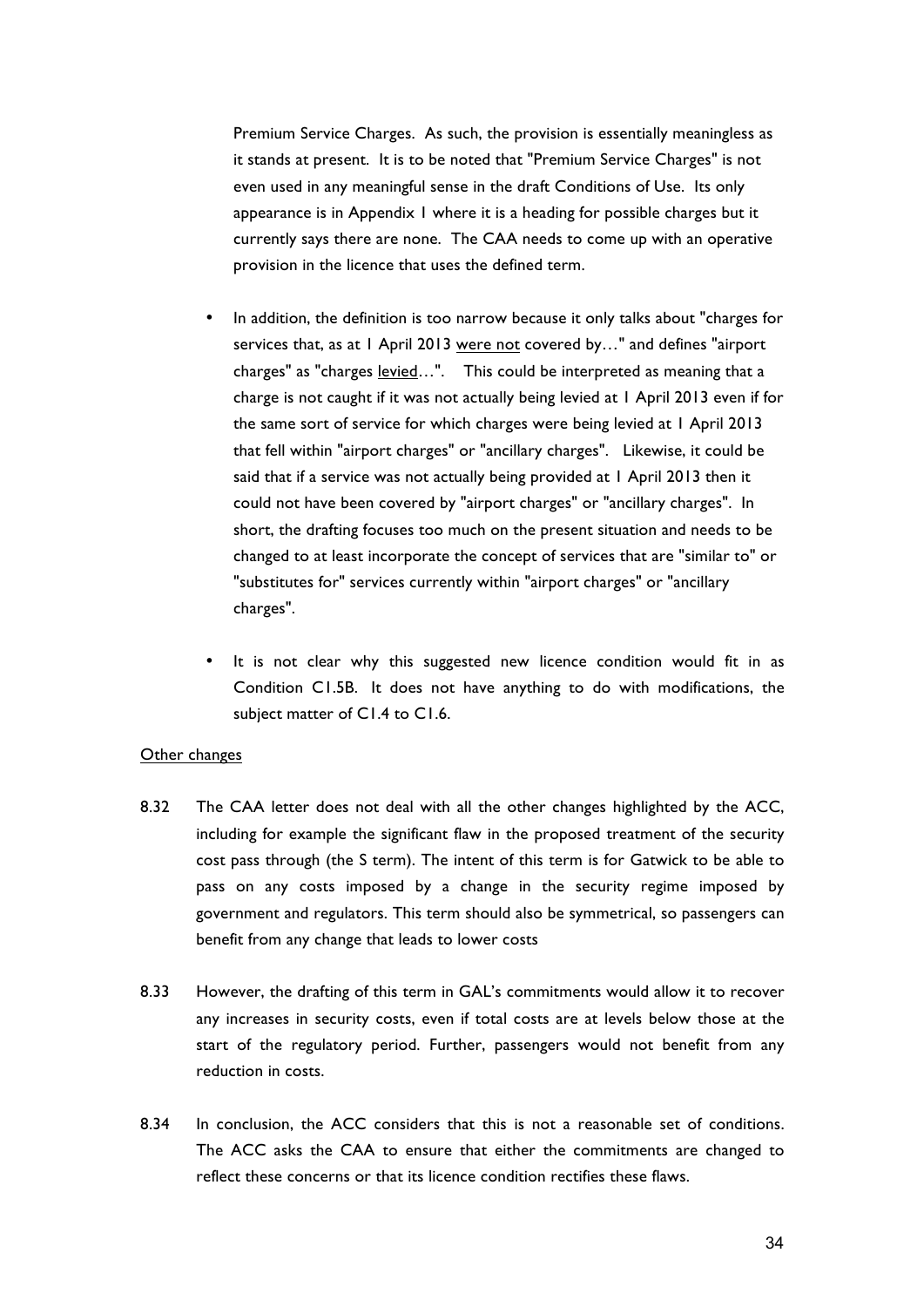## **PART C – THE APPROPRIATE LICENCE CONDITIONS THAT WOULD BE ASSOCIATED WITH GAL'S PROPOSED COMMITMENTS**

- 9.1 The ACC provided comments on the proposed licence framework in Section 3 of its interim response to this consultation of 22 October and those comments are confirmed. See The Annex.
- 9.2 The ACC also commented on the form of regulation section above Part B on the CAA's two latest proposed amendments set out in a letter of 28 October to deal with the second runway costs and premium service charges. More generally, We welcome the CAA's willingness to use licence conditions to deal with problems identified in The Commitments if GAL is unwilling to make changes. However, we are unclear whether this would be a suitable mechanism to deal with all such problems. The ACC would expect the CAA to discuss with airlines on any further changes to the commitments or the licence.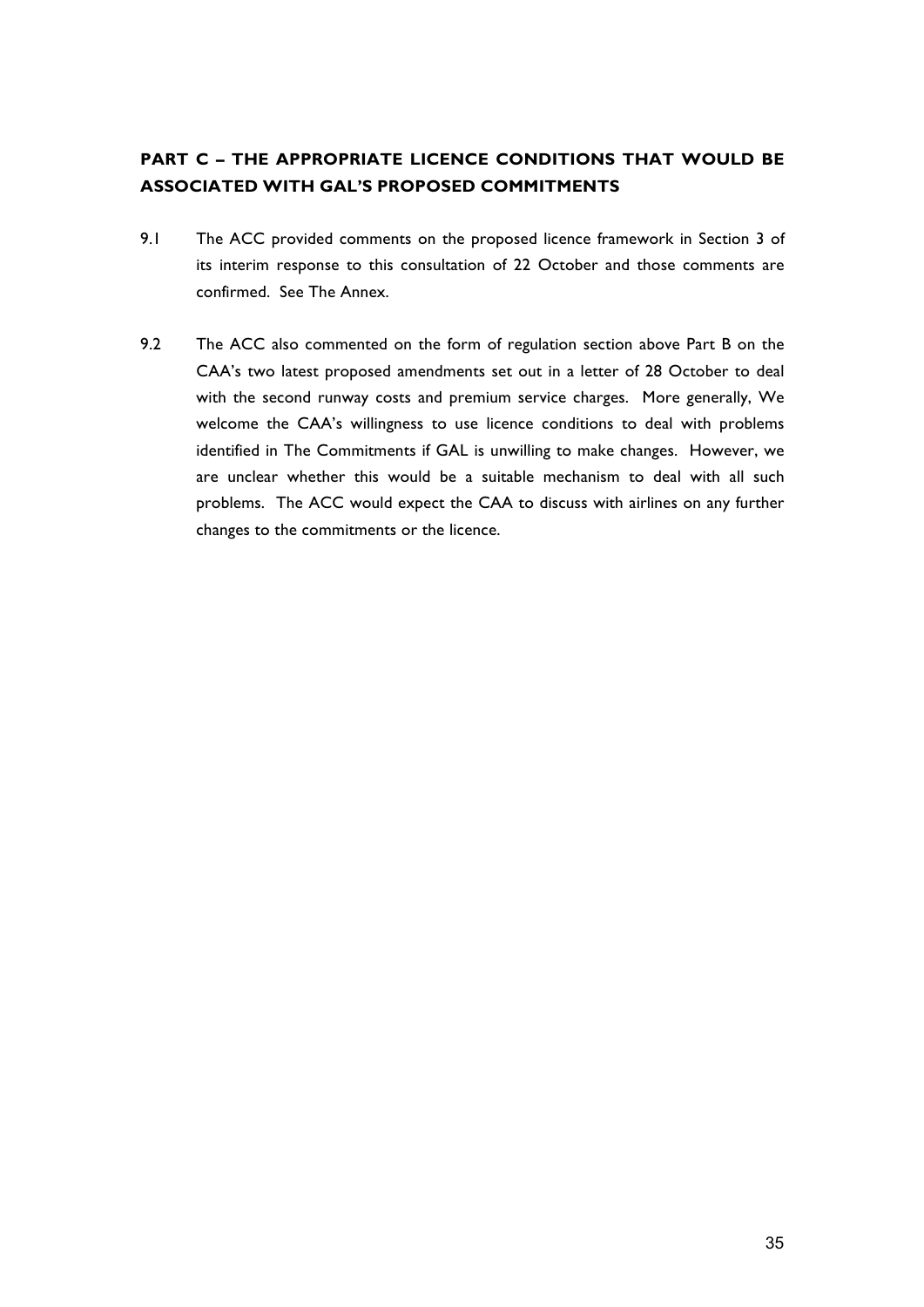## **APPENDIX I**

### **CAA's FINAL PROPOSALS – INTERIM SUBMISSION**

- 1. Introduction
- 1.1 This note is an interim submission by the Gatwick ACC to the CAA's final Q6 proposals for Gatwick Airport.
- 1.2 This note is primarily concerned with the drafting of:
	- *(a) The new draft Conditions of Use prepared by Gatwick Airport Limited ("GAL")with the intention of incorporating its Commitments, as recently published by the CAA (the "Proposed Conditions of Use");11 and*
	- *(b) the draft Licence appended to the Final Proposals.12*
- 1.3 Whilst we have raised a number of important substantive issues as well as drafting points - we have not sought to deal in this note in any detail with our overriding concern that GAL's proposed pricing under the Commitments is at a level that is just too high. We will deal separately with this issue in another note to be provided in response to the CAA consultation but, in brief:
	- *(a) The comparison the CAA makes between its "fair price" and the pricing in GAL's Commitments does not compare "apples with apples". A comparison based on the same assumptions as to capital expenditure, service quality rebates, duration and other terms would show that the price in GAL's Commitments is well above the "fair price"; and*
	- *(b) The "fair price" is, itself, higher than it should be for all the various reasons previously submitted and which we will revisit, where appropriate, in our forthcoming note.*
- 1.4 The ACC would like to make it clear that we are unable to support the Commitments as currently drafted in the Proposed Conditions of Use as updated by the revised (September) Heads of Terms document.
- 2. The Proposed Conditions of Use
- 2.1 We set out below our various comments on the Proposed Conditions of Use broken down as between the different sections of the document.

<sup>&</sup>lt;sup>11</sup> See http://www.caa.co.uk/docs/78/Conditions%20of%20Use%20%20270813%20unmarked.pdf. A pdf copy of the document as it existed on 21 October 2013 is provided with this advice in case the document at the linked page subsequently changes.

<sup>&</sup>lt;sup>12</sup> Economic Regulation at Gatwick from April 2014: final proposals published on 3 October 2013.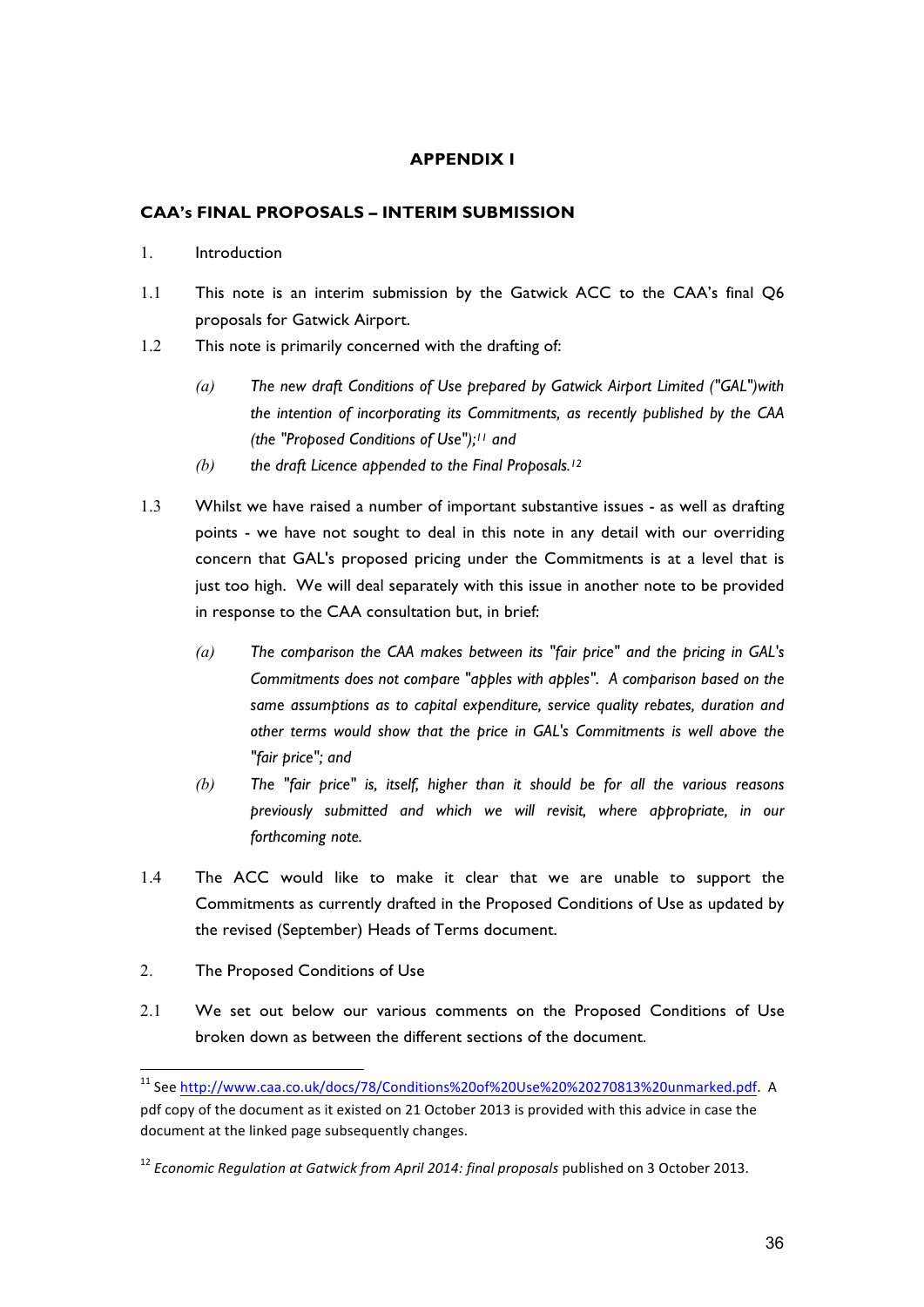- *(i) Variation of the Commitments*
- 2.2 There are two typographical errors in Condition 2.1.3:
	- *(a) The Condition that refers to Term is Condition 1.1.23 not 1.1.2.3; and*
	- *(b) It should say "other than" in the penultimate line of the Condition rather than "other then".*
- *(ii) Waiver and Indemnity*
- 2.3 Conditions 2.1.9 to 2.1.11 are, as currently drafted, solely for the benefit of GAL. This was arguably appropriate when the Conditions of Use were purely a private document and only imposed obligations on Operators but there is no justification for this approach continuing where the Conditions of Use impose obligations of a regulatory nature on GAL. The provisions should be mutual such that:
	- *(a) no failure or delay by an Operator to exercise a right or remedy under the Conditions of Use (or a partial exercise of rights) is to be taken as precluding any further exercise or acting as a waiver of any breach (Condition 2.1.9);*
	- *(b) any express waiver by an Operator is to be strictly and narrowly construed (Condition 2.1.10); and*
	- *(c) GAL shall keep all Operators indemnified against any losses caused by GAL's breach of the Conditions.*
- *(iii) Dispute Resolution Procedure*
- 2.4 Although the proposed text is consistent with that in the Heads of Terms from September  $2013^{13}$  (the "Heads of Terms"), we believe that there are certain undesirable features in the currently proposed Dispute Resolution Procedure (Conditions 2.1.12 to 2.1.21). In particular:
	- *(a) Although not as clear as it could be, it appears from Conditions 2.1.12, 2.1.19, 2.1.21 and 2.1.23 that GAL's intention is that neither party should be able to take a dispute to court without first exhausting the temporarily binding expert determination process (other than to seek urgent injunctive relief). Given that the expert determination is only supposed to be binding until superceded by a court judgment, we cannot see that there is necessarily a benefit to requiring a delay to commencement of the court process. The Heads of Terms indicated that the expert determination process was supposed to follow the adjudication approach*

<sup>&</sup>lt;sup>13</sup> Heads of terms of Airport Commitments in relation to Airport Services & Charges beyond Q5 (Finalised Draft September 2013) available at 

http://www.caa.co.uk/docs/78/20SeptemberFinalCommitmentsProposals.pdf. A pdf copy is also provided with this advice.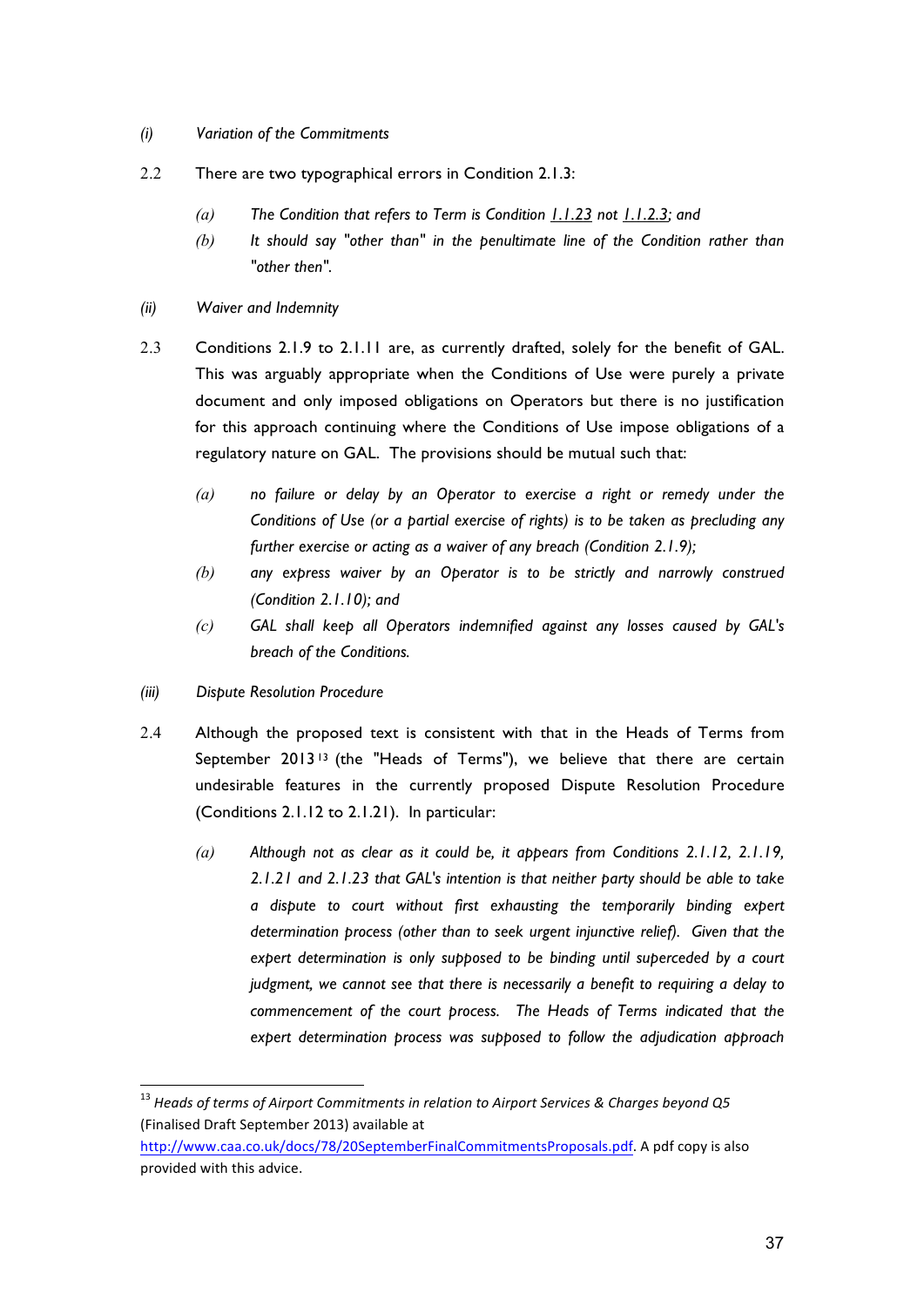*provided for by Section 108 of the Housing Grants, Construction and Regeneration Act 1996. The adjudication process provided for by that Act does not prevent simultaneous or alternative recourse to the courts. There may be occasions where there is no benefit in obtaining a temporarily binding resolution and where it is better to be able to go straight to court. The Parties should not be prevented from immediately pursuing their avenues of redress before the courts.*

- *(b) Condition 2.1.19 imposes a very short limitation period for any legal proceedings in relation to a dispute or an expert determination of a dispute, namely 90 days from the expert's determination. We do not believe that this shortening of the limitation period is appropriate or helpful. Ordinarily, there would be a limitation period of six years from the alleged breach of contract. As currently drafted, it may be that one party can refer a dispute to the expert before all the facts are known and thereby force the other party either to issue a claim when not fully prepared or able to make out its case or otherwise lose its right to bring any claim. This is a particular issue for the airlines where, if all are affected, there will be a need to coordinate a response that will make it particularly difficult to comply with short deadlines. We consider that Condition 2.1.19 should be deleted in its entirety.*
- *(iv) Operational*
- 2.5 We have spotted an apparent typographical error in Condition 2.2.2. We believe that the last part of the last sentence should say "*…prohibiting the Operator or particular services of the Operator from operating from the airport for a fixed period of time*".
- *(v) Price Commitment*
- 2.6 The ACC remains of the view, as indicated in previous consultation responses, that it is inappropriate for GAL to maintain a concept of Premium Service Charges that are payable even in the absence of Bilateral Contracts but outside the effective price cap. It should be sufficient that it is open to GAL and any airline to enter into a Bilateral Contract for delivery of different services. We do not understand why there might be any need for something additional. We would propose the deletion of the concept of Premium Service Charges.
- 2.7 We have the following comments on Schedule 2:
	- *(a) We note that there may be scope for ambiguity and/or subjective interpretation by GAL in the reference to "charges equivalent to the Core Service Charge and Selected Ancillary Service Charges" in the definitions of 'Aggregate Blended Revenue' and 'Aggregate Core Revenue' in Paragraphs 1.1 and 1.2 respectively. This could be important given that the phrase is used to define what charges under Bilateral Contracts are taken into account in calculating compliance with the Indicative Yield Profile Commitments. We consider that it should be made clear*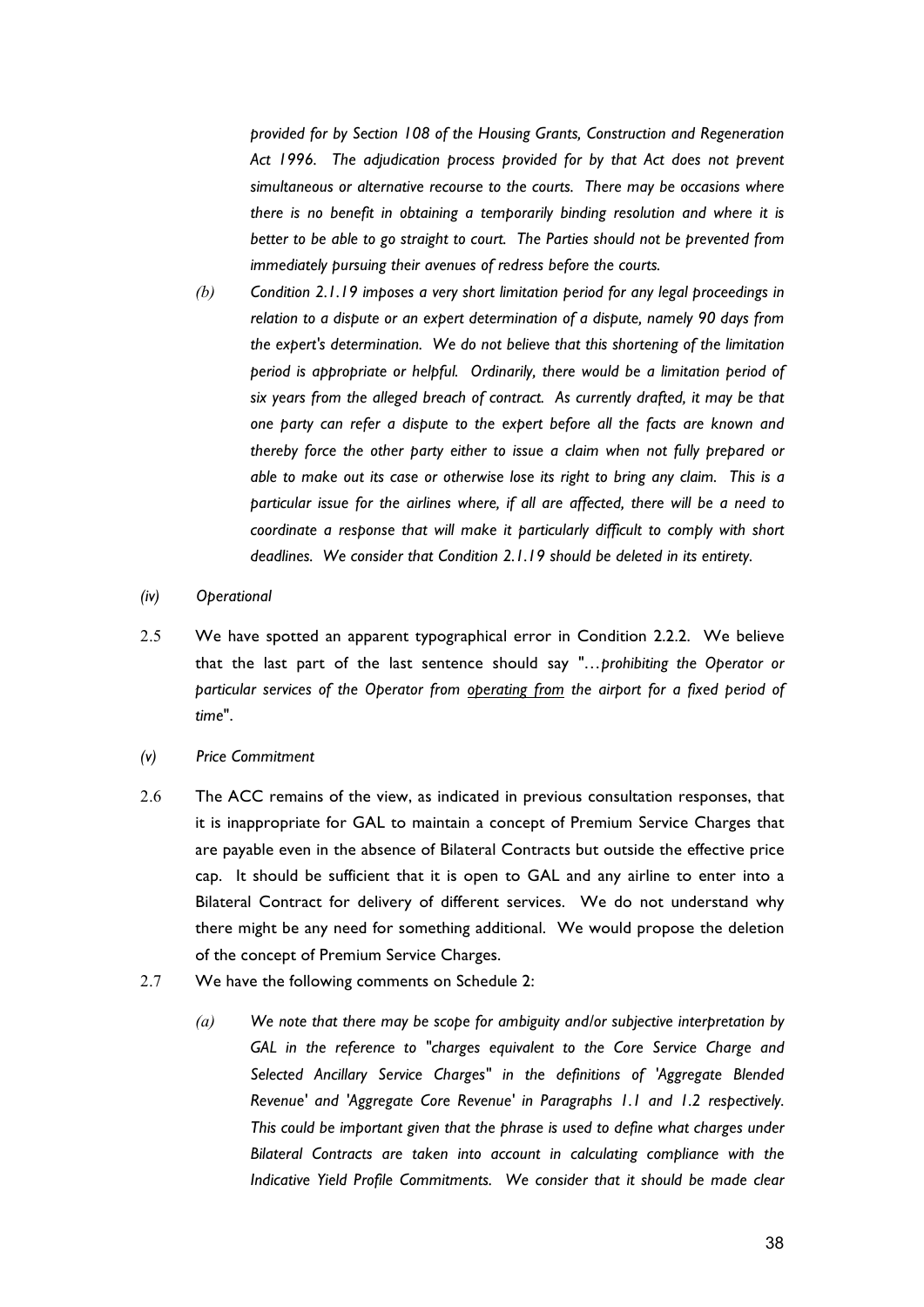*that Aggregate Blended Revenue and Aggregate Core Revenue include the revenue from all charges under Bilateral Contracts save to the extent that the charges are made for services that are genuinely different from and additional to those that GAL is required to provide and/or does provide in the absence of Bilateral Contracts. There should be a presumption that all Bilateral Contract charges are included unless GAL can make out a clear case for their exclusion.*

- *(b) The definition of 'Core Service Charge' is not adequate because defining it as "…those charges referred to in Appendix 1 of the Schedule of Charges as may be varied from time to time…" leaves GAL scope to unilaterally change the types of charges that fall within this crucially important definition as Appendix 1 of the Schedule of Charges is subject to unilateral change by GAL subject only to the requirements of the Airport Charges Regulations. The definition should, instead, indicate that it includes all charges other than a specific list of items to be provided in the first instance by GAL. If GAL considers that the list should change in the future then it can seek a modification but the presumption should be that charges fall within the effective price cap unless it is established that it is not appropriate to do so.*
- *(c) The defined term 'Bt' in Paragraphs 1.7, 1.10 and 1.11 of Schedule 2 is now redundant given that bonuses have been deleted. Paragraph 1.7 should be deleted and the other two paragraphs should be amended to remove reference to Bt.*
- *(d) For consistency with Heathrow's licence, and for greater clarity, we would propose that GAL should redefine 'RPI<sub>t-1</sub>' (Paragraph 1.16) as "the percentage change (positive or negative) in the Office for National Statistics (ONS) CHAW Retail Price Index between August in year t-1 and the immediately preceding August"14.*
- *(e) The defined term 'St' (Paragraph 1.17) used to effect the security cost passthrough is problematic for a number of reasons, as follows:*
	- (i) Paragraph 1.17.1 is not consistent with the Heads of Terms and Final Proposals. It currently allows GAL to pass-through 90% of the increase above £1m rather than 90% above £1.75m as set out in the Heads of Terms (September version). We suspect that this issue is simply the result of the Proposed Conditions of Use having been drafted before the changes made in September;
	- (ii) Paragraph 1.17.1 still allows GAL to pass-through increases in costs without passing-through any reduction in costs. The ACC has previously complained about this and the CAA agrees that it "*does not consider that this would operate in passengers' interests and it could affect the overall price in the Commitments*" (paragraph 10.99 in the

 $14$  Text from Condition C1.2 in the Heathrow Draft Licence appended to the CAA's Final Proposals for Heathrow.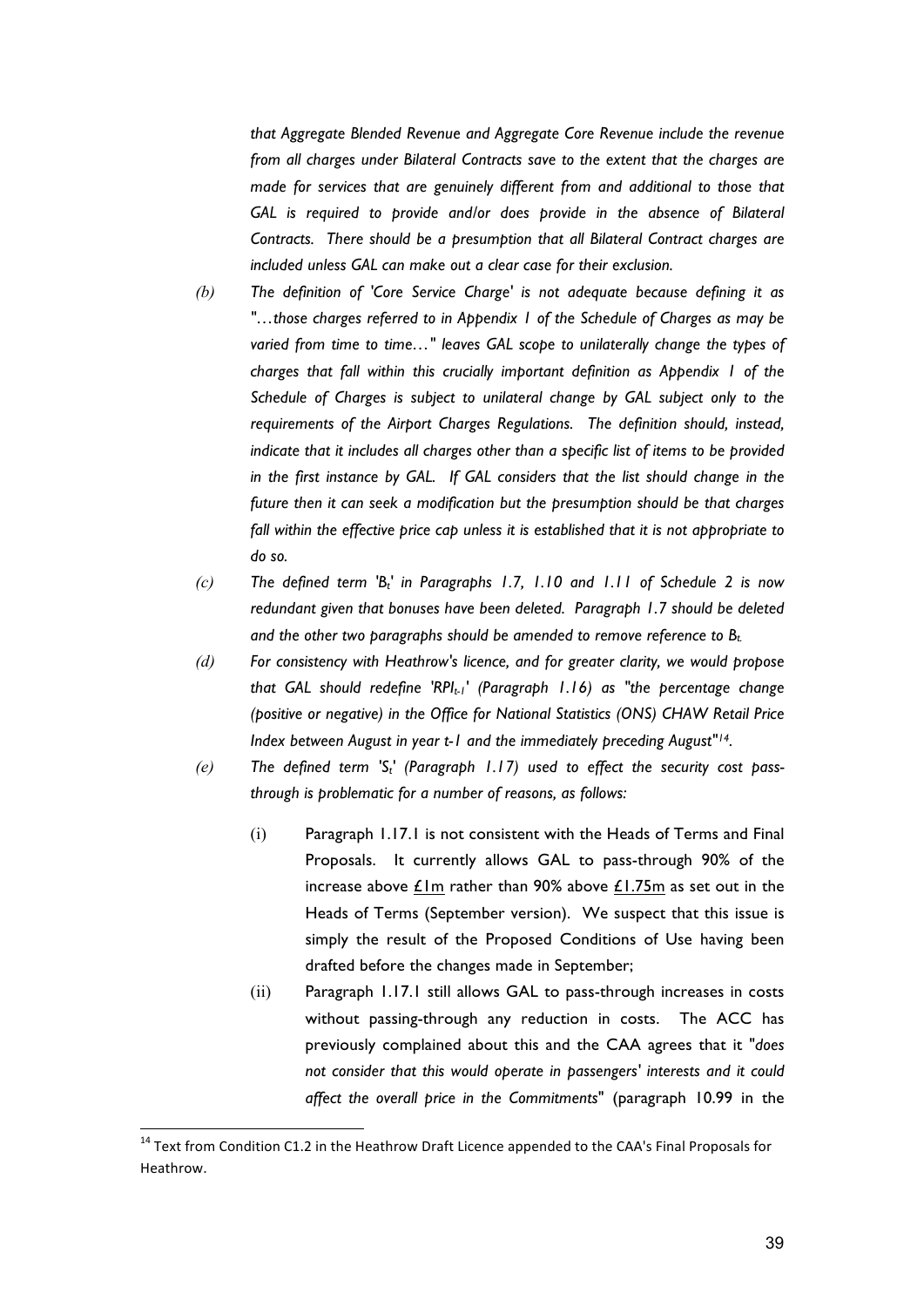Final Proposals). Despite recognising the issue, the CAA has not offered any solution through its licence provisions or otherwise. The Proposed Conditions of Use should be amended so that reductions in security costs are also passed through.

(iii) Paragraph 1.17.1 compounds the unfairness of only passing-through increases by looking only at increases in one year, implicitly against the amount paid in the previous year. This has the result that Operators could theoretically be charged extra even if the total cost of security is less over the duration of the Commitments than in Q5. Thus, to provide a worked example, assume the following hypothetical security costs:

| 2014/15<br>£50m<br>2015/16<br>£60m<br>2016/17<br>£70m<br>2017/18<br>£80m<br>2018/19<br>£90m<br>2019/20<br>£100m<br>2020/21<br>£100 $m$ | 2013/14 (i.e. current price control) | £100 $m$ |
|----------------------------------------------------------------------------------------------------------------------------------------|--------------------------------------|----------|
|                                                                                                                                        |                                      |          |
|                                                                                                                                        |                                      |          |
|                                                                                                                                        |                                      |          |
|                                                                                                                                        |                                      |          |
|                                                                                                                                        |                                      |          |
|                                                                                                                                        |                                      |          |
|                                                                                                                                        |                                      |          |

In this situation, there would be an "increase" in every year of the control apart from the first and last year with £9m passed through in each of the years from 2015/16 until 2019/20 such that Operators pay an extra £45m in charges even though the total cost of security is £150m less than if costs had remained flat across the whole duration of the Commitments.

At a minimum, the only increase allowed should be that which is (i) an increase on the amount paid in 2013/14; and (ii) an increase on the previous highest amount of security costs paid in any year of the Commitments.

- *(f) Paragraph 5 of Schedule 2 should be amended to clarify that "GAL shall set the Core Service Charges and Selected Ancillary Service Charges in any Relevant Year with the intent that the Core Yield shall not exceed the Core Yield in the prior year by more than RPI + 10%...". We see no justification for limiting this provision to Core Service Charges when the Core Yield relates to both Core Service Charges and Selected Ancillary Service Charges (as emerges from the definitions of 'Core Yield' and 'Aggregate Core Revenue' in Paragraphs 1.5 and 1.2 respectively).*
- *(g) We note that Paragraph 6.2 of Schedule 2 continues to place little restriction on GAL's pass-through recovery of Runway 2 costs despite the CAA identifying this as*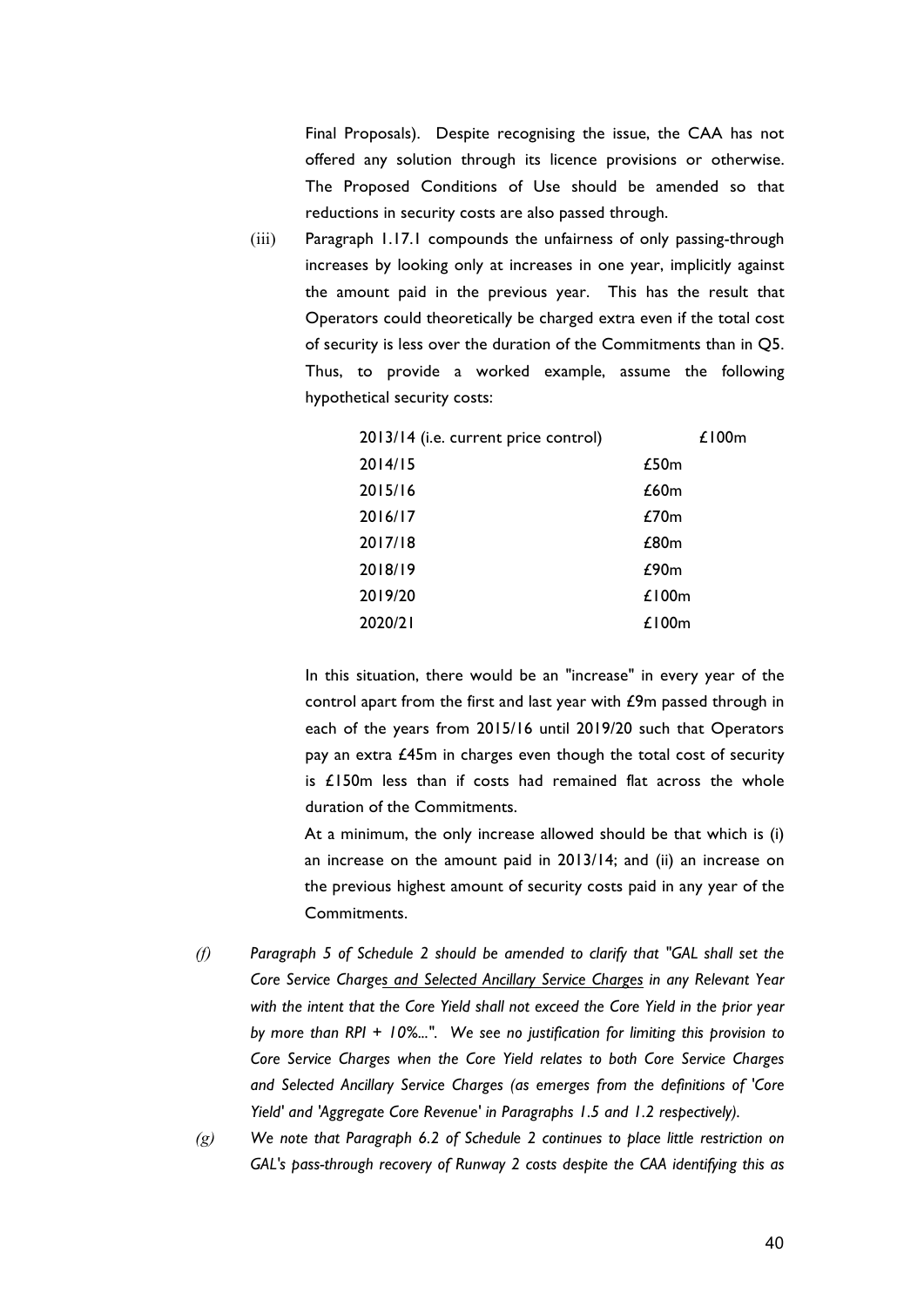*an issue (paragraph 10.94 of the Final Proposals). The CAA's indication that it could look to modify the licence if GAL did not strictly obey its views on Runway 2 cost recovery (paragraph 10.109 of the Final Proposals) does not offer much comfort given the limits on the CAA's ability to modify the licence and GAL's ability to appeal any modification. We propose, instead, that paragraph 6.2 is deleted and there is an additional licence condition as follows:*

*"New Licence Condition C1.5A*

*If following the completion of the Airports Commission the Government supports the development of a second runway at Gatwick Airport (or if Gatwick is permitted by any other mechanism analogous thereto) then the Licensee may propose amendments to the indicative price path set out in the Commitments to allow for the recovery of the reasonable costs in respect of the development of a second runway. Notwithstanding the provisions of Condition C1.4, any such proposed amendments shall be treated as proposed modifications to this Licence, the acceptance of which would be subject to the provisions of the Act governing the modification of licences."*

- *(vi) Service Commitments*
- 2.8 Page 12 of the Heads of Terms anticipated that airlines might continue to qualify for service rebates under the Conditions of Use even if they entered into Bilateral Contracts albeit that the Bilateral Contracts would specifically provide for that eventuality. As currently drafted, Condition 6.3 anticipates that rebates will only be available to Operators operating exclusively under the Conditions of Use. Whilst the terms of any Bilateral Contract could override this restriction, we consider that it would be better to expressly recognise in Condition 6.3 that rebates will continue to be payable under the Conditions of Use unless expressly excluded by the terms of the relevant Bilateral Contract.
- 2.9 Paragraph 5.1 of Schedule 3 should use the defined term "Bilateral Contracts" rather than "bilateral contracts".
- 2.10 The Proposed Conditions of Use need to be amended to reflect the agreement reached between GAL and the airlines on the Service Rebate Percentage and Annual Reconciliation of Rebates as set out at page 13 of the Heads of Terms (September version). We would note, though, that the formula in the Service Rebate Proceedings section of the Heads of Terms is currently incomplete since it does not clarify that  $P_{i,t}$ ' needs to be multiplied by the annual forecast revenue before being divided by 12. The ACC believes this should be uncontroversial as it simply reflects the approach already adopted in Q5.
- 2.11 We note that no standards have yet been defined for "airfield congestion / availability" in the Proposed Conditions of Use. These should be defined before the Proposed Conditions of Use are adopted by reference to the agreement reached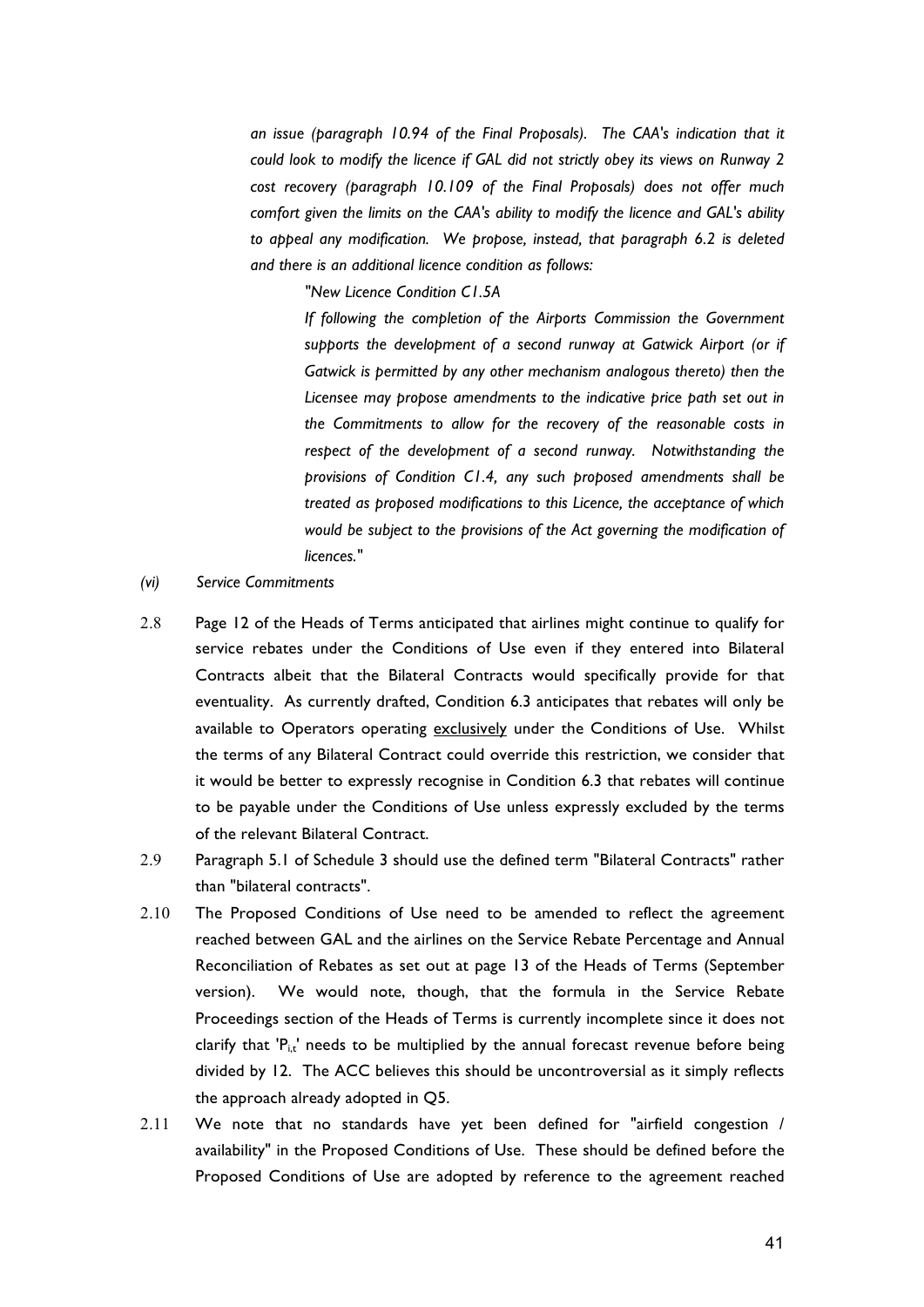between GAL and the airlines as set out in the joint letter to Tim Griffiths of the CAA on 9 October 2013.

- 2.12 We note that the service quality rebates are effectively lower than they were in Q5 because GAL has claimed the right to off-set airline service quality penalties that were not imposed in the last price control and that the CAA considers could not be imposed in a price control it would be able to adopt (paragraph 10.97 of the Final Proposals). The ACC continues to oppose imposition of standards by GAL, but in the absence of any change, GAL should at least be required to provide more generous rebates in order to maintain the same level of incentives to meet its service quality standards. Otherwise GAL would have a perverse incentive to increase airline standards as a means of avoiding rebate payments for inadequate airport services.
- 2.13 It will be necessary to ensure that the carve-outs from the service quality standards in Paragraph 4 of Schedule 3 Appendix II are the same as currently apply.
- *(vii) Operational and Financial Resilience*
- 2.14 Condition 7.4 imposes an obligation on GAL to consult on its draft operational resilience plan but does not say how it should do that. There should be a more detailed statement of how GAL must consult or, at a minimum, a requirement that GAL should respect the principles of adequate consultation mandated of public authorities (through such cases as *R v North and East Devon Health Authority, ex p Coughlan* [2001] QB 213). Such a requirement would ensure that GAL consults whilst proposals are still at a formative stage, provides sufficient information and time for intelligent comment and takes account of comments received.
- 2.15 Condition 7.5 sets a minimum of only one meeting per year to discuss the requirements of the operational resilience commitment. Whilst this is consistent with the Heads of Terms, we consider that there should be more frequent meetings. At a minimum, we would propose there be two meetings per year.
- 2.16 Condition 7.6 imposes an obligation on all providers of air transport services and ground handlers to "*take the actions allocated to them in [GAL's] plan(s) during periods of disruption*". The CAA has expressed concern about the idea of GAL being able to dictate what the airlines must do (paragraph 10.102 of the Final Proposals) and that issue remains despite the use of the phrase "*reasonable endeavours to cooperate with [GAL]*" in the first part of the Condition. We would propose that GAL should delete the words "*shall take the actions allocated to them in [GAL's] plan(s) during periods of disruption*".
- 2.17 Condition 7.8 (requiring GAL's directors to confirm the adequacy of financial resources) is not now consistent with the terms of the licence provision that the CAA proposes to impose. We would propose that Condition 7.8 be deleted as it is now redundant. At the same time, however, we believe that the relevant licence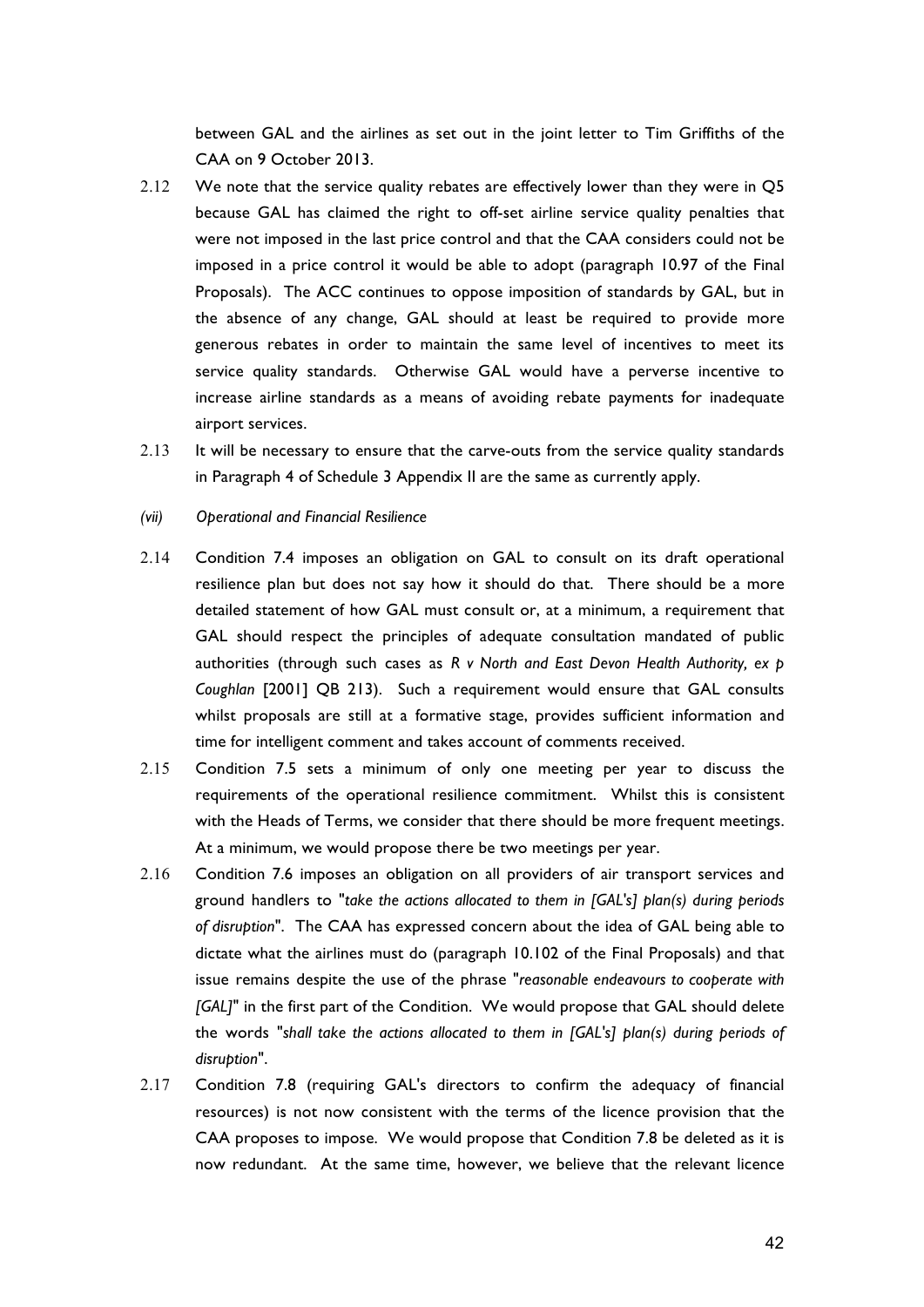conditions should adopt the approach in Condition 7.8 of requiring GAL's directors to certify that GAL has adequate resources to deliver its core services rather than merely to provide undefined airport operating services.

#### *(viii) Investment and Consultation Commitment*

- 2.18 The consultation obligations in Schedule 4 should be clarified to indicate that GAL will be required to follow the principles required of a public authority in consulting (as discussed in paragraph 2.14 above). There could also usefully be more detail on the nature of the consultation that will be conducted in relation to the Master Plan (Paragraph 3 of Schedule 4).
- 2.19 There should be definitions of the Master Plan and the various Tollgates.
- 2.20 Paragraph 4.2.5 of Schedule 4 requires GAL to report annually on differences between the latest forecast cost of the capital investment programme and "*the forecast incorporated in the CAA's 2013 price control review*". We think this phrase is ambiguous and could cause confusion and disagreement. It would be better to refer to specific paragraphs of the Final Proposals.
- 2.21 We note that Paragraph 6.1 of Schedule 4 only requires GAL to meet annually with the capital sub-committee of the ACC to review GAL's delivery of the Capital Investment Programme. Whilst this is consistent with the Heads of Terms, and a full review may only be needed once per year, we consider that the Proposed Conditions of Use should reflect the existing arrangements of monthly subcommittee meetings so that it is clear that no change of approach is intended.
- 3. The draft Licence
- 3.1 On Part C, we have the following suggestions:
	- *(a) The first heading and the first sub-heading should delete the word "price" as the relevant Commitments go beyond the price Commitments and include Commitments as to service standards, operational resilience and so on.*
	- *(b) Condition C1.1 needs to be modified to reflect the different way in which GAL now proposes the Commitments are given effect. They are not merely a Schedule to the Proposed Conditions of Use but are given effect throughout the Conditions. Condition C1.1 should set out precisely which elements of the Conditions of Use are to be considered conditions of the Licence (and they can then be described by the defined term "Commitments").*
	- *(c) Conditions C1.2 and C1.7(a) refer to the Licensee's pricing principles and, in the former case, say that they are set out in the Commitments, but they are not now set out in the Commitments at all. It would seem that there is no need for any reference to the principles at all in the Licence.*
	- *(d) Condition C1.3 should be amended to refer explicitly to the Commitments so that the public interest objectives unquestionably apply to GAL's performance of the*